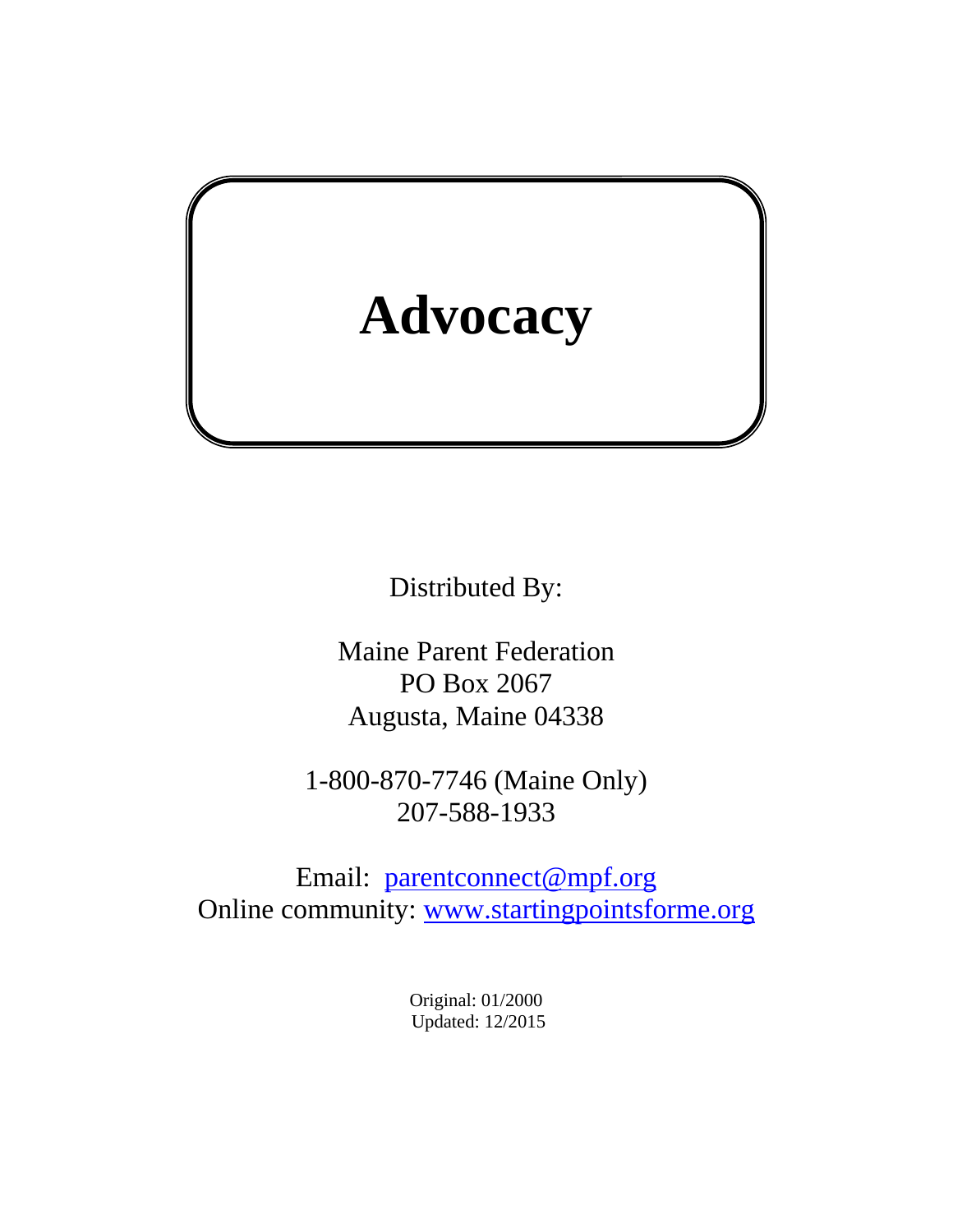# **Maine Parent Federation**



#### **Information Disclaimer**

The purpose of the information packet is to provide individuals with reader friendly information. We believe that a good overview is a realistic one. For this reason we have included a variety of information that may include the more difficult characteristics of a diagnosis or topic along with medical, educational and best practice information.

All information contained in this packet is for general knowledge, personal education and enrichment purposes. It is not intended to be a substitute for professional advice. For specific advice, diagnosis and treatment you should consult with a qualified professional.

When this packet was developed, Maine Parent Federation made every effort to ensure that the information contained in this packet was accurate, current and reliable. Packets are reviewed and updated periodically as changes occur.

#### **Disclaimer**

The contents of this Information Packet was developed under a grant from the US Department of Education, #H328M110002. However, those contents do not necessarily represent the policy of the US Department of Education, and you should not assume endorsement by the Federal Government. Project Officer, Marsha Goldberg.

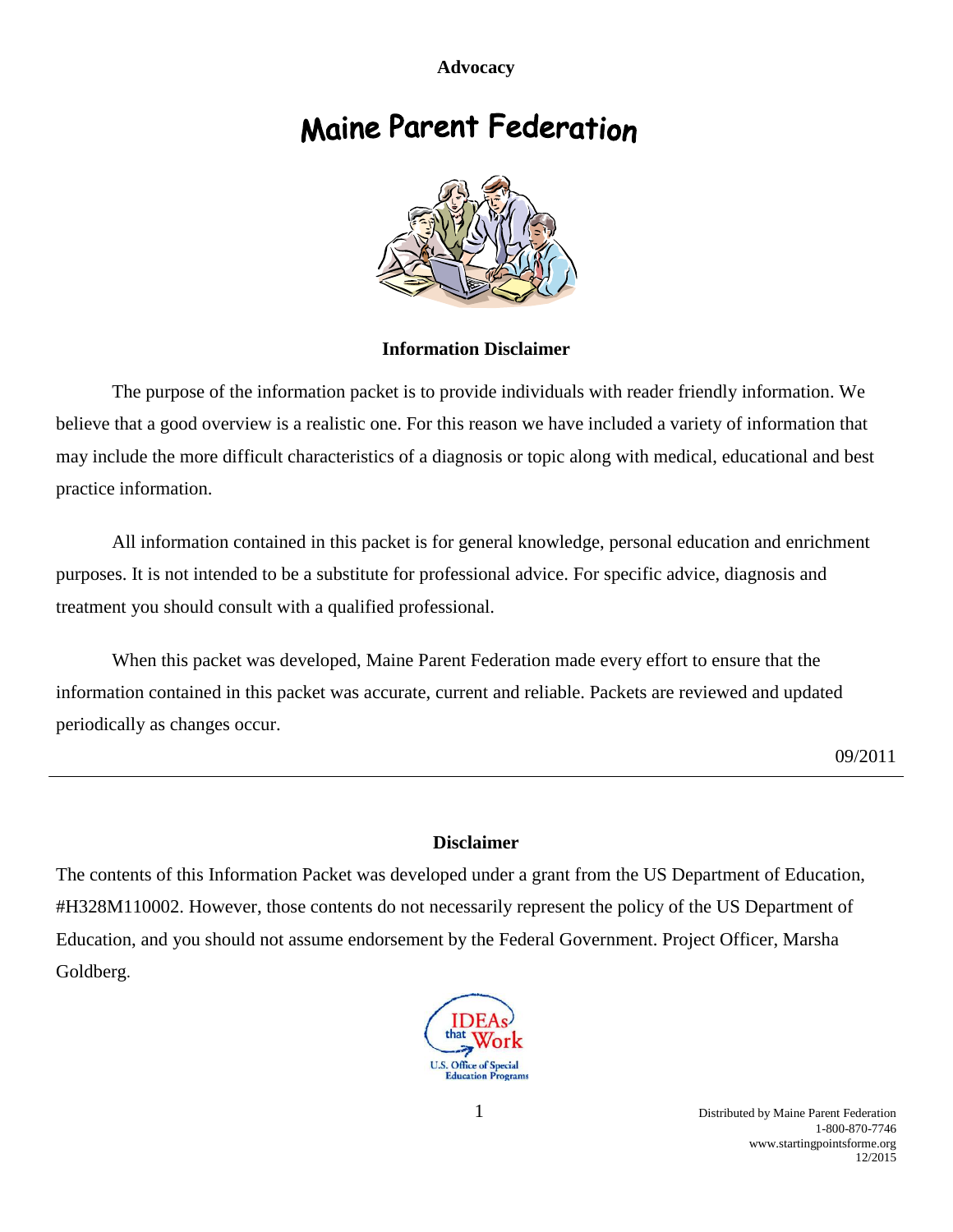# **Table of Content**

|                                                                        | Page # |
|------------------------------------------------------------------------|--------|
| <b>Advocating for Your Child - Getting Started</b>                     | 3      |
| <b>From Emotions to Advocacy: The Parents'</b><br><b>Journey</b>       | 8      |
| <b>Advocacy Rule #1: Write Things Down When</b><br><b>They Happen!</b> | 19     |
| 10 Ways to Be an Effective Advocate for Your<br><b>Child</b>           | 21     |
| <b>11 Tips on Informal Negotiation Strategies</b>                      | 23     |
| <b>10 Common Myths about Your Child's Rights</b>                       | 26     |
| 8 Steps to Better IEP Meetings: Play Hearts, Not<br>Poker              | 28     |
| <b>National Resources</b>                                              | 40     |
| <b>State Resources</b>                                                 | 41     |
| <b>Library Materials</b>                                               | 42     |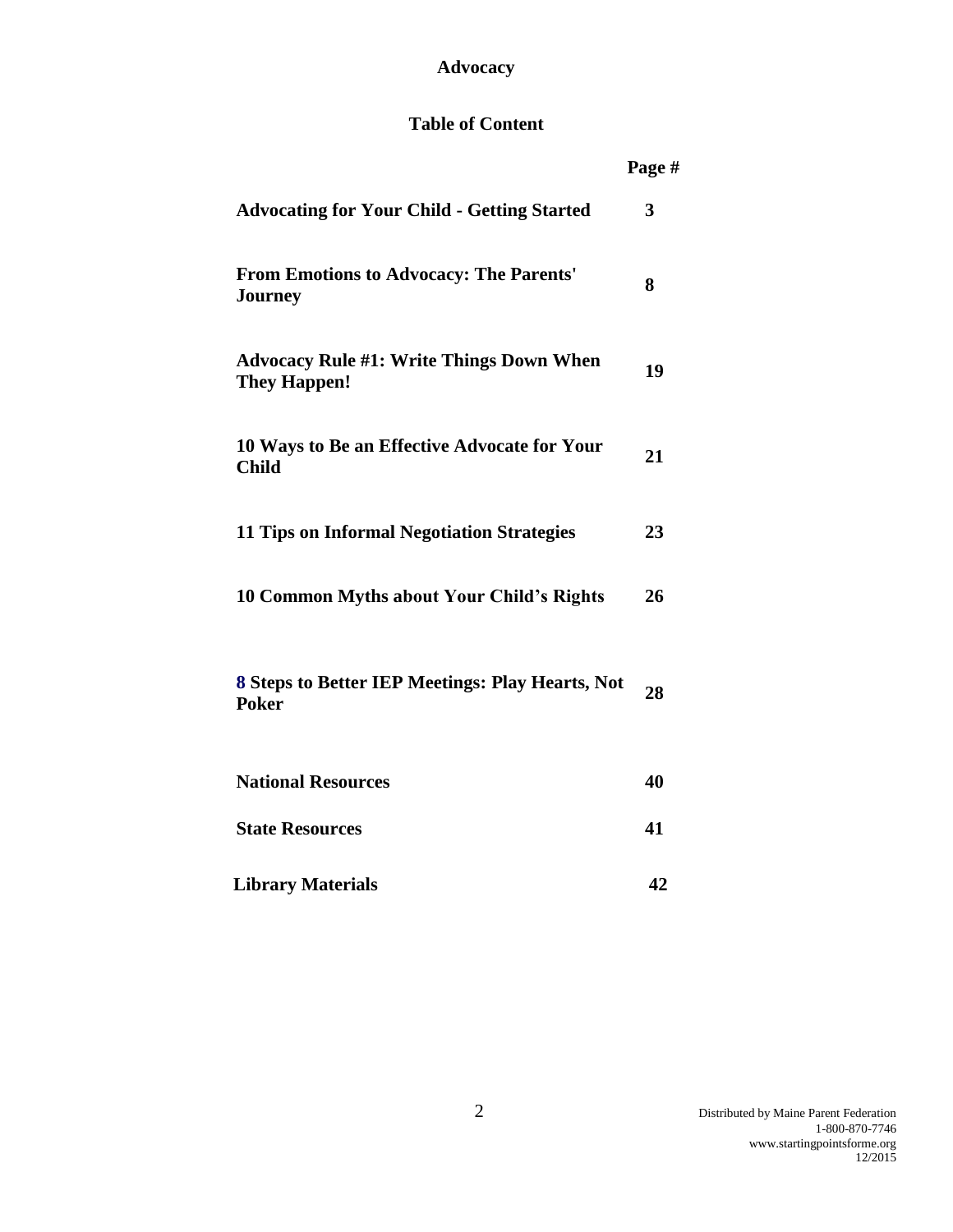# **Advocating for Your Child - Getting Started by Pamela Wright, MA, MSW** -

Used with permission by Wrightslaw Website: [www.wrightslaw.com](http://www.wrightslaw.com/)

#### **Why Advocate?**

Good special education services are intensive and expensive. Resources are limited. If you have a child with special needs, you may wind up battling the school district for the services your child needs. To prevail, you need information, skills, and tools.

Who can be an advocate? Anyone can advocate for another person. Here is how the dictionary defines the term "advocate":

ad-vo-cate – Verb, transitive. To speak, plead or argue in favor of. Synonym is support.

- 1. One that argues for a cause; a supporter or defender; an advocate of civil rights.
- 2. One that pleads in another's behalf; an intercessor; advocates for abused children and spouses.
- 3. A lawyer. (The American Heritage Dictionary of the English Language, Third Edition)

An advocate performs several functions:

Supports, helps, assists, and aids Speaks and pleads on behalf of others Defends and argues for people or causes

#### **Different Types of Advocates**

Special education advocates work to improve the lives of children with disabilities and their families. You are likely to meet different types of advocates.

#### *Lay Advocates*

Lay advocates use specialized knowledge and expertise to help parents resolve problems with schools. When lay advocates attend meetings, write letters, and negotiate for services, they are acting on the child's behalf. Most lay advocates are knowledgeable about legal rights and responsibilities. In some states, lay advocates represent parents in special education due process hearings.

#### *Educational Advocates*

Educational advocates evaluate children with disabilities and make recommendations about services, supports and special education programs. When educational advocates go to eligibility and IEP meetings, they are acting on the child's behalf. Some educational advocates negotiate for services. Others are less knowledgeable about special education law and how to use tactics and strategies.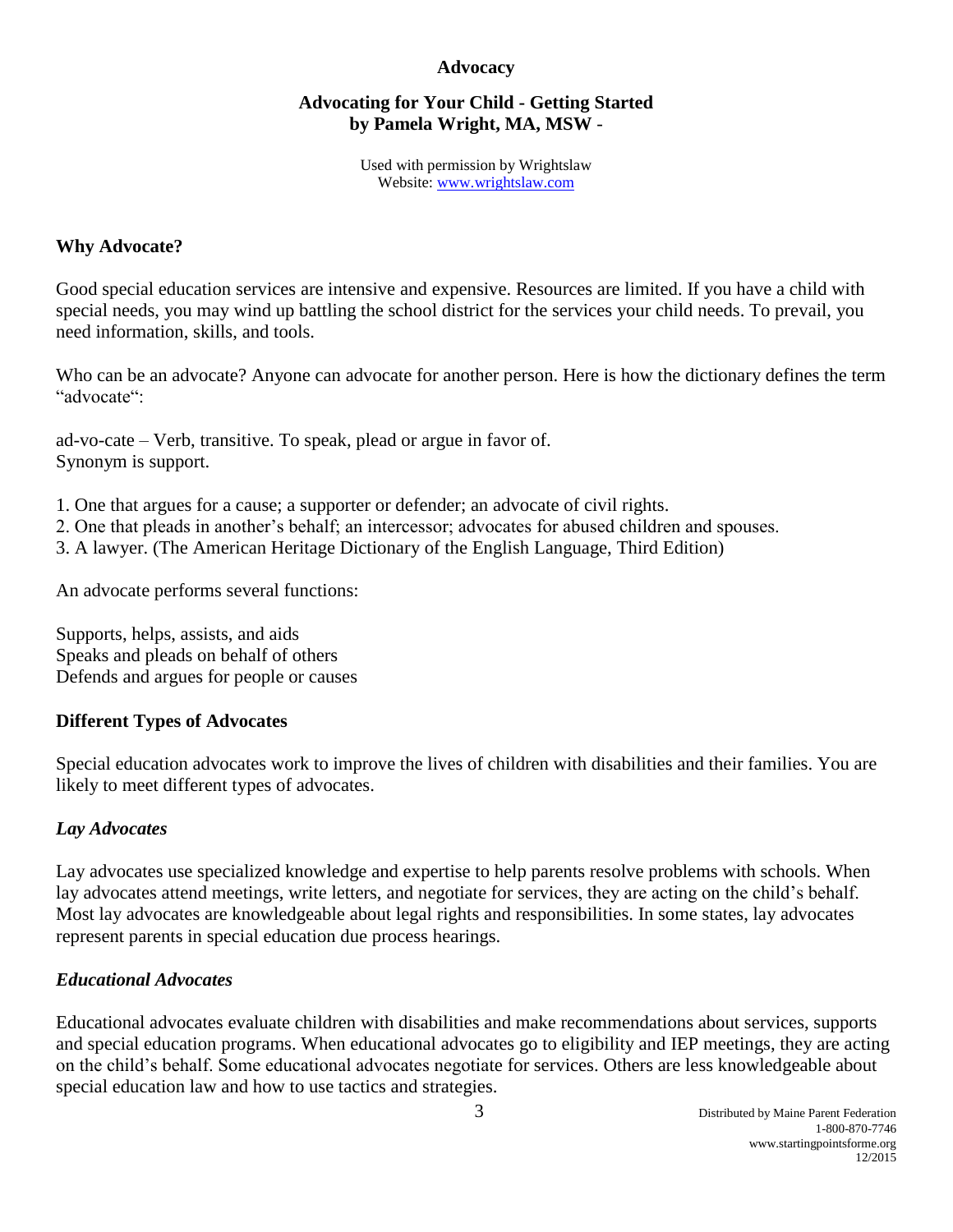# *School Personnel*

Teachers and special education providers often see themselves as advocates. Teachers, administrators, and school staff often provide support to children and their families. But because they are employed by school districts, school personnel are limited in their ability to advocate for children with disabilities without endangering their jobs.

# *Parents*

Parents are natural advocates for their children. Who is your child's first teacher? You are. Who is your child's most important role model? You are. Who is responsible for your child's welfare? You are. Who has your child's best interests at heart? You do.

You know your child better than anyone else. The school is involved with your child for a few years. You are involved with your child for life. You should play an active role in planning your child's education.

The law gives you the power to make educational decisions for your child. Do not be afraid to use your power. Use it wisely. A good education is the most important gift you can give to your child.

As the parent of a child with a disability, you have two goals:

To ensure that the school provides your child with a "free appropriate public education" that includes "specially designed instruction . . . to meet the [child's] unique needs . . ." (20 U.S.C. §1401) To build a healthy working relationship with the school.

# **What Advocates Do**

Advocacy is not a mysterious process. Here is a quick overview of advocacy skills.

# *Gather Information*

Advocates gather facts and information. As they gather information and organize documents, they learn about the child's disability and educational history. Advocates use facts and independent documentation to resolve disagreements and disputes with the school.

# *Learn the Rules of the Game*

Advocates educate themselves about their local school district. They know how decisions are made and by whom.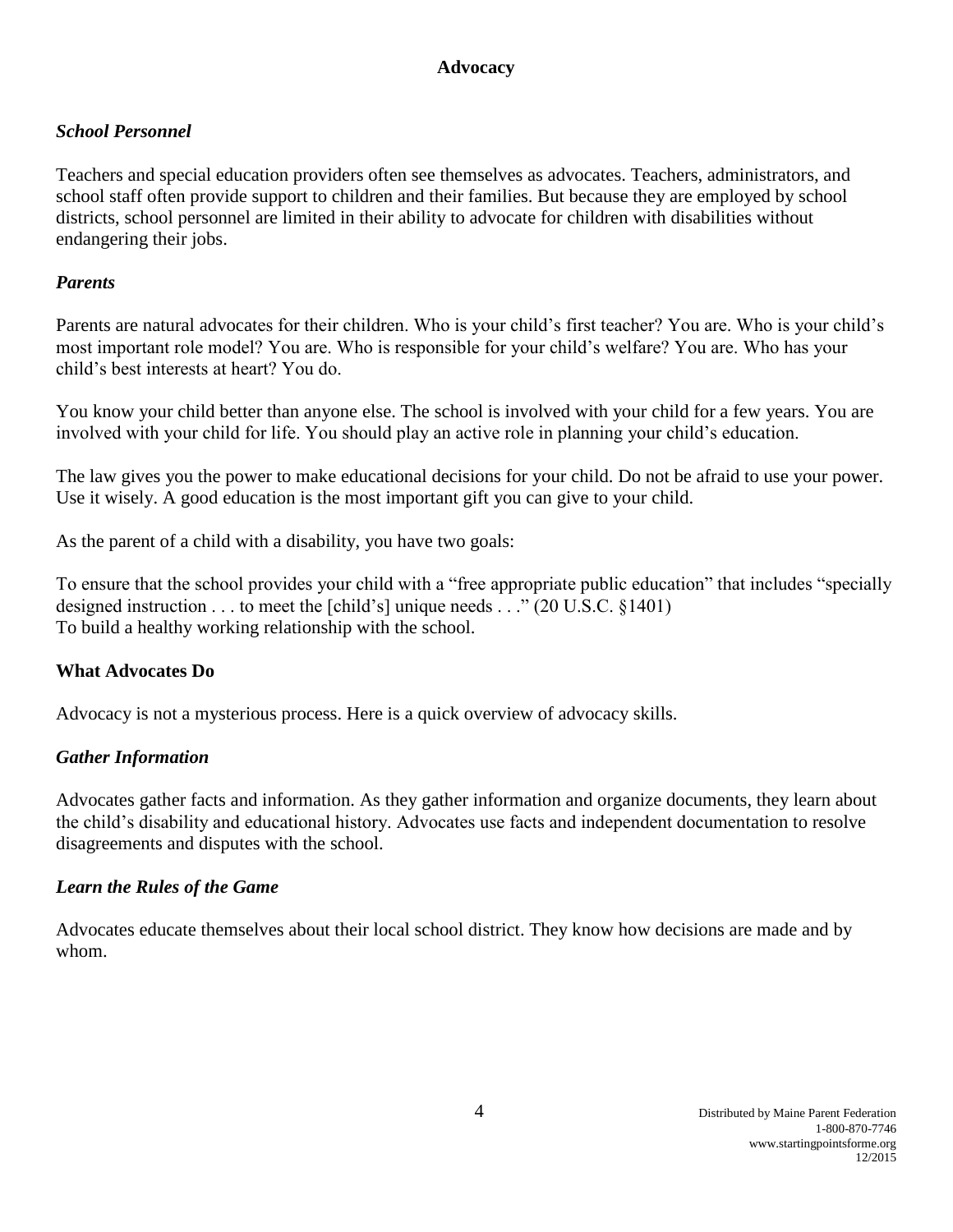Advocates know about legal rights. They know that a child with a disability is entitled to an "appropriate" education, not the "best" education, nor an education that "maximizes the child's potential." They understand that "best" is a four-letter word that cannot be used by parents or advocates.

Advocates know the procedures that parents must follow to protect their rights and the child's rights.

# *Plan and Prepare*

Advocates know that planning prevents problems. Advocates do not expect school personnel to tell them about rights and responsibilities. Advocates read special education laws, regulations, and cases to get answers to their questions.

Advocates learn how to use test scores to monitor a child's progress in special education.

They prepare for meetings, create agendas, write objectives, and use meeting worksheets and follow-up letters to clarify problems and nail down agreements.

# *Keep Written Records*

Because documents are often the keys to success, advocates keep written records. They know that if a statement is not written down, it was not said. They make requests in writing and write polite follow-up letters to document events, discussions, and meetings.

# *Ask Questions, Listen to Answers*

Advocates are not afraid to ask questions. When they ask questions, they listen carefully to answers. Advocates know how to use "Who, What, Why, Where, When, How, and Explain Questions" (5 Ws  $+$  H  $+$  E) to discover the true reasons for positions.

# *Identify Problems*

Advocates learn to define and describe problems from all angles. They use their knowledge of interests, fears, and positions to develop strategies. Advocates are problem solvers. They do not waste valuable time and energy looking for people to blame.

# *Propose Solutions*

Advocates know that parents negotiate with schools for special education services. As negotiators, advocates discuss issues and make offers or proposals. They seek "win-win" solutions that will satisfy the interests of parents and schools.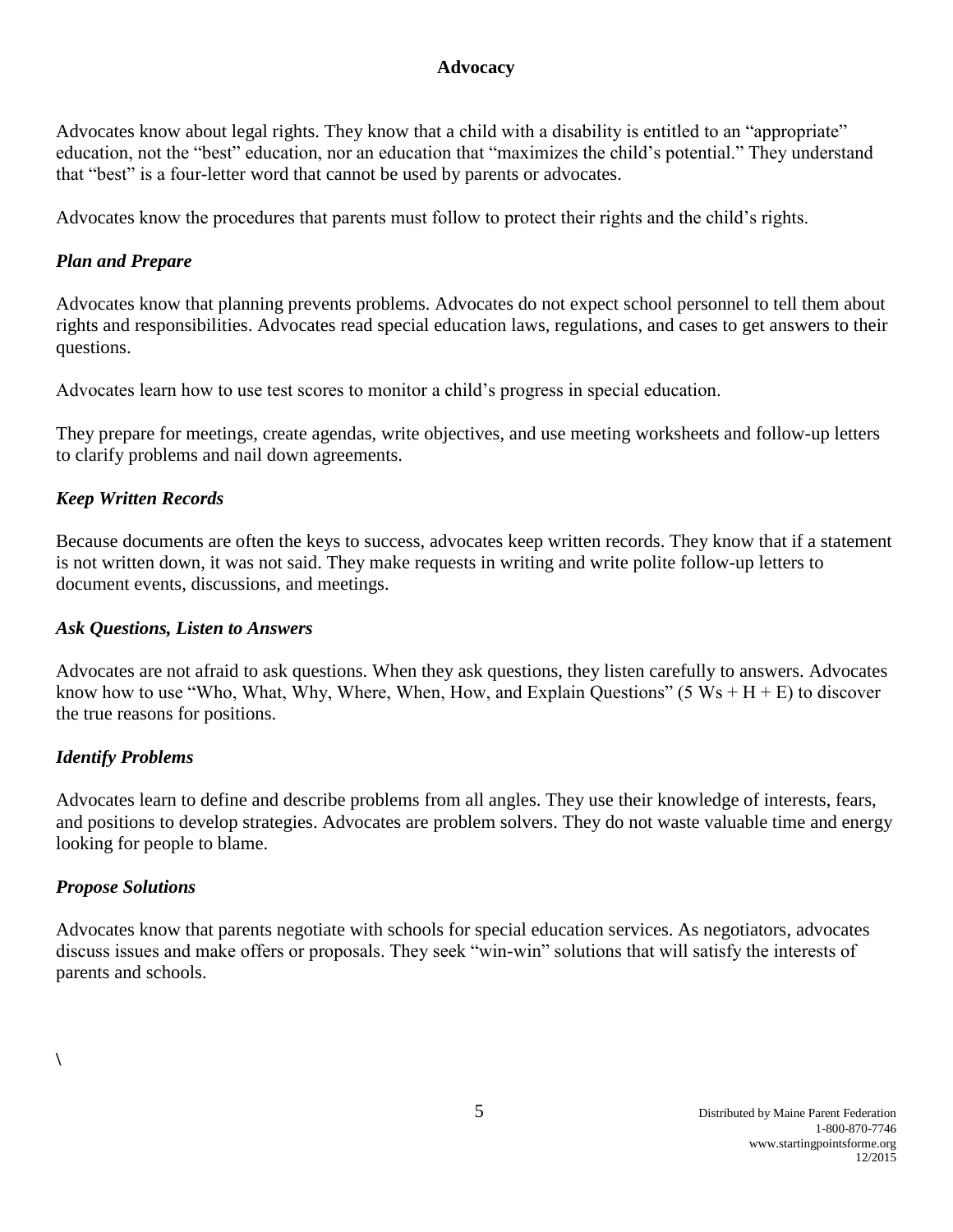# **Your Assignment**

# *Plan for the Future*

What are your long-term goals for your child? What do you envision for your child in the future?

If you are like most parents, you are focused on the present. You haven't given much thought to the future.

Do you expect your child to be an independent, self-sufficient member of the community? Although some children with disabilities will require assistance as adults, most will grow up to be adults who hold jobs, get married, and live independently.

If you have a vision about what you want for your child in the future, you are more likely to achieve your goals.

If you believe others will make long-term plans for your child and provide your child with the necessary skills to be an independent, self sufficient member of society, you are likely to be disappointed.

# *Answer Questions*

What do you want for your child? What are your goals for your child's future? Do you have a master plan for your child's education?

If you want your child to grow up to be an independent adult, what does your child need to learn before he or she leaves the public school system?

What do you want?

# *Develop a Master Plan*

If you are like many parents, you don't have a master plan. You don't know where you are, where you need to go, or how to get there. Do not expect school personnel to make long-term plans for your child -- this is your responsibility.

Begin by thinking about your vision for your child's future. What are your long-term goals for your child? What will your child need to learn? What services and supports will your child need to meet these goals?

Are you ready to advocate? Here is a list of supplies that will help you get started:

\* Two 3-ring notebooks (one for your child's file; one for information about your child's disability and educational information)

- \* 3-hole punch
- \* Highlighters
- \* Package of sticky notes
- \* #10 Envelopes
- \* Stamps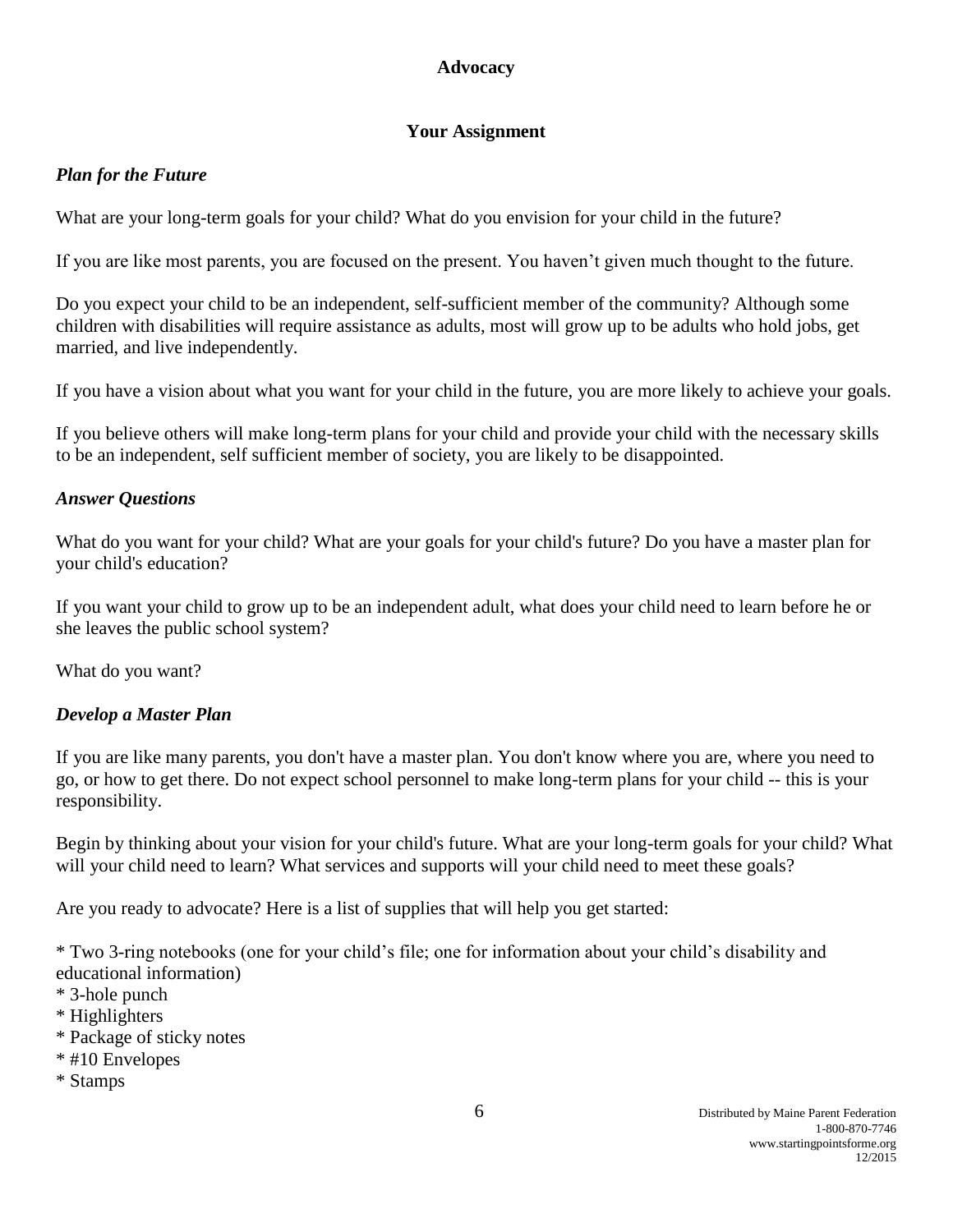- \* Calendar
- \* Journal
- \* Contact log
- \* Small tape recorder

In this article, you learned about lay advocates and educational advocates, and about limitations on teachers and special education staff in their ability to advocate. You learned that parents are natural advocates for their children.

You learned about basic advocacy skills -- gathering and organizing information, planning and preparing, documenting, problem solving, and negotiating. You have a list of supplies to help you advocate.

You learned that you must plan for your child's future. A plan is like a roadmap. When you have a plan, you know where you are, where you need to go, and how to know when you arrive.

# **The Parent's Journey From Emotions to Advocacy**

On your journey from emotions to advocacy, you will learn about your child's disability, educational and remedial techniques, educational progress, Individualized Education Programs (IEPs), and how to artfully advocate.

You will learn how to present your concerns and problems in writing, prepare for meetings, and search for winwin solutions. You will learn how to use your emotions as a source of energy and power, and how to focus on getting an appropriate education for your child.

# **Wrightslaw: From Emotions to Advocacy - The Special Education Survival Guide**

This article is based on a chapter in *[Wrightslaw: From Emotions to Advocacy: The Special Education](http://www.wrightslaw.com/bks/feta2/feta2.htm)  [Survival Guide](http://www.wrightslaw.com/bks/feta2/feta2.htm)* by Pamela Wright and Peter Wright[.](http://www.wrightslaw.com/#Top)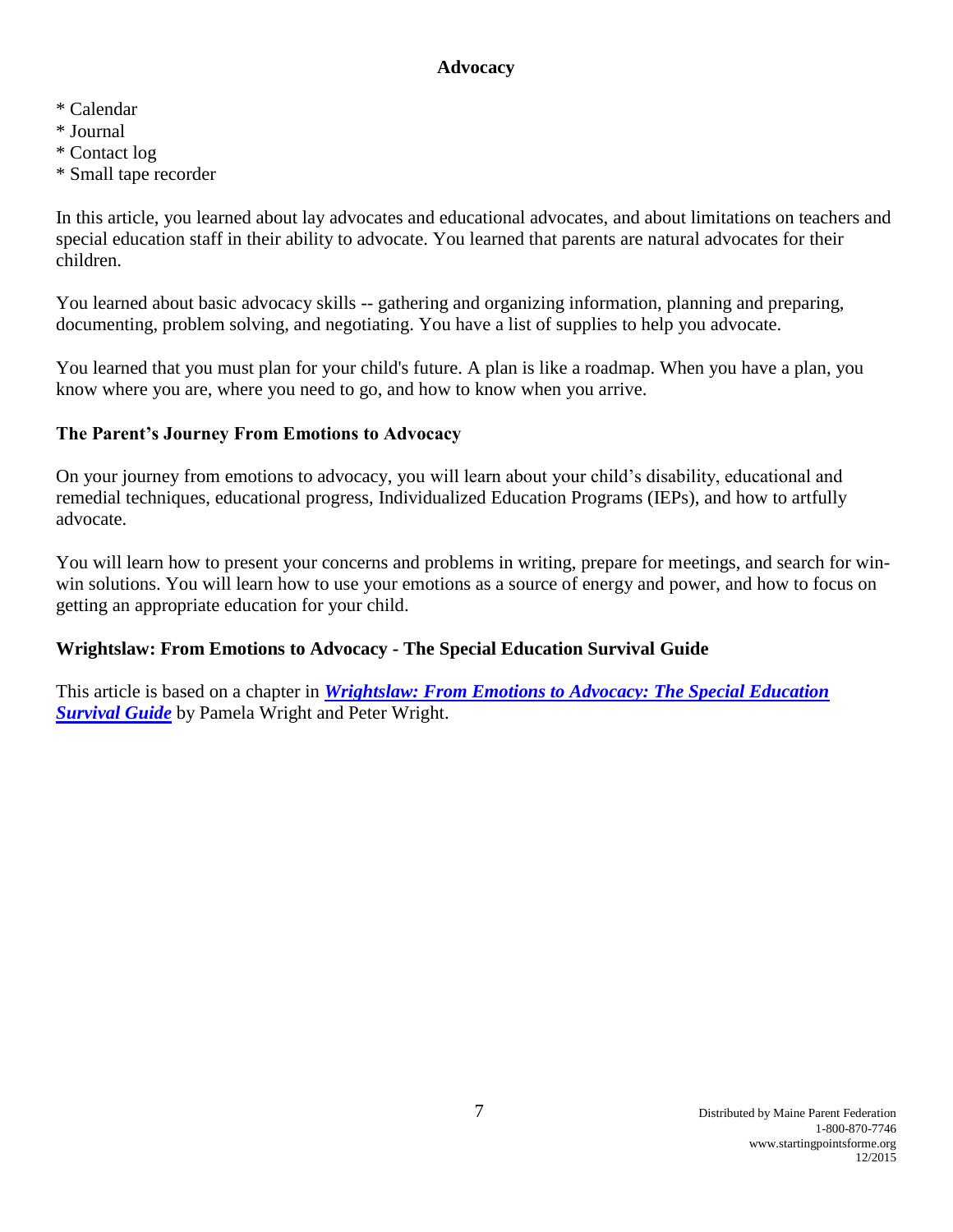# **From Emotions to Advocacy: The Parents' Journey**

by Pamela Wright, MA, MSW

Used with permission by Wrightslaw Website: [www.wrightslaw.com](http://www.wrightslaw.com/)

Worry. Sadness. Fear. Guilt. Helplessness. Anger. Confusion. Disappointment. More worry.

Parenting has always encompassed difficult periods — times when parents feel concerned and confused sleepless nights when they worry about how well they are fulfilling their responsibilities to their children. Raising a disabled child "ups the ante." Meeting the complex needs of the child with a disability can be extraordinarily difficult, frustrating, emotionally draining — and expensive!

Parents of disabled children understand one crucial fact—that only by obtaining an appropriate education will my child have a real opportunity to lead a fulfilling, productive life. Unfortunately, statistics about the outcomes of special education programs will not alleviate your concerns.

Researchers have found that most special education programs fail to confer adequate educational benefit to many of the youngsters they are designed to serve. The statistics are sobering:

- 74% of children who are unsuccessful readers in the third grade are still unsuccessful readers in the ninth grade. (*Journal of Child Neurology*, January, 1995)
- Only 52% of students identified with learning disabilities will actually graduate with a high school diploma. Learning disabled students drop out of high school at more than twice the rate of their nondisabled peers. (*Congressional Quarterly Researcher*, December, 1993)
- At least 50% of juvenile delinquents have undiagnosed, untreated learning disabilities. (National Center for State Courts and the Educational Testing Service, 1977)
- 31% of adolescents with learning disabilities will be arrested within five years of leaving high school. (*National Transition Longitudinal Study*, 1991)
- Up to 60% of adolescents who receive treatment for substance abuse disorders have learning disabilities (Hazelden Foundation, Minnesota, 1992)
- 62% of learning disabled students were unemployed one year after graduation. (*National Longitudinal Transition Study*, 1991)

A meaningful education will help turn these figures around.

# **Emotions: Energy Source or Achilles Heel?**

"*The pure rage that stems from an unredressed injury can be more fearsome than that produced by the original wrong*." (Gerry Spence, respected attorney-litigator and commentator on civil rights in America)

John sat on the couch in my office. His face reddened and his fists clenched as he talked about his son Chris and his contacts with the teachers and administrators at Chris's school: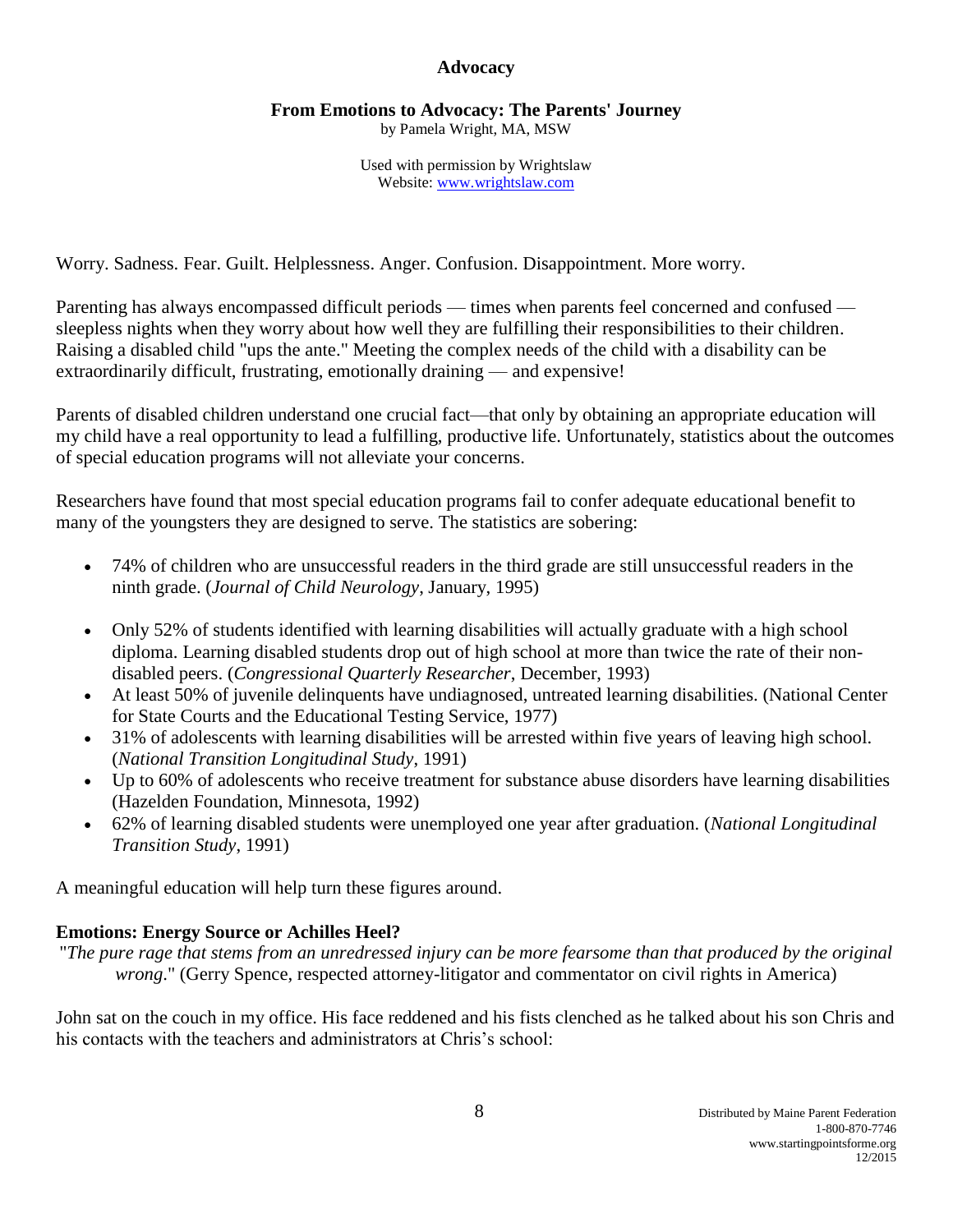"My son is 13 years old and he still can't add simple numbers. He can't add 15 and 9. He can't read either, and he's been in special ed since he was six years old.

"This year they put him in regular classes with some sort of collaborative teacher-they say that's how they teach LD kids at his school, and that's all they can do. And now he's failing everything—everything! Last grading period—four F's and one D. The only thing he's passing is Science."

As I sifted through several inches of disorganized documents that John brought to the meeting, John continued: "And when I complained that he isn't learning, they told me it's my fault because I'm not making him do homework! Do you know what a nightmare homework is? He's exhausted when he comes home from school where he hasn't learned anything. Then he has to spend two or three hours doing papers. It's a nightmare. A real nightmare . . .

I continued to skim through the documents — old standardized tests, letters from Chris' teachers, school papers, report cards, IEPs from the first grade to the present — all mixed up. No current psychological or educational testing. John's voice raised in anger: "Pam, you don't understand. They lie. They blame kids for not learning when they are not teaching . . . And they are stupid. They can't teach, they can't do anything. They are morons! And I told the principal that when I met with him last week . . ."

Tragically, John's case is not an isolated situation. This father's frustrations and fears had driven him to explode and demean school personnel. His reaction — an angry outburst — gave him short-term relief from his intense feelings of frustration.

Did his explosion and insults lead to the development of a more appropriate educational program for his son? Of course not. Will it be more difficult for John to work effectively with school personnel in the future? Definitely. Will Chris be the ultimate loser? You bet!

The intense emotions experienced by parents often become their "Achilles heel" as they attempt to obtain an appropriate education for their child. When the local school system fails to provide the child with that critical "special" educational experience or offers "too little, too late," many parents are shocked and angry.

These parents feel betrayed by the one system which they had trusted to help with the difficult task of educating their handicapped child. Once lost, trust is hard to regain. As Gordon, the father of a fourteen year old learning disabled boy erroneously diagnosed by the school district as "seriously emotionally disturbed," explained:

"One of the great tragedies of parental disillusionment is that even if we finally find a good educational program, we know that our child has been damaged by people within the school system. We don't know how severe or enduring the damage will be. The feelings of betrayal are often so strong and bitter that there will never be any trust by the parents."

# **Grieving: The Loss of the "Perfect Child"**

Children enter our lives with excitement, anticipation and joy. We have high hopes and great expectations for this new life. How do we process the new reality-that this much-loved child has a serious "life disability?" Or that this disability may negatively affect our child's ability to live a productive, satisfying, independent life?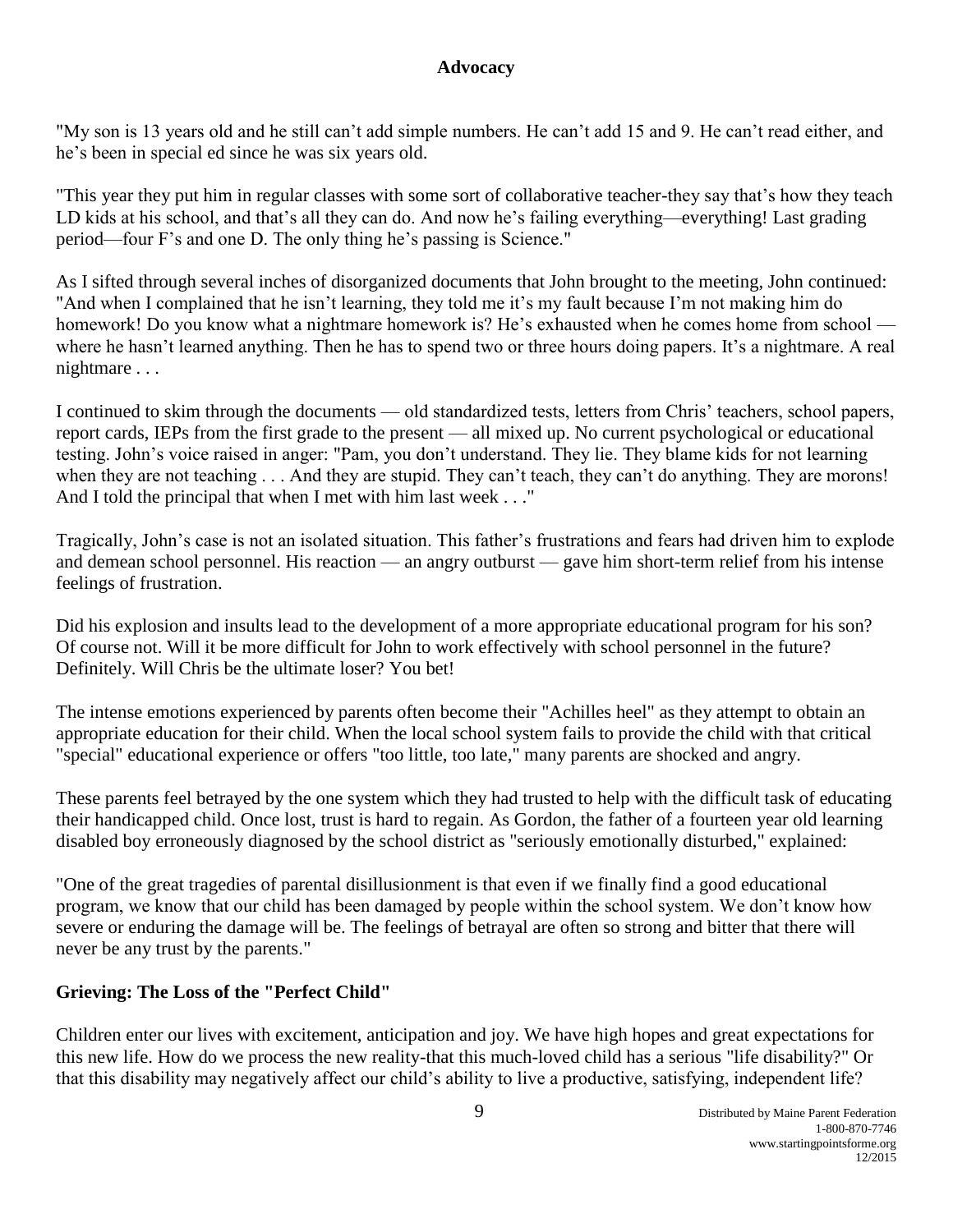Parents must mourn the loss of the "perfect child" before they can become effective advocates.

Amy is a seven-year-old child who was diagnosed with autism. Her mother Karen recalled:

"As parents, we are at an enormous disadvantage. When we discover that our child is disabled, we are in shock and grieving. We don't know the laws or even that there are laws. We don't know about the IDEA. We don't know that we have any rights. We just trust for the first couple of years. Then something happens which causes us to become a little suspicious and we begin to look into things . . . and the worms come pouring out of the woodwork."

Mourning is the natural, necessary and healthy process that begins when you learn that your child has a disability. If not handled appropriately, the mourning process can continue for years. You need to come to terms with your loss and mourn the hopes and dreams that may never be realized. In common with other major losses, mourning encompasses predictable emotional stages. Typically, parents move back and forth between these stages, especially in the early months and years following their child's diagnosis.

# *Shock and Denial*

"I don't believe it. He is just a late bloomer. All the boys in our family had to repeat grades. And look at us-we did okay!"

Millions of adults have undiagnosed, untreated learning disabilities and attention deficit problems. If they are fortunate, they find a "good fit" in their choice of work and are successful, despite their disabilities. Yet, most learning disabled adults lead lives that are deeply affected by sadness, disappointment and frustration.

Undetected, unremediated learning disabilities are causally connected to many other serious life problems from juvenile delinquency and substance abuse to severe marital problems, domestic violence, and chronic unemployment. Typically, learning disabled adults develop negative views of themselves as lazy or stupid — or worse.

Most of these adults — numbering in the millions — have developed a strong, pervasive sense of having failed. From their perspective, they failed to live up to their own expectations and the expectations of others. Their negative view of the self and their identity as a failure permeate all areas of life, leading to interpersonal, socioemotional, marital, vocational, and legal problems.

If parents continue to deny the seriousness of their child's problems, these problems will not be appropriately treated, the child will not receive appropriate educational remediation—and the child is very much at risk for becoming another tragic statistic.

Unfortunately, parents who are in denial may find willing co-conspirators within the educational system. In some school districts, teachers are under a gag order by school administrators, forbidden to share their concerns about your child or to provide you with the information that you need about the child's lack of progress. In other districts, school administrators who have the lowest referral rates for special education services receive special commendation.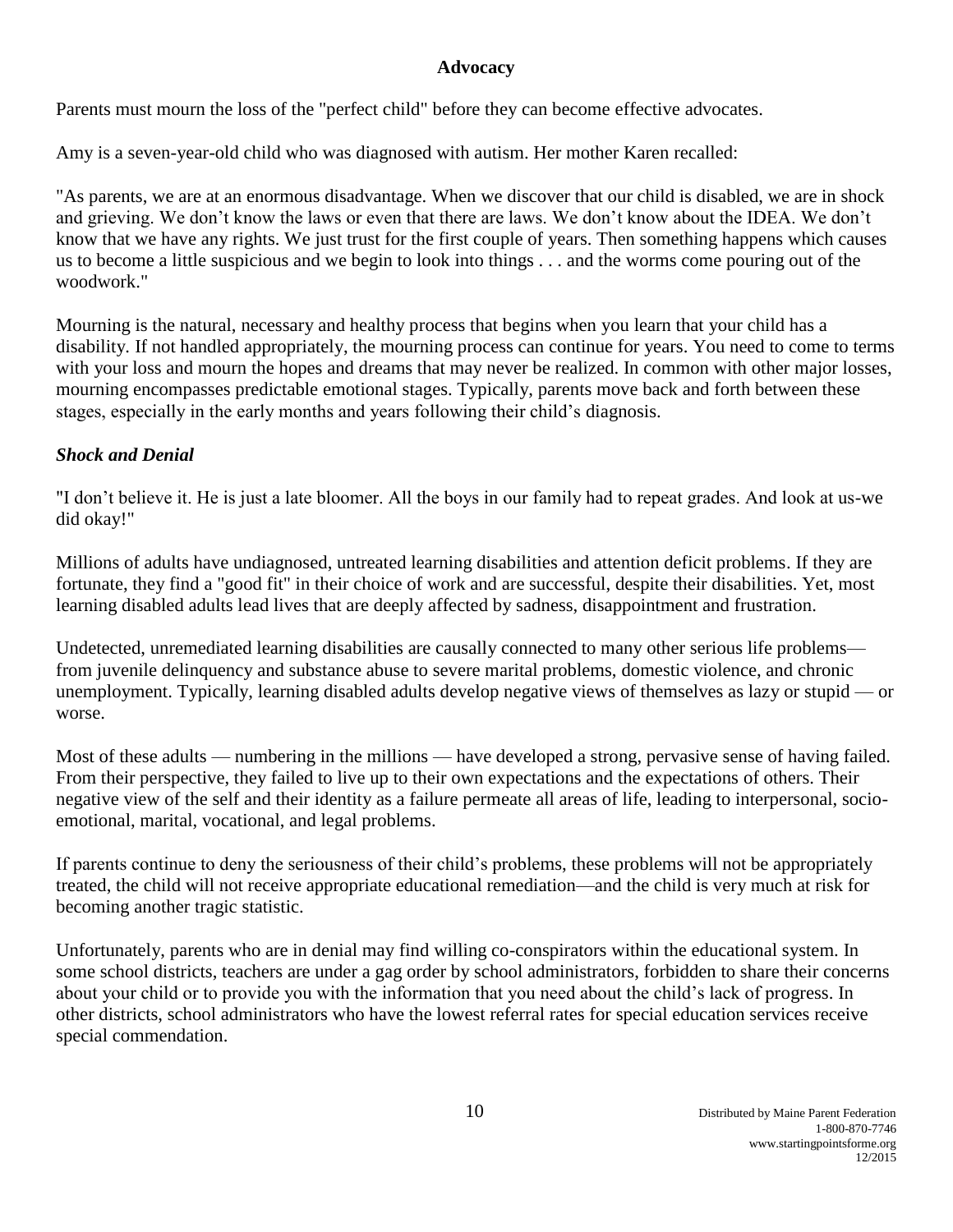# *Anger*

"I just wonder how the psychologists and special education directors who so systematically work to deny educational services to our kids can face themselves in the mirror every morning . . ."

Intense feelings must find an outlet. Parents of disabled children have lots of intense feelings — including anger. Typically, these parents also feel frightened, helpless and out-of-control. To assert some sense of control, they may attempt to assign blame for their child's problems — onto school personnel, the child, their partner, themselves, God, bad luck, or fate.

To avoid feelings of guilt and sadness, some parents externalize their emotions, blaming or faulting someone or something for the problems their child is experiencing. Sometimes this blame is warranted. As we will see in Mariah's case, when parents believe they have been betrayed by the educators in whom they placed their trust, their anger and sense of personal outrage can be intense.

Mariah is a nine year old child with at least average intellectual ability. When she was two years old, a brain tumor was detected. Over a period of years, Mariah endured painful surgeries, chemotherapy and radiation therapy. These treatments saved her life, but left her with multiple handicapping conditions, including learning disabilities, orthopedic and speech problems, and an attention deficit disorder.

Mariah's school district offered to provide a minimal level of special education services to this child. First, by using a "discrepancy formula," they refused to provide any special education services aimed at remediating her learning disabilities, claiming that she had not fallen far enough behind to qualify for services.

Later, using a novel argument, they argued that Mariah was not eligible for services under the "Traumatic Brain Injury" classification because her brain injury was caused by a tumor, not "acquired" from an external injury. Not surprisingly, Mariah's parents were shocked and angry.

Mariah's mother, Elizabeth, spoke of her two year battle to secure appropriate special education services for her daughter:

"I wake up in the morning and begin making phone calls. The laundry sits along with other relics of normal life. The school district is so good at what they do-setting up roadblocks and denying educational services-that it is consuming my life just to get an IEP for my daughter. I didn't know how the system worked for the first couple of years. I just kept going from place to place, getting evaluations which I gave to the school. I thought that once they understood what Mariah needed, that would be it. Was I ever wrong! All those evaluations were just 'filed.' Period!'

Elizabeth's soft voice held a strong undercurrent of contempt:

"When I sit and think about the undeniable fact that my child was not provided with an appropriate education for years, not as a result of 'blundering' or 'poor judgment,' but intentionally, and that we were manipulated by intentional double-talk, my blood just boils."

"Why is this type of thing different from any other scam? If school district personnel deprive children of their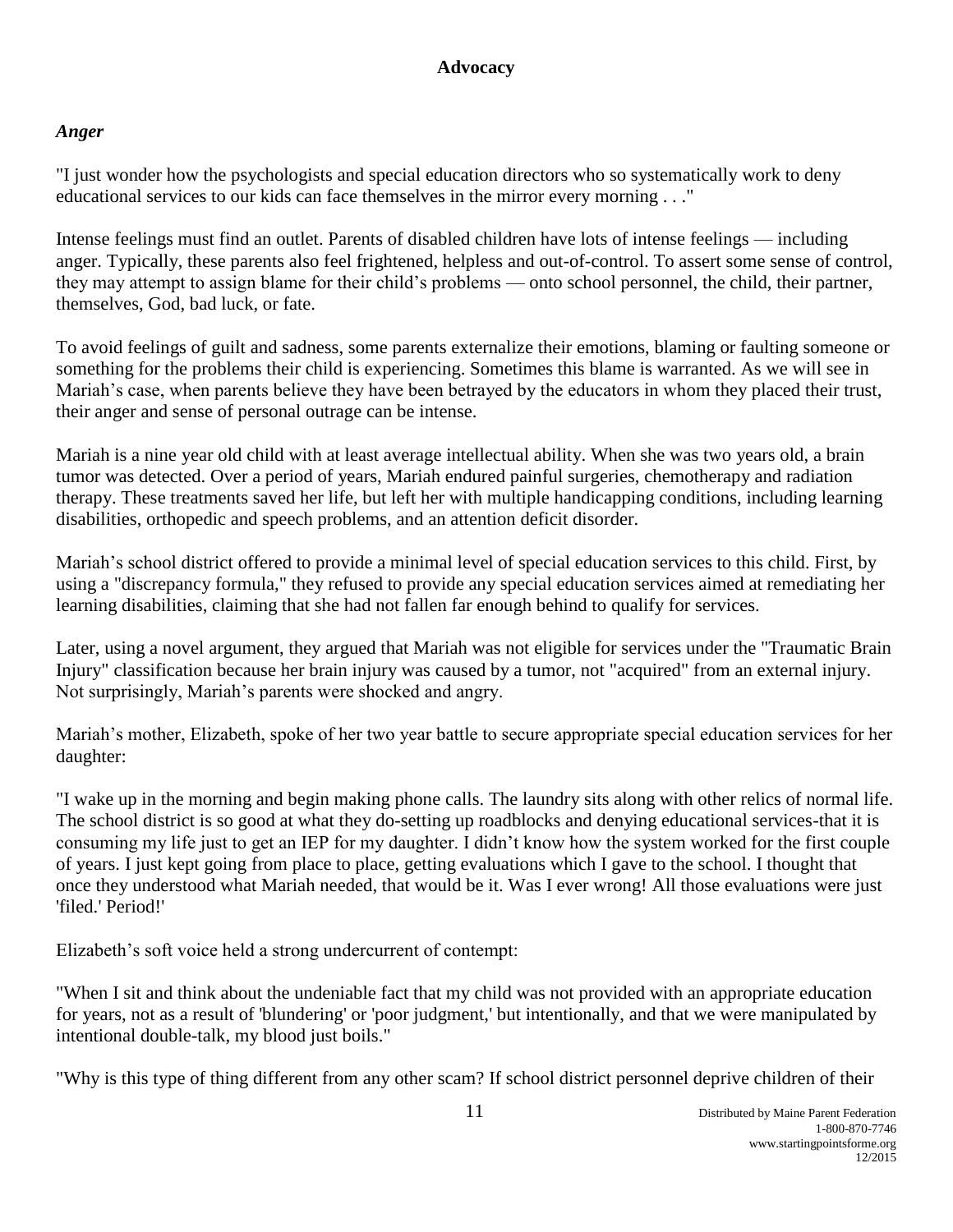legal rights through the use of double-talk, flimflam, fraud, deception . . . this should be a crime under the law, and they should be held personally responsible for their actions!"

Some parents are angry about the hard choices — and the sacrifices — that must be made. That these choices and sacrifices are often difficult, is attested to by comments made by the father of two disabled youngsters: Both parents being able to work in their fields, or one having to stay home because the children's needs are so great.

- Having to choose between one kid getting mental health care, or the other kid getting speech therapy.
- Being in crippling debt, or merely being in tremendous debt.
- Losing a retirement fund that was built up over 24 years or losing a college fund that was built up over 17 years.
- Having to choose between a psychiatrist or a psychologist solely on the basis of cost.
- Having to choose between marital therapy for the parents or bankruptcy.

Tough choices.

# *Sadness and Guilt*

Other guilt-ridden parents internalize their feelings, turning their anger inward and blaming themselves for the child's problems. Anger turned inward leads to depression. And depression, with attendant feelings of inadequacy, helplessness and hopelessness, leads to emotional withdrawal.

A tearful young mother sat across from me in the office. Kim's nine year old son Justin had been diagnosed with a learning disability in reading and language (i.e. dyslexia) and attention deficit hyperactivity disorder (ADHD) nearly three years ago. Now in the fourth grade, Justin continues to have great difficulty reading, despite having received three years of special education services.

Justin's temper outbursts at home had intensified—the family dreaded the frequent rages during which he turned his anger on himself and family members. His mother was overcome with feelings of guilt, inadequacy and depression. She saw a psychiatrist who had placed her on antidepressant medication.

Kim had experienced similar problems in school. She reversed letters and syllables and "read from right to left" for many years. As an adult, her dyslexia was diagnosed. Kim's school failures had induced in her a pervasive sense of shame. Unlike her son, she became overtly withdrawn and depressed.

Kim's own complex blend of personal history and emotions had created a compulsive need to apologize-for taking up my time, for not understanding what various educational tests measured, for being depressed, for being a "bad Mom."

Based on the results of Justin's earlier evaluations, which clearly identified his dyslexia, coupled with his ongoing inability to decode words, I urged Kim to contact her son's school. Justin was in need of a more intensive program of remediation.Kim requested the meeting, which was also attended by the principal.

That afternoon, my answering machine contained a lengthy message from Kim: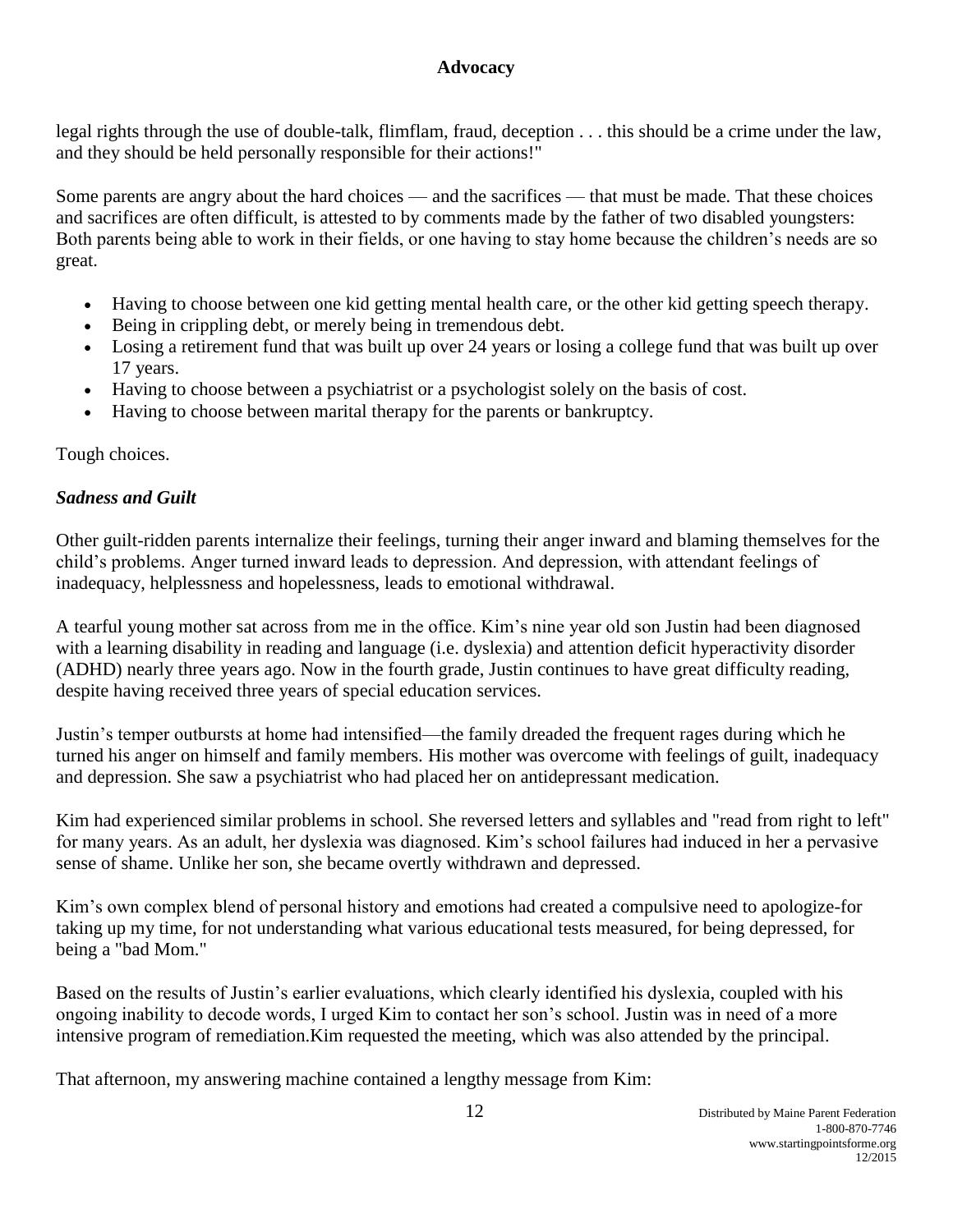"Pam, I had the meeting. They were really mad at me. Justin's LD teacher kept telling me that she gave Justin extra time and that she worked really hard with him. She even permits him to sit in the front of the room."

"I felt bad. I told her that I really did appreciate what she was doing for Justin. I told her over and over that I knew she was doing everything she could for him. I think I need to meet with her again . . . When I told them that you thought Justin needed more testing about his dyslexia, they got upset. They asked me why I was talking with you. It's like they felt that I didn't trust them or something."

"When I tried to talk about Justin's dyslexia, the principal sat back in his chair and rolled his eyes. The principal and the LD teacher started talking and laughed. I know they were angry. I wanted them to know that I really appreciated everything they were doing for Justin, it wasn't that I was ungrateful but . . ."

Remember John and his son Chris, earlier in this article?

John's inability to control his anger and frustration caused him to react in a way that would have negative consequences for his son Chris. Like John, Kim approached the school to request additional services for her child.

What are your thoughts about Kim's approach?

Like John, Kim's emotions are her Achilles heel. Unlike John, Kim is a conflict-avoider — polite, unassertive, afraid of authority figures, and terrified that she will anger or offend others. By being conciliatory, is Kim functioning as an effective advocate for her son? Are the school personnel at Justin's school likely to accede to her request for additional testing? Has Kim persuaded the school officials to develop a more intensive program to effectively remediate Justin's dyslexia?

Sadness is a normal part of the mourning process. Guilt, sadness and regret often merge into a painful tangle of emotions. In Justin's case, his mother's feelings of shame about her own learning disabilities and her lack of self confidence, combined with her pattern of conflict avoidance, made her an ineffective advocate for her child.

# *Acceptance and Emotional Resolution*

Many parents try to avoid experiencing feelings of sadness and regret, preferring to remain angry. Given the pain inherent in sadness and regret, this is an understandable impulse. Yet, it is essential to mourn the loss of the "perfect child." Mourning the loss is not the same as repudiating your child or finding him less worthy of your love. Instead, it is part of the process of acceptance and resolution which will free you to move on.

# **Roadblocks on Your Journey**

# *The Intimidation Factor and Transference*

At a parent support group meeting, I listened to the following exchange between two fathers. Both men had children with learning and attentional problems.

The first father, a businessman who specialized in marketing and sales confessed: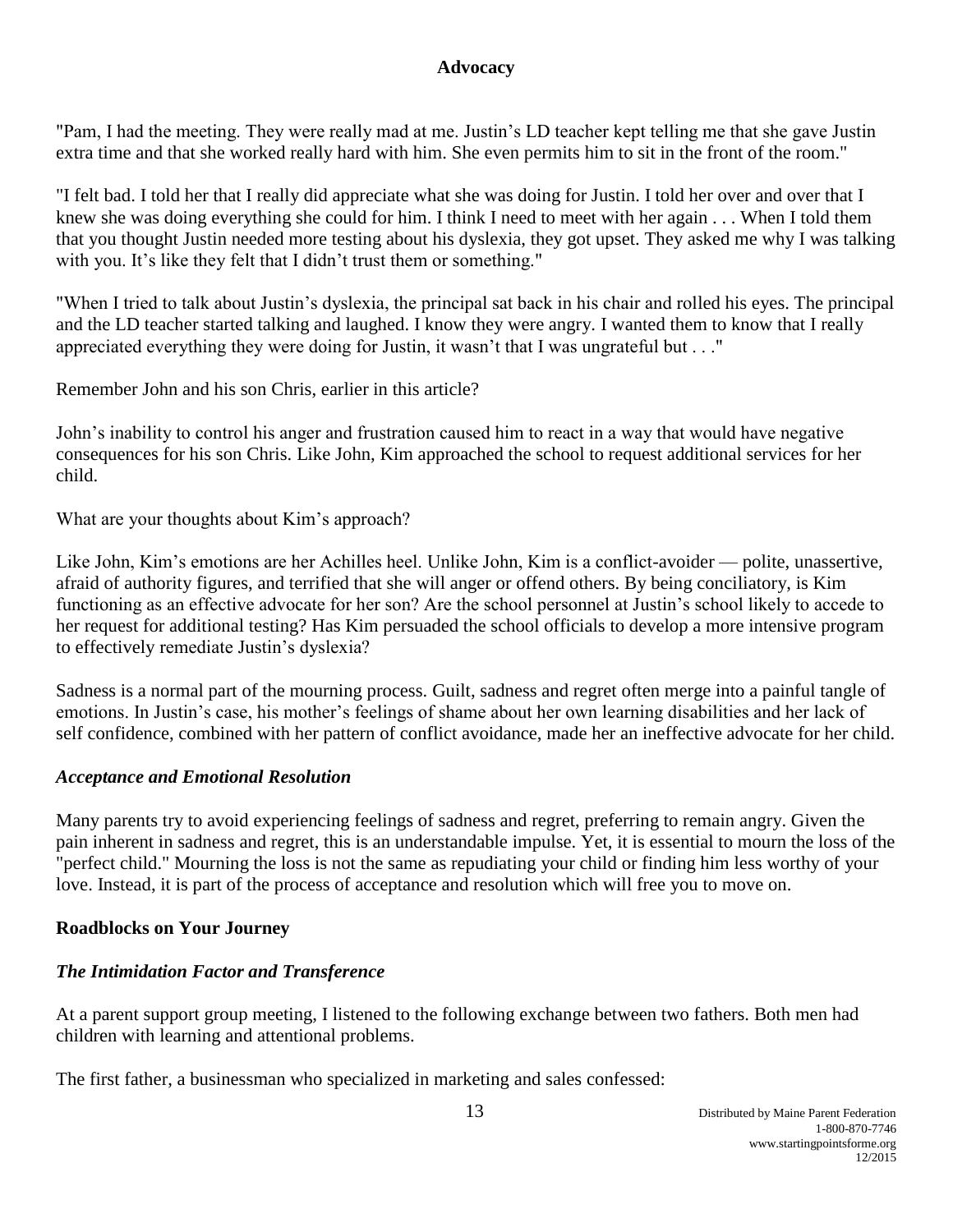"I always feel anxious and intimidated when I go to school for a meeting about my daughter. I start to feel anxious before I even get there. By the time I get to the parking lot, my stomach is in knots. I feel completely intimidated. When they ask me what I think, I don't know what to say. Being speechless is usually not a problem for me!"

"I know my daughter is not learning. I know she is falling further and further behind. I know that I'm very worried about her, but I don't know exactly what they need to do differently. I'm not a teacher. I don't know what to say—aren't they supposed to be the experts?"

The other father, a respected physician and father of two handicapped kids, responded:

"Boy! Do I know that feeling well! There is something about the process -- this team business where you sit around a table and it's just you, the parent, on one side, and six or seven school people on the other.

"I always feel intimidated when I go to a meeting at the school. I feel like I did when I was about eight years old and had to go to the principal's office. I was in big trouble then and I feel like I am in big trouble now!"

People are intimidated in different situations and contexts. Many of the decisions made for handicapped children are made by "teams" or committees. It is not unusual for IEP meetings to include five or six — or more — school district representatives — and one parent.

These meetings are held at the school — unfamiliar ground for most parents. Given these dynamics, it is not surprising that most parents feel intimidated. And how do people respond when they feel intimidated? Some respond with anger and defensiveness. Others wilt under the pressure.

If the parent also had difficulties in school, old negative memories and emotional reactions will often color his or her present feelings about schools, teachers, authority figures, and school meetings. The transference of emotions from past situations to present circumstances occurs in all areas of our lives. This transference can be positive or negative.

Remember Kim? Because her dyslexia was undiagnosed and unremediated, her personal experiences in school were predominantly negative. These past experiences led to negative expectations-which contributed to her fearful, conciliatory responses toward the educational "experts" at her son's school.

However, if the parent experienced school as a helpful, supportive place, then positive feelings and expectations will tend to transfer to the current situation. These parents expect that the school will be a helpful environment for their handicapped children.

# *Getting "Stuck"*

Because the mourning process involves intensely painful emotions, many parents try to avoid it by minimizing or denying their feelings. Others get "stuck" in one phase — and fail to complete the process.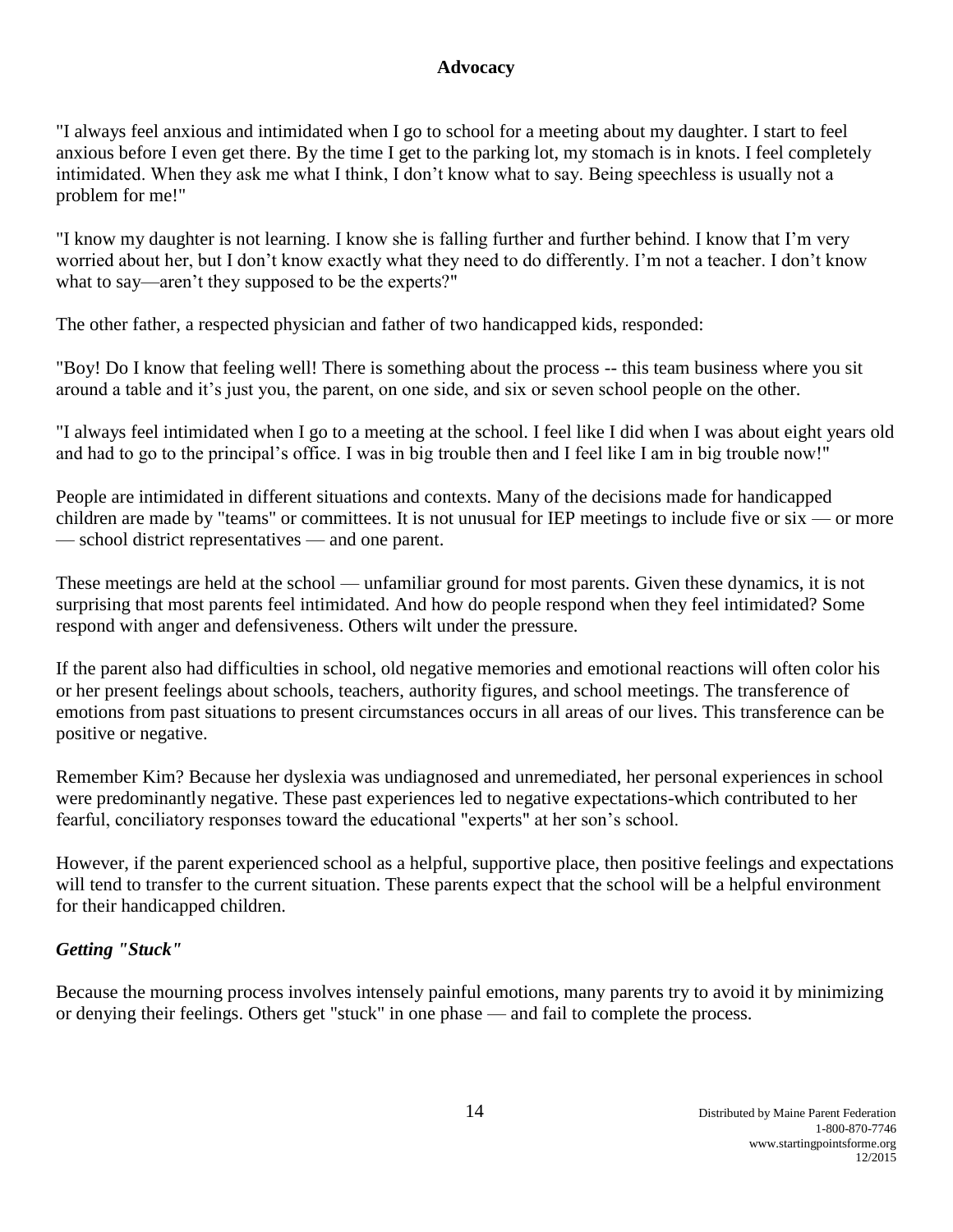Like people who see themselves as "victims" of divorce, these parents remain angry, bitter, guilty, or depressed for years — or for life. Mired in negative emotions, they accomplish little of value for their child. You must not let this happen to you.

Failure to deal with reality causes other problems. As we have seen, when parents remain in denial and refuse to acknowledge that the child's problems are serious, their child will not receive necessary educational services. Parents who obsess about the transgressions perpetrated by the school system often "burn out" without achieving anything that is of true value to the child.

However, there is another serious danger that many parents of disabled children face. Little has been written about this danger in the parenting and advocacy literature but it is of great concern.

#### *Overprotectiveness*

Attempting to suppress feelings of personal guilt and external blame, many parents become overprotective of their child. Unable to protect the child from the disabling condition, they attempt to protect him from other difficult or challenging areas of life.

The development of overprotectiveness, fueled by pity and guilt, may be the biggest mistake that any parent can make in raising a child with a disability. Overprotective parents unwittingly create chronic dependency and "learned helplessness" in their children — a mindset that will often persist throughout that individual's life.

#### **Paul**

These children grow up to be adults who believe that they "can't" do things. Let's look at the case of Paul. Paul is a young man who was diagnosed with learning disabilities while a young teen. He received special education assistance and finally graduated from high school.

After being fired from dozens of jobs over a period of years, Paul enrolled in a community college where he took a night course. To his surprise, he was successful.

Encouraged by his unexpected success, Paul returned to college and, after several years of part-time study, graduated from a four year university with a degree in special education. Paul had decided to become a special education teacher.

Paul's teaching career had its ups and downs. He spent several fairly successful years in a small rural school system. Open about his learning disabilities, he asked for and received help from other teachers. Eventually, Paul obtained a job in the large urban school district where he had received his own education. He would be teaching elementary school children who had learning disabilities. He had achieved his dream.

But Paul had other problems which caused his dream to self-destruct. Pampered by over-protective parents, Paul had developed a personality style that was characterized by helplessness and a stubborn insistence on getting his way, coupled with a lack of empathy and an inability to see the perspectives of others. Paul firmly believed that his learning disability meant that he could not do certain things.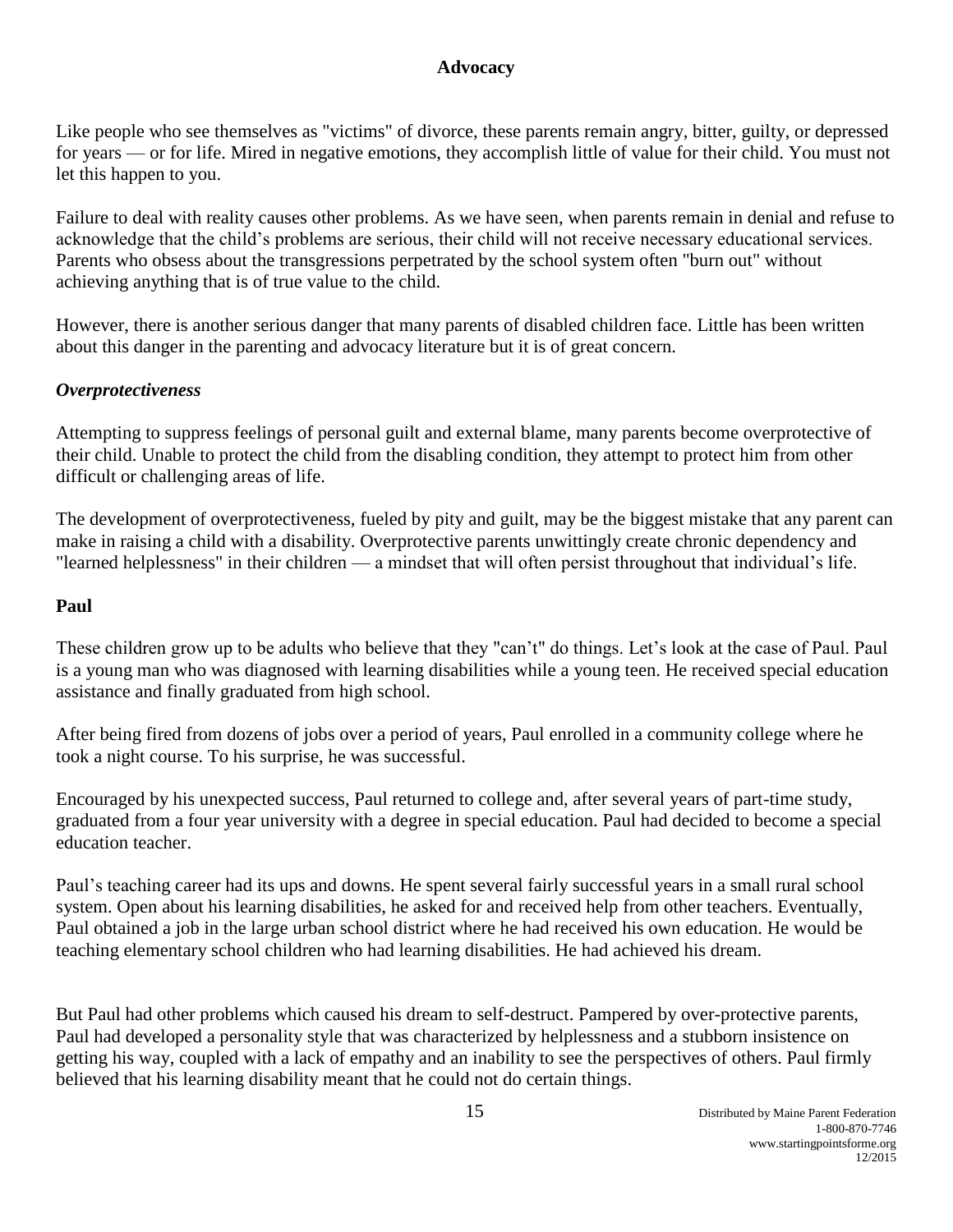In his new teaching position, Paul was expected to teach children all academic skills - from reading and spelling to math. Paul's learning disability was in the area of math. Despite his disability, the principal expected him to teach math. Paul refused. He also refused to accept help from an experienced LD teacher who offered to help him learn the necessary math skills. Paul's response was, "You don't understand. I'm learning disabled. I can't do math."

Eventually, Paul was terminated from his position. He moved back home with his elderly parents. His dream was dead.

# **Becoming an Advocate, Becoming an Expert**

There is an antidote to feelings of helplessness, hopelessness and despair.

As you come full circle, having experienced the denial, anger, guilt, and sadness that are the inevitable reactions of the loving parent, you will find that your emotions can be freed to use in a positive search for information and for solutions to the problems you face. You must transform your emotions into energy-the battle to obtain a good education for your child will be long and arduous. You need to conserve your strength and focus on what is important-obtaining an appropriate education for your child.

Becoming an advocate means becoming an expert. In the course of your journey, you need to learn all that you can about your child's particular disabling condition and how this condition can be remediated.

You must learn about evaluations — psychological, educational, neuropsychological, psychiatric neurological—and what these evaluations measure. Depending upon your child's unique problems, you may also need to learn about speech-language, physical therapy, and occupational therapy evaluations too.

In your advocacy journey, you will need two things-accurate information and support. This journey is more difficult if undertaken alone.

Join an Organization . . . or Two

It is essential that you join disabilities organizations that represent your child's disability. These organizations represent a rich source of information and support that is invaluable to parents, regardless of the child's handicapping condition.

Hours before an eligibility meeting, a young mother wrote us this note which we received by e-mail:

"I am not nervous anymore. I am going into this hearing with a two-foot tall stack of reports and notes we have kept over the years. I have copies of the law and regulations that are highlighted and dog-eared. We have your articles-and a very firm resolve that we will leave no stone unturned in seeing that Joy gets the free and appropriate education necessary for her to become a happy, competent adult."

"We are not going to bang on the table. We are not going to threaten or yell. We are going to calmly listen to what they have to offer Joy, and tell them that we will do whatever it takes to see that this child receives the education that she is entitled to."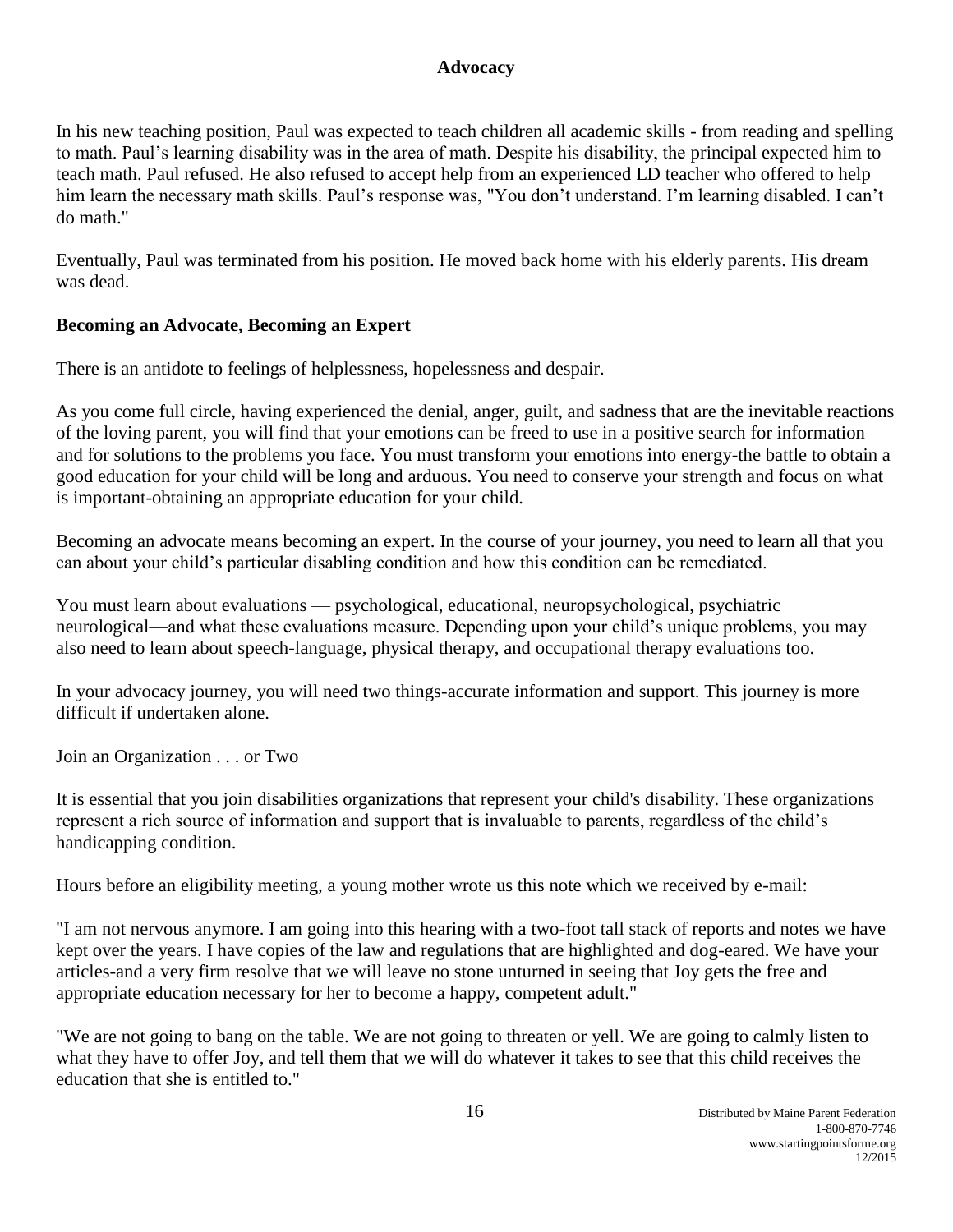"I dare them to deny her. If they do, we will need your help and I pray if you can't help us, you can steer us to someone who can. But, I am not nervous any longer."

"*I am determined."* 

# **Success Stories**

These stories can have happy endings. Matt is a sixteen year old who has dyslexia. This is how his parents described their son's progress over the past two years:

"Matt is now well on his way to having a successful educational experience. His 'Learning Difference' is no longer disabling - he has acquired the skills to read and write. He is, at long last, beginning to hone and develop these very necessary skills.

"We are so proud of his success and efforts. It is hard to believe that this 16 year old young man was reading at the 3.8 grade level just two years ago. Testing completed a few months ago found that at the beginning of the tenth grade, Matt was reading at the 12.4 grade level And he is on the Dean's list! He is a competent, confident, literate, academically successful young man."

We asked Matt's parents how they would describe their own advocacy journey to other parents:

"BELIEVING that our son COULD overcome the obstacles to learning to read, write, manipulate numbers, "organize" his thoughts and actions. SEARCHING for and FINDING the correct educational approach that could remediate and help him to overcome his dyslexia (NOT merely teach him to "COPE") and a lot of HARD WORK on Matt's part."

"Parents must be patient and determined. There is no 'quick fix' or 'silver bullet.'"

# **Emotions can be your worst enemy or your greatest ally**.

If you are thinking of counseling, obtain it for yourself. Learn to use your emotions as a powerful driving force.

Understand that pity is a negative emotion — it is always destructive.

Our children can accept some blows from the system and survive. Ultimately, children grow and flourish by facing adversity — if they know that we understand them, support them, and believe in them!

problems ... and get better services for their children in [Success Stories.](http://www.fetaweb.com/success.htm)

# *Yellow Pages for Kids with Disabilities*

You need to learn about your child's disability, how the disability affects your child, and about appropriate educational and remediation techniques. Please read the [Yellow Pages for Kids User Guide](http://www.yellowpagesforkids.com/yp.user.guide.htm)

The groups listed in the [Directory of Disabilities Organizations and Information Groups](http://www.yellowpagesforkids.com/help/dis.orgs.htm) are an invaluable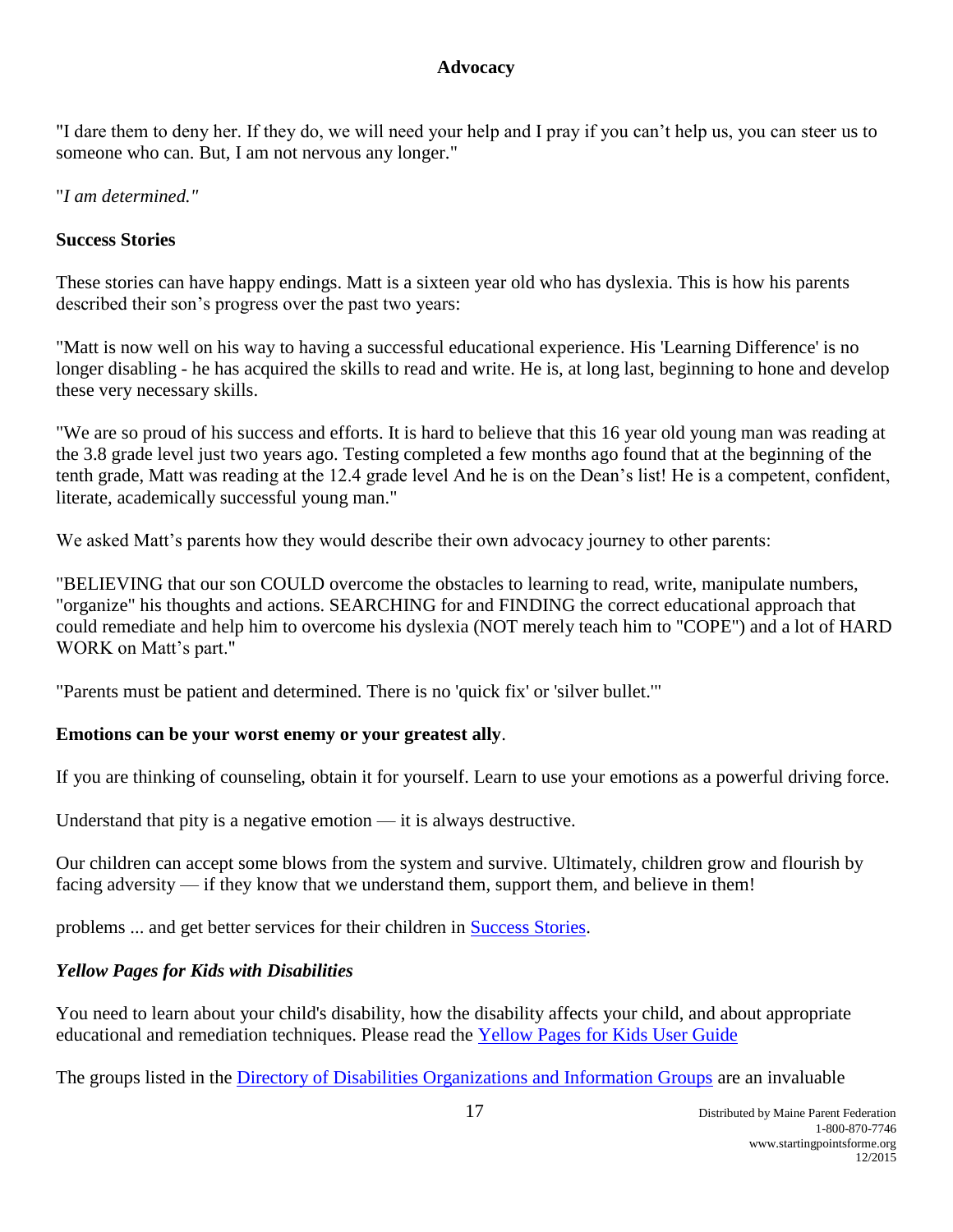source of information. You can learn about training and support groups by checking the Directory of Parent [Training and Information Centers and Community Parent Resource Centers](http://www.yellowpagesforkids.com/help/ptis.htm)

# *Your State Yellow Pages*

Find educational consultants, psychologists, educational diagnosticians, health care providers, academic therapists, tutors, speech language therapists, occupational therapists, coaches, advocates, and attorneys for children with disabilities on the [Yellow Pages for Kids for your state.](http://www.yellowpagesforkids.com/help/states.htm)

Your [State Yellow Pages](http://www.yellowpagesforkids.com/help/states.htm) also has listings for special education schools, learning centers, treatment programs, parent groups, respite care, community centers, grassroots organizations, and government programs for children with disabilities. Last updated: 11/22/08 Created: 02/01/98

> 18 Distributed by Maine Parent Federation 1-800-870-7746 www.startingpointsforme.org 12/2015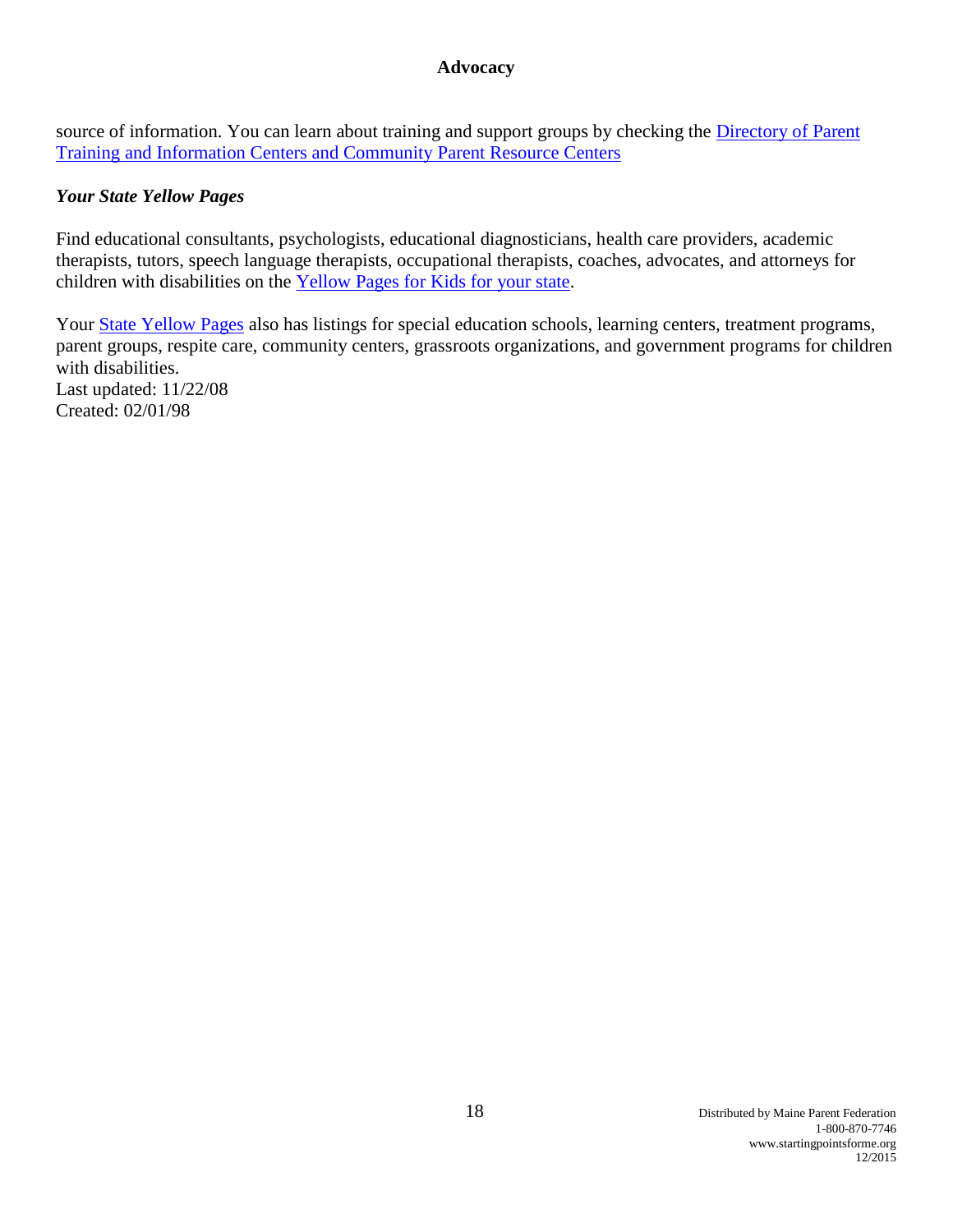#### **Advocacy Rule #1: Write Things Down When They Happen! by [Sharon D](http://)**

Used with permission by Wrightslaw Website: [www.wrightslaw.com](http://www.wrightslaw.com/)

#### **Preparing Documentation is Essential to Good Advocacy**

Your goal at an IEP meeting is to initiate or obtain additional special education and/or related services for your child. A successful outcome at an IEP meeting depends on the documentation you make available to the team. **You can't wait until the last minute to prepare documentation.** Documenting events and conversations later is never as effective or accurate as writing things down, in detail, at the time they occur. Here are some tips . . .

#### **1. Paraprofessionals**

If your child has a crisis intervention paraprofessional or a shadow, provide that person with a small three subject notebook (5×8 size is perfect). Look for a notebook that has a pocket on each subject divider – that's even better. Have the paraprofessional document incidents that occur in the classroom, at recess, on the bus, etc., on a daily basis. These entries should include:

- the child's action.
- the paraprofessional's response, and
- the child's reaction to the response.

Each entry should be dated, time stamped, and signed. This log will support the need for continued service from the paraprofessional.

# **2. Teachers**

If you plan to request a paraprofessional for the first time, you need documentation that shows your child's need for this service.

Provide your child's teacher with a set of [anecdotal sheets.](http://www.wrightslaw.com/blog/anecdotal.form.doc) Ask her/him to keep meticulous records of everything that happens that provides support for the needed service. Each entry should be:

- dated,
- time stamped,
- and signed.

Include the child's action, the teacher's response, and the child's reaction to the response. If the child is taken to the principal's office, staple a note from the principal with information about what happened to the anecdotal report. Two to three weeks worth of reports are usually sufficient to validate the child's need for this service.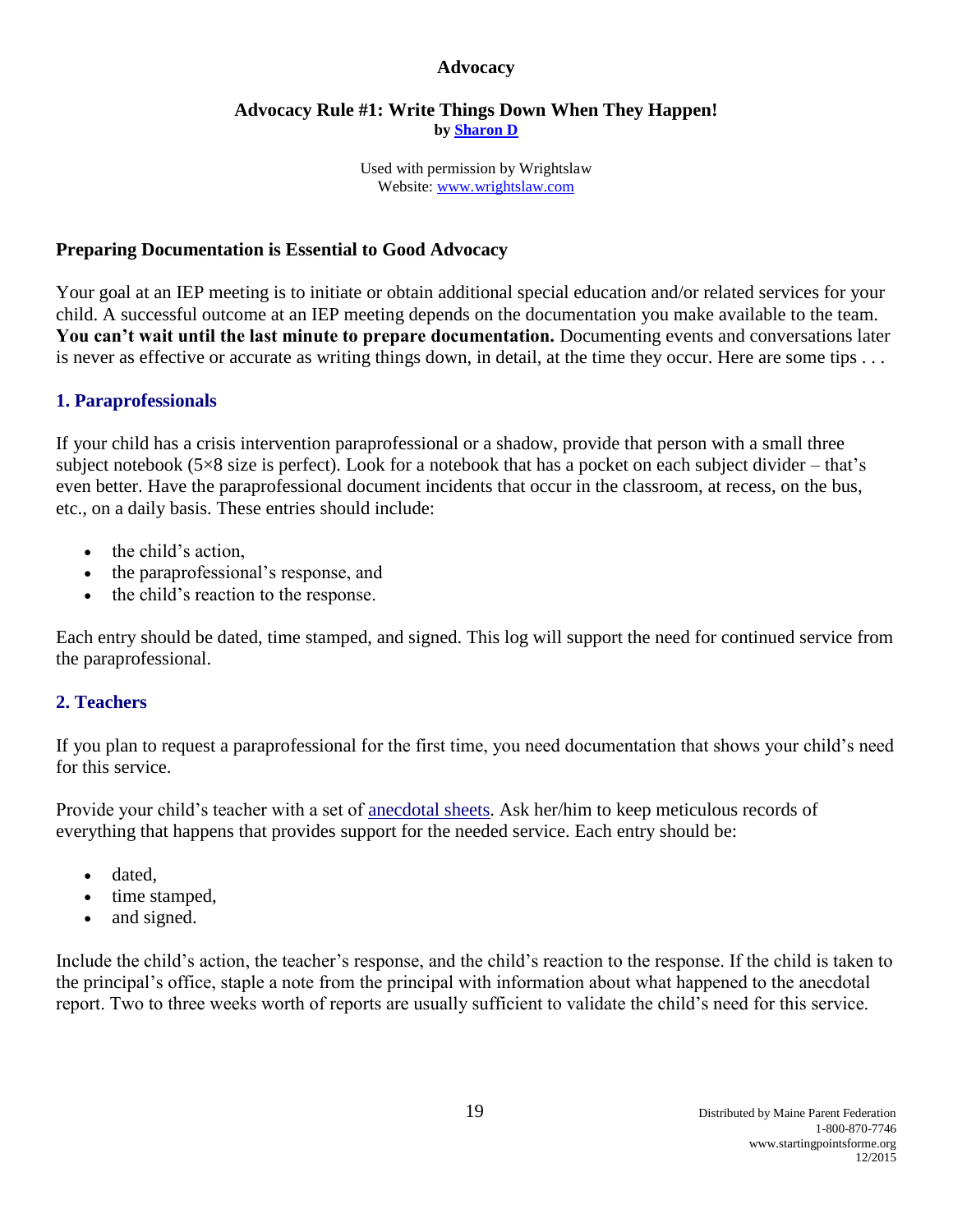If you plan to request additional services for your child, provide your child's teachers with a set of anecdotal sheets at the beginning of the school year. [Download Anecdotal Form](http://www.wrightslaw.com/blog/anecdotal.form.doc) at <http://www.wrightslaw.com/blog/anecdotal.form.doc>

For example, if you will request speech therapy, ask the teachers to write notes regarding times when articulation errors affect the child's academics (i.e., poor spelling as a result of producing sounds incorrectly, etc.). If your child has a language problem, ask the teacher to document times when these problems arise (i.e., in reading comprehension, context clues, cloze, etc.).

You can use anecdotal sheets to document a child's needs for other related services … occupational therapy services, physical therapy services, and counseling.

# **3. Parents**

It is your job to keep a careful record of all tests. Don't highlight information in evaluations. Use Post-it notes to write comments or call attention to specific information on tests and other important documents. Make copies of tests and quizzes with the Post-it notes attached.

**When you attend a meeting, have your documentation ready to go**. **Anecdotal sheets** should be in a sealed envelope (sealed by the teacher before giving them to you). Ask the team to make copies for you. Your **log book** should be presented for the team's review, but you should take it back at the end of the meeting. The team can make copies of any entries they want as part of your child's record. Present your **duplicate tests** in a folder so they are part of the record.

If you present proper documentation that supports your request for a service, the team's respect for you is likely to increase. They are more likely to acknowledge that your child needs the service, and conclude the meeting in your favor.

Good luck!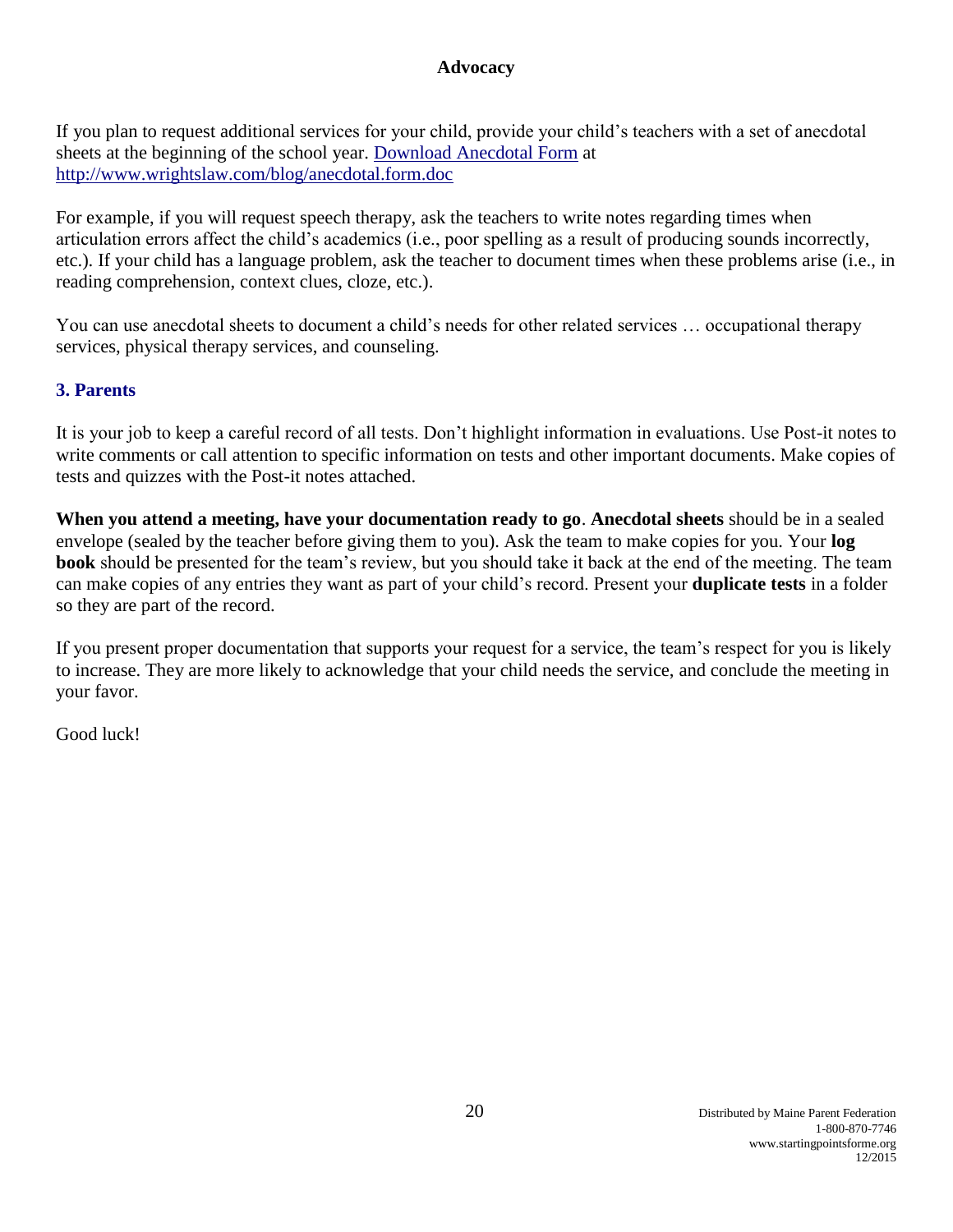#### **10 Ways to Be an Effective Advocate for Your Child**

By [Geri Coleman Tucker](https://www.understood.org/en/about/authors/geri-coleman-tucker)

Used with permission by Understood Website: [www.understood.org](http://www.understood.org/)

As a parent, you are your child's best education advocate—until he's old enough and informed enough to speak up for himself. You know your child's strengths and challenges, and you can help identify and push for the resources your child needs to succeed. Here are some tips to help you advocate for your child at school.

# **Keep a paper trail.**

Make sure to [keep copies](https://www.understood.org/en/learning-attention-issues/understanding-childs-challenges/observing-taking-notes/record-keeping-101-an-overview) of all report cards, progress reports, evaluations, educational assessments, IEPs, medical records, homework samples and other documents. They can provide insights into your child's learning issues and how much progress he's making. Take notes at important meetings and keep copies in a file.

#### **Study up.**

Read and attend workshops. [Get insights from parents](https://www.understood.org/en/community-events/groups) whose children have learning and attention issues. This way you'll be familiar with your child's challenges and possible ways that schools can help.

# **Build relationships.**

Get to know your child's teachers as well as the school psychologist, speech therapist and anyone else who can help you help your child. [Building relationships](https://www.understood.org/en/school-learning/partnering-with-childs-school/working-with-childs-teacher/ways-parents-can-build-good-relationships-with-childs-teacher) with these people will help keep the lines of communication more open. There's less of a chance of misunderstanding if everyone knows each other.

#### **Ask questions.**

It's important to work with the school, but make sure you're in agreement before you give your approval. Don't be afraid to ask for clarification, request further testing or challenge the school's decision regarding services. It's a good idea to submit in writing any requests for additional testing. Keep copies of these requests that include the date you sent them. It might also be helpful to keep a log of whom you spoke to and when.

#### **Stay calm.**

Remember that the teachers and other school staff members involved are there to help, even if you disagree with them. The process will go more smoothly if you listen and keep an open mind. Make a list of the topics you want to cover in important meetings. Take deep breaths. Consider bringing a friend or relative who can take notes for you and help keep you steady.

#### **Remember that you're in control.**

Parents should never feel pressured by school staff to make a decision. Ultimately, you're in the driver's seat. So while it's important to be receptive to the school staff's thoughts, don't agree to something you think goes against what's best for your child.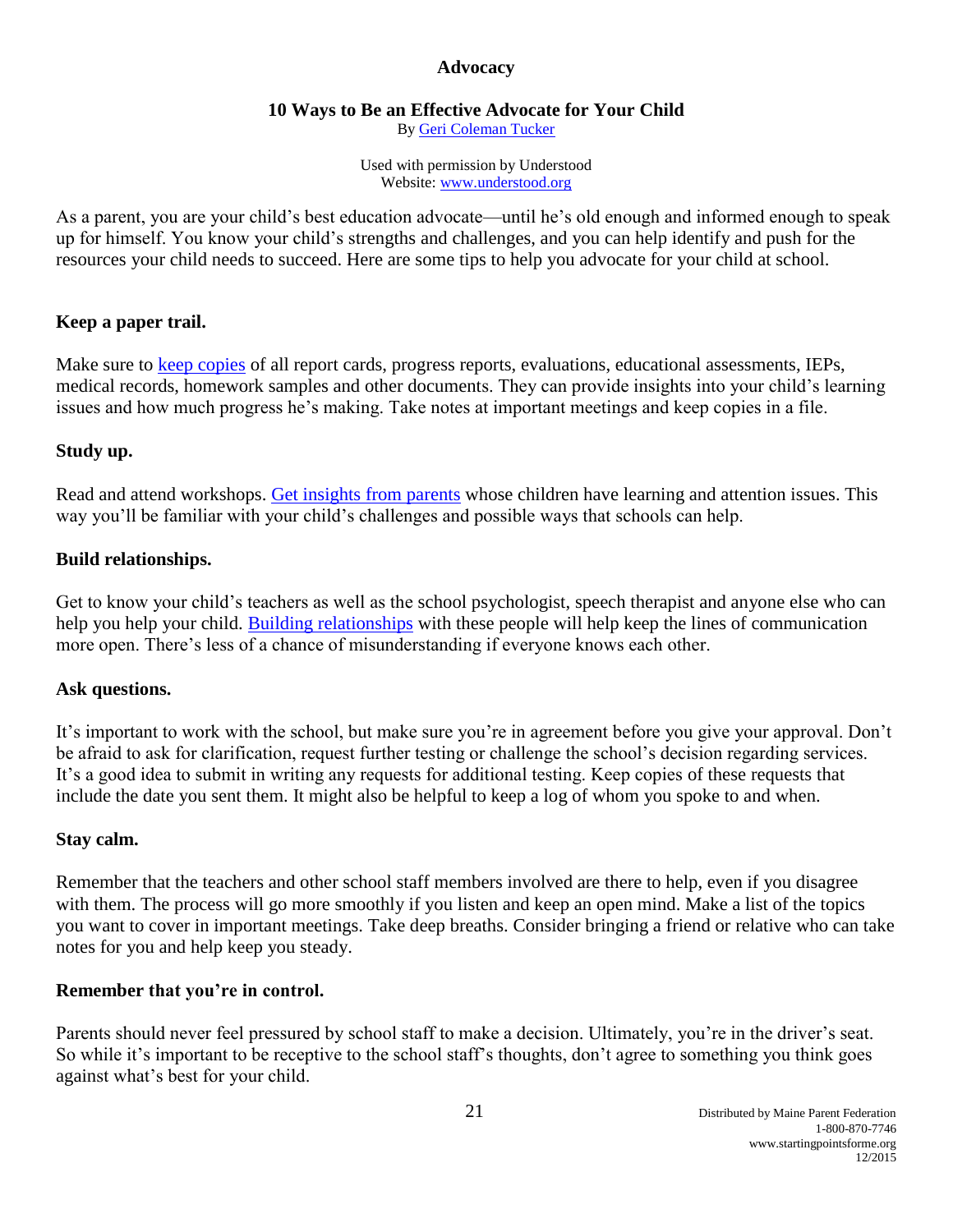# **Know the law.**

Learn about [your child's rights](https://www.understood.org/en/school-learning/your-childs-rights/basics-about-childs-rights) to a [free and appropriate public education](javascript:void(0);) (FAPE) under the [Individuals with](javascript:void(0);)  [Disabilities Education Act](javascript:void(0);) (IDEA). Your child might have the right to extra time on tests and other [accommodations or modifications.](https://www.understood.org/en/learning-attention-issues/treatments-approaches/educational-strategies/accommodations-and-modifications-how-theyre-different) Keep informed about your school's legal obligations to provide your child an evaluation and other services. You can also request that the school provide a parent advocate to help you during important meetings.

# **Talk to your child.**

Understanding what your child is experiencing in school is essential to advocating for his needs. For example, the 30 minutes he's supposed to spend each week with a speech therapist might only be 20 minutes because the therapist keeps showing up late. Asking your child detailed questions will also help him understand what it is he needs. This will help him [advocate for himself](https://www.understood.org/en/friends-feelings/empowering-your-child/self-advocacy/the-importance-of-self-advocacy) when he's older.

# **Know the lingo.**

Find out whether the speech therapist and other service providers are "pushing in" (working with your child in the classroom) or "pulling out" (taking your child to a separate location). This is important because your child may say he didn't go to speech that day, but it could be that the speech teacher pushed into the classroom.

# **Attend meetings regularly.**

[IEP meetings](https://www.understood.org/en/school-learning/special-services/ieps/the-iep-meeting-an-overview) and [parent-teacher conferences](https://www.understood.org/en/school-learning/partnering-with-childs-school/working-with-childs-teacher/tips-successful-parent-teacher-conference) are obviously good opportunities to get an update on your child's progress, but there are also other times. When teachers host a publishing party so kids can showcase their work,

this is a good time to see what's been going on in the classroom. PTA meetings may provide insight into curriculum changes. The PTA can also help push for weekend test prep and other resources that could help your child.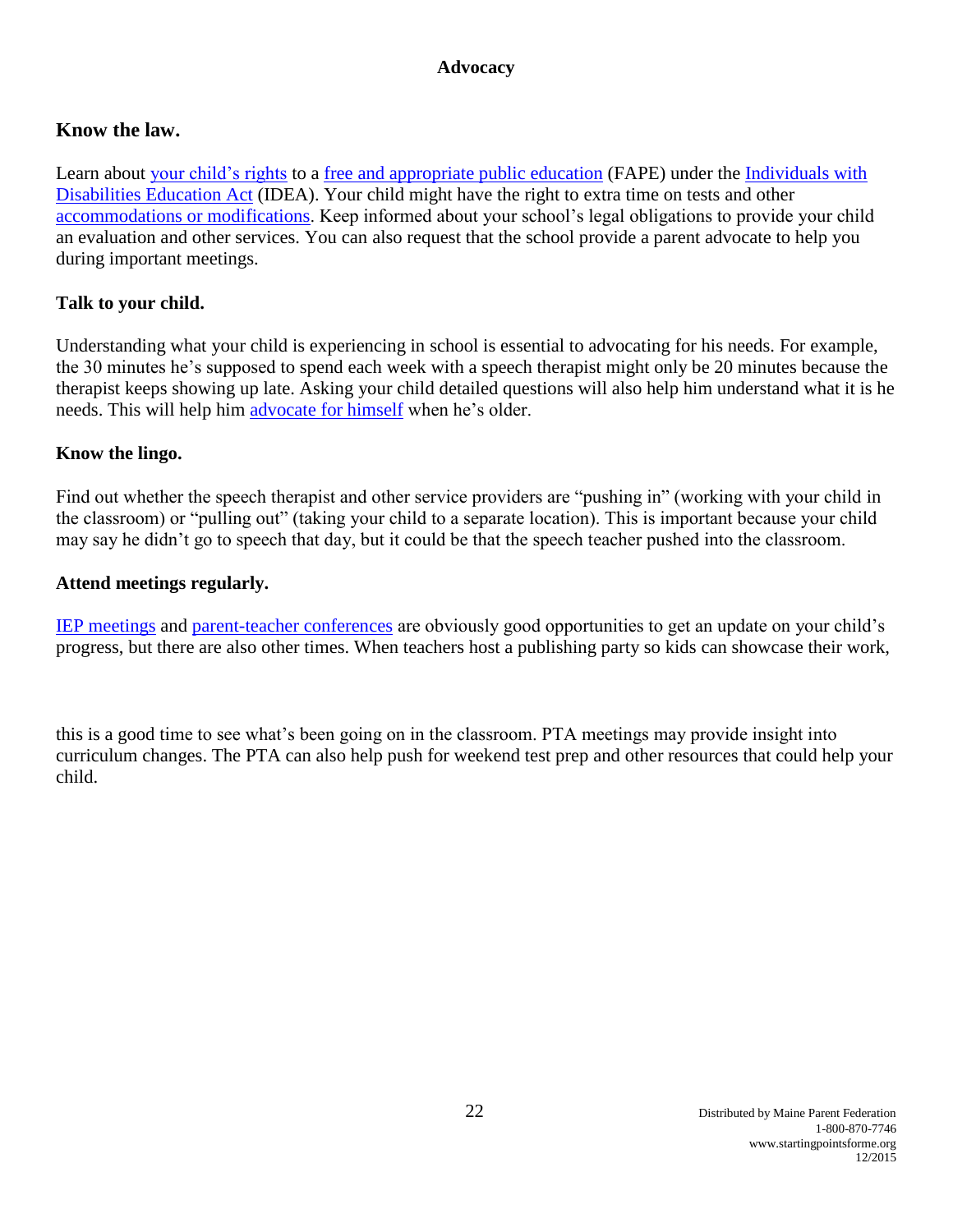#### **11 Tips on Informal Negotiation Strategies** By [Andrew M.I. Lee](https://www.understood.org/en/about/authors/andrew-m-i-lee)

Used with permission by Understood Website: [www.understood.org](http://www.understood.org/)

#### **Give the school the benefit of the doubt.**

The vast majority of schools and teachers want the best for your child. Keeping this in mind will help you establish a collaborative atmosphere for any negotiation. It's important not to create a disagreement where there really isn't one. Starting with this mindset will help you identify possible allies among teachers and school employees. And it will help you better apply other negotiation strategies.

#### **Be prepared for the meeting.**

The more prepared you are, the better you can negotiate. At a minimum, know the basic details of the meeting. Where will it be? What time? Who will be there? Beyond basics, make sure to understand your child's learning and attention issues, his rights, how he learns and what helps him thrive. Before the meeting, write down your goals and the points you want to make. This shows the school that you're prepared and know your rights.

#### **Be polite and respectful, but firm.**

It can be frustrating if your child is struggling and the school doesn't seem to be able to help. Nevertheless, it's important to be polite and respectful to school personnel. Bringing food or coffee to the meeting can help things start off on a positive note. If you personally attack a school employee, chances are the employee will be reluctant to help you. At the same time, be firm about your child's needs.

#### **Understand the school's interests.**

Sometimes the school doesn't have the staff or training needed to help your child. In an informal negotiation, make it a point to understand the school's interests and limits. By understanding what the school wants and can do, you can avoid miscommunication and be in a better position to negotiate. Sometimes, the school is willing to give your child what she needs, but only in a certain location or with a certain program.

#### **Make sure the school understands your interests.**

A misunderstanding can delay the services that your child needs. So it's important to make clear to the school how you want to help your child. If you want to improve your child's behavior, say so. If you're concerned about reading skills, tell the school. A school that understands your child's needs may focus on solutions, rather than just resisting your requests.

#### **Know your "best alternative to a negotiated agreement."**

The term "Best Alternative to a Negotiated Agreement" (BATNA) comes from the best-selling negotiation book *Getting to Yes*. Your BATNA is your best option if you can't reach an agreement with the school. For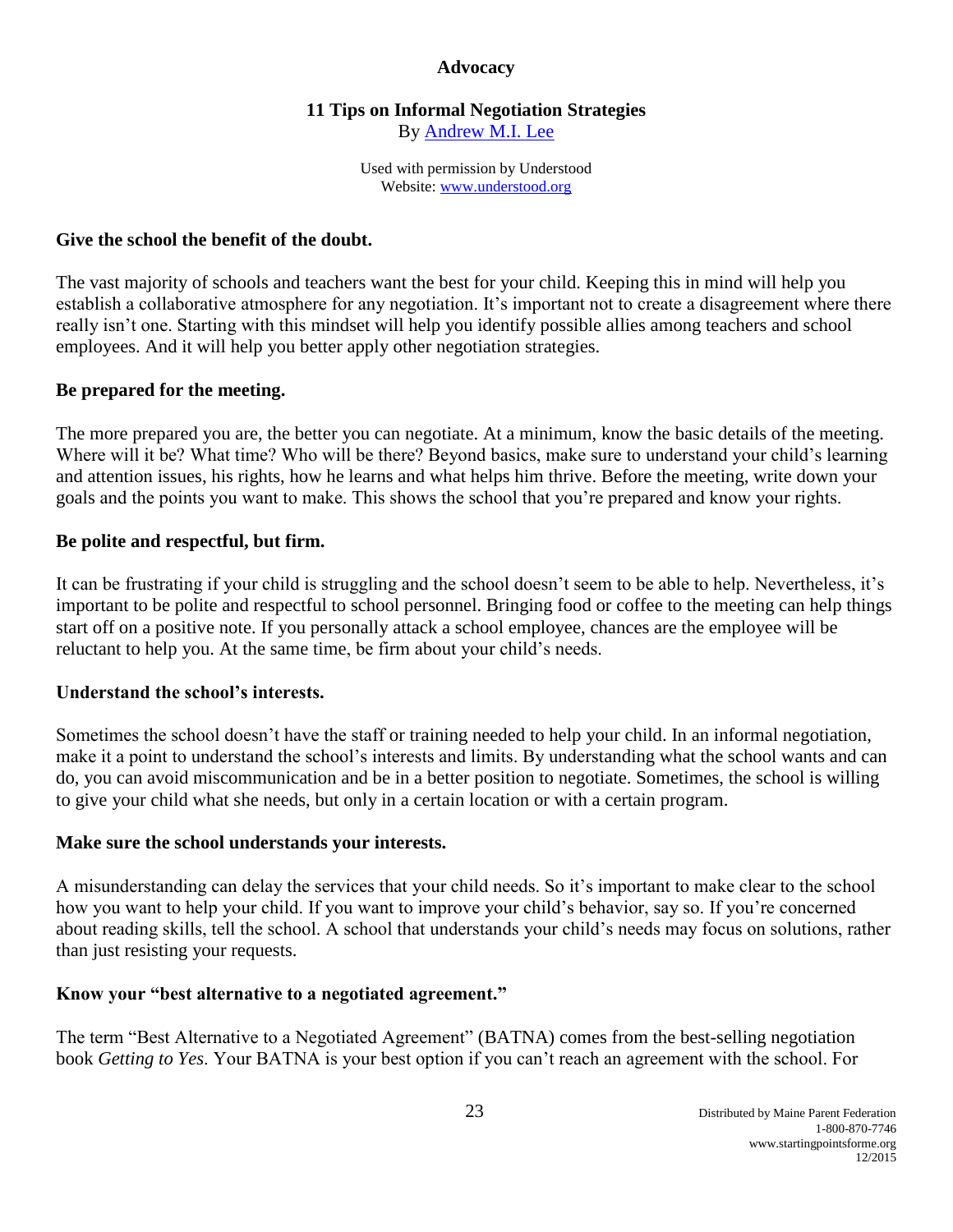example, if the school doesn't agree to the reading program your child needs, is sending your child to [private](javascript:void(0);)  [school](javascript:void(0);) the best option for you? Or is it mediation? Knowing your BATNA helps you figure out whether or not to accept a school's offer.

# **Focus on mutual problem solving.**

Informal negotiations can break down when schools and parents focus on *winning*, rather than focusing on the interests of the child. Get around this by setting up your discussion with the school as mutual problem solving. Work with the school to identify the issue and then ask how you can work together to solve it. If the school proposes a solution you don't want, emphasize how the proposal doesn't solve the issue, then redirect the conversation back to problem solving.

# **Help the school save face.**

Sometimes when a school says it won't do something, it can get stuck in that position—even if school employees realize later they're wrong. Look for solutions that help the school "save face." For example, if the school's already rejected one type of therapy, ask if there are other therapies available. You may be surprised when the school suggests one that is just as good. Also, never gloat or brag if you get what you want.

# **Support your negotiation with objective data.**

If you're trying to get a school to give your child a particular service, you're more likely to succeed if you support your request with data. For instance, if your child struggles with math, what are his current math test scores? How have other students improved in math with this service? How did your child respond when he tried out the service? This makes it more difficult for the school to say no.

# **Follow up negotiations with letters.**

After a meeting, send a polite letter or email describing what was agreed on. It can be helpful to make this a thank-you note. Begin by expressing appreciation, then detail your understanding of the meeting. Even the bestnegotiated agreement can fall apart if you and the school later disagree on what was said. Even if no agreement was reached, it's important to make a record of how you are working with the school to find a solution.

# **Take time to think about an offer.**

If a school offers services, you may be tempted to accept on the spot. This can be a bad idea if you don't have time to fully consider the offer. If you feel any discomfort, don't hesitate to ask the school for time to think it over. Having a few days to consider the offer and ask others about it may help you make the right decision.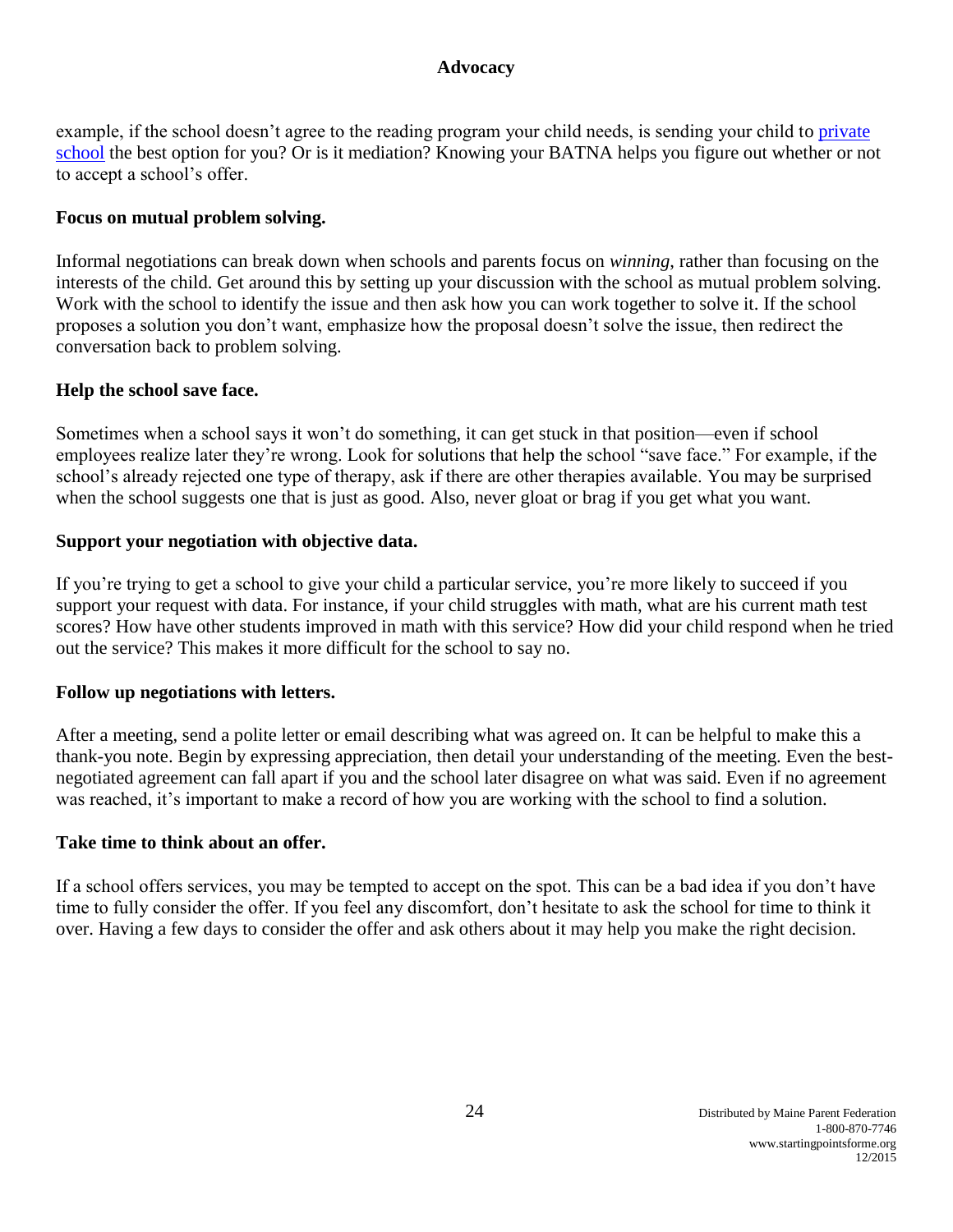# **Assertiveness is equally important at work as at home.**

If you become known as a person who cannot say no, you will be loaded up with tasks by your colleagues and managers, and you could even make yourself ill.

# **Being Aggressive**

By being aggressive towards someone else, their rights and self-esteem are undermined.

Aggressive behavior fails to consider the views or feelings of other individuals. Those behaving aggressively will rarely show praise or appreciation of others and an aggressive response tends to put others down. Aggressive responses encourage the other person to respond in a non-assertive way, either aggressively or passively.

There is a wide range of aggressive behaviors, including rushing someone unnecessarily, telling rather than asking, ignoring someone, or not considering another's feelings.

Good interpersonal skills mean you need to be aware of the different ways of communicating and the different response each approach might provoke. The use of either passive or aggressive behaviour in interpersonal relationships can have undesirable consequences for those you are communicating with and it may well hinder positive moves forward.

It can be a frightening or distressing experience to be spoken to aggressively and the receiver can be left wondering what instigated such behavior or what he or she has done to deserve the aggression.

If thoughts and feelings are not stated clearly, this can lead to individuals manipulating others into meeting their wishes and desires. Manipulation can be seen as a covert form of aggression whilst humor can also be used aggressively.

# **Different Situations Call for Different Measures – or do they?**

You may find that you respond differently — whether passively, assertively or aggressively — when you are communicating in different situations.

It is important to remember that any interaction is always a two-way process and therefore your reactions may differ, depending upon your relationship with the other person in the communication.

You may for example find it easier to be assertive to your partner than to your boss or vice versa. However, whether it is easy or not, an assertive response is always going to be better for you and for your relationship with the other person.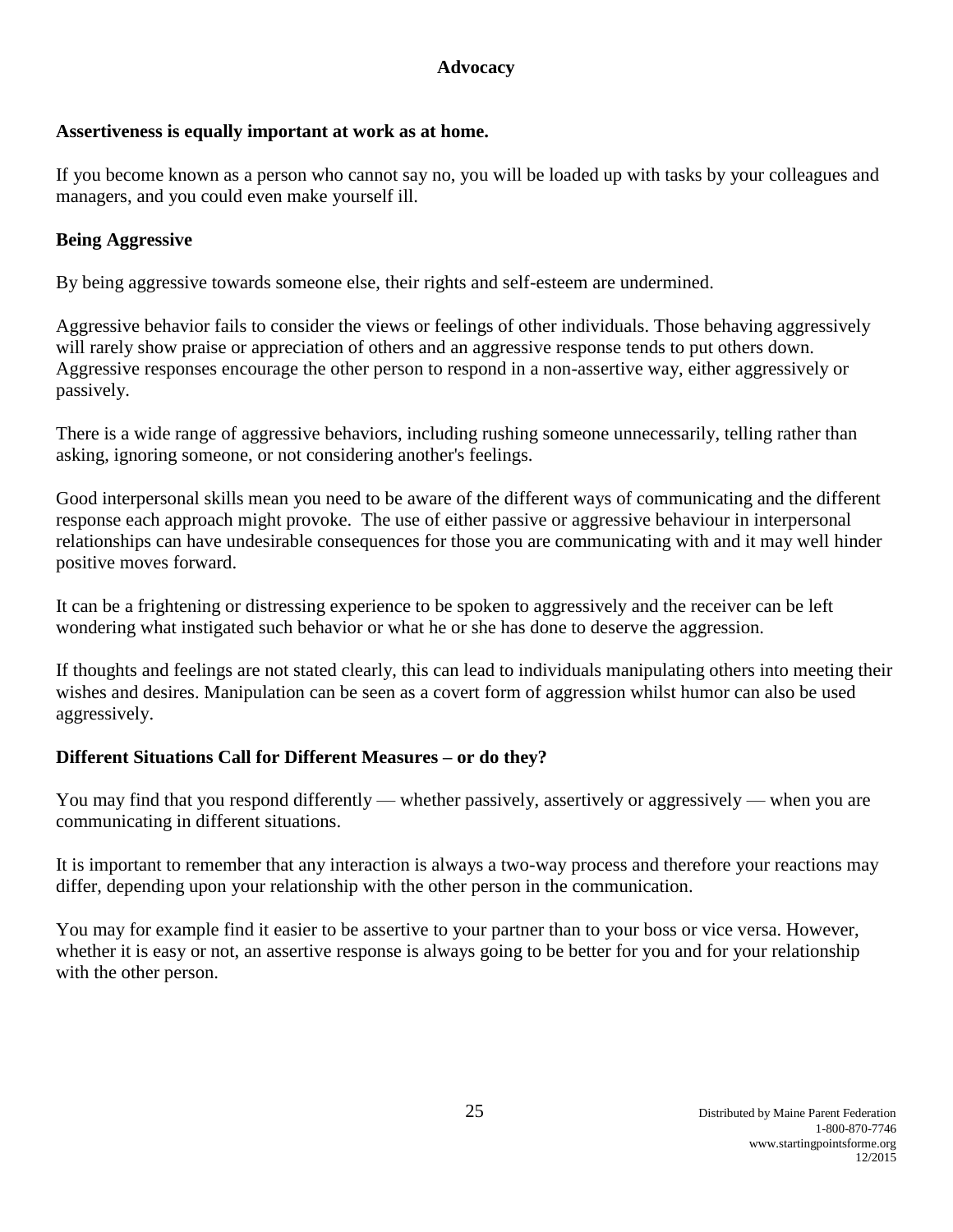#### **10 Common Myths about Your Child's Rights**  By [Lyn Pollard](https://www.understood.org/en/about/authors/lyn-pollard)

Used with permission by Understood Website: [www.understood.org](http://www.understood.org/)

When it comes to your child's legal rights, knowledge really is power. But there are a lot of misconceptions about the rights of kids with learning and attention issues. Learn the truth behind these 10 common myths.

# **Myth #1: Only a lawyer or educational advocate can protect your child's rights.**

**Fact:** It's true that hiring a [special education](javascript:void(0);) lawyer or advocate can be very helpful when advocating for your child. However, as a parent, you also have the ability to protect your child's rights. In fact, one of the purposes of the [Individuals with Disabilities Education Act](https://www.understood.org/en/school-learning/your-childs-rights/basics-about-childs-rights/how-idea-protects-you-and-your-child) (IDEA) is to give parents a voice in their child's education. Get tips on [how to be an effective advocate](https://www.understood.org/en/school-learning/partnering-with-childs-school/working-with-childs-teacher/10-ways-to-be-an-effective-advocate-for-your-child) for your child.

# **Myth #2: There aren't any good local resources to help you navigate special education law.**

Fact: Every state has at least one **Parent Training and Information Center** (PTI) where you can learn about your child's rights and how to advocate for her. PTIs hold training sessions and help answer parent questions. Depending on your area, there may be other resources as well. Some schools, for example, have a special education parent committee. If you're stuck and can't seem to find support, plug into [our community](https://www.understood.org/en/community-events/parents-like-me) and ask fellow parents how they connected to local resources.

# **Myth #3: If your child qualifies for special education in one state, she'll qualify in all states.**

**Fact:** Every state must follow federal law, including IDEA. But states can set their own rules in some areas, including special education eligibility. States (and even school districts within states) may have different standards for deciding if a child is [eligible](https://www.understood.org/en/school-learning/special-services/special-education-basics/finding-out-if-your-child-is-eligible-for-special-education) for special education. The bottom line: Your child may qualify for an [IEP in one state,](https://www.understood.org/en/school-learning/choosing-starting-school/finding-right-school/what-happens-to-your-childs-iep-if-you-switch-schools) but not necessarily in another.

# **Myth #4: Your child needs a diagnosis before a school will evaluate her.**

**Fact:** A medical diagnosis by a doctor can give you insight about your child's issues. However, your child doesn't need one to be evaluated by the school. You have the right to ask for an [evaluation](https://www.understood.org/en/school-learning/evaluations/evaluation-basics/understanding-the-full-evaluation-process) at any time. The evaluation process is designed to identify children who have disabilities, which may include learning and attention issues like learning disabilities and [ADHD.](javascript:void(0);)

# **Myth #5: Your child must go through RTI before getting evaluated by a school.**

**Fact:** Some schools use [response to intervention](https://www.understood.org/en/school-learning/special-services/rti/understanding-response-to-intervention) (RTI), a schoolwide approach to helping struggling students. If done well, RTI can be beneficial for your child's learning. However, you can ask for an evaluation for special education even if your child currently receives services through RTI. You don't need to wait. (This [memo](http://www2.ed.gov/policy/speced/guid/idea/memosdcltrs/osep11-07rtimemo.pdf) from the U.S. Department of Education tells schools they cannot use RTI as a reason to delay an evaluation.)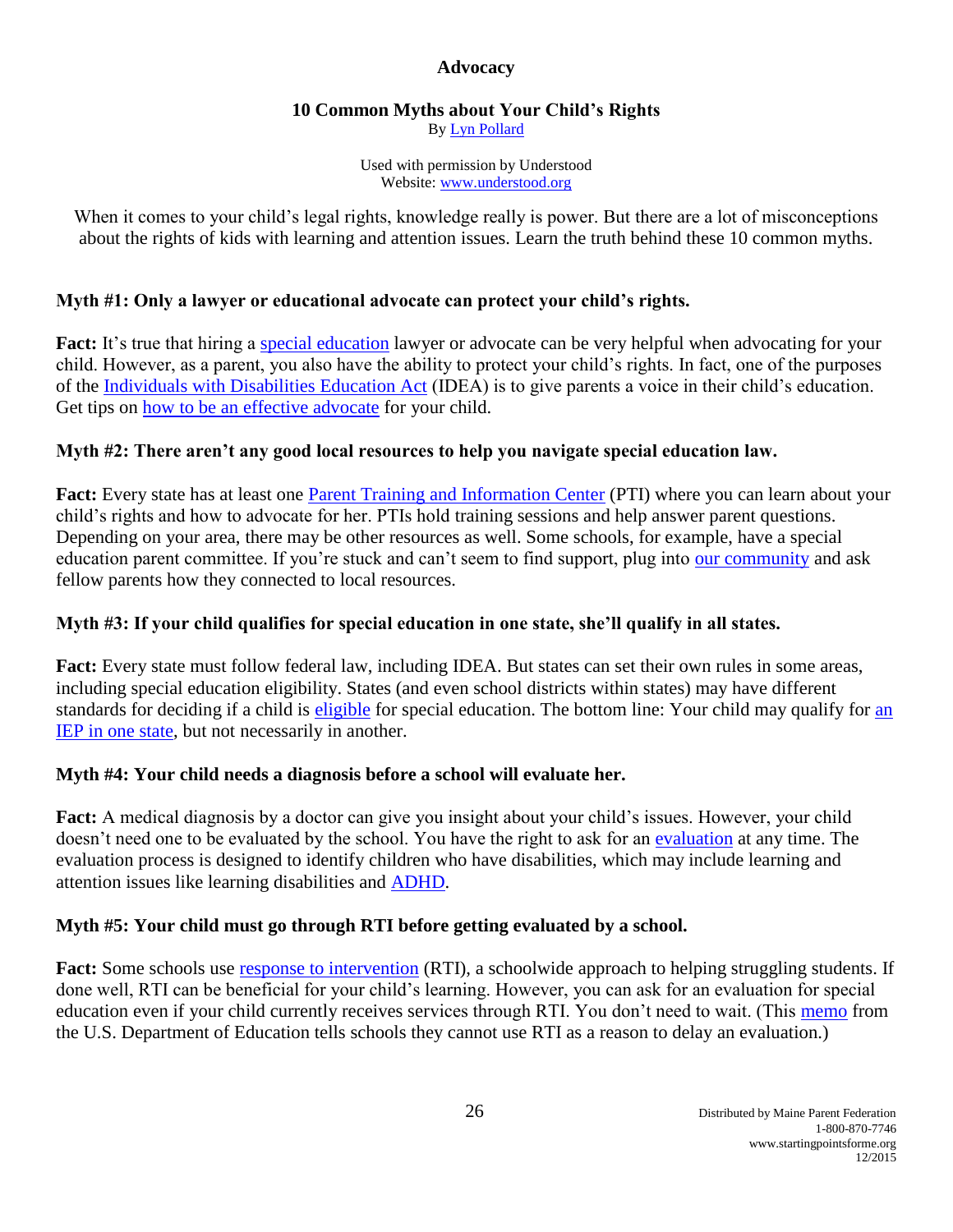# **Myth #6: You can ask for an IEP or a 504 plan evaluation, but not both.**

**Fact:** Depending on your child's issues, either an [IEP](javascript:void(0);) or a [504 plan](https://www.understood.org/en/school-learning/special-services/504-plan/understanding-504-plans) can be an option. As a parent, you can ask the school to evaluate your child to see if she qualifies for either. You don't need to limit your request. In some schools, these evaluations will be done together. Since struggling students have a wide range of needs, asking for an evaluation for either may allow you and the school to explore different options. Here's a [sample letter](https://www.understood.org/en/school-learning/evaluations/evaluation-basics/toolkit-for-parents-sample-letters-for-requesting-evaluations-and-reports) for requesting an evaluation.

# **Myth #7: Children with ADHD can only get a 504 plan, not an IEP.**

**Fact:** Children who have [ADHD](https://www.understood.org/en/learning-attention-issues/child-learning-disabilities/add-adhd/understanding-adhd) may be able to get special services through an IEP. However, not every child with ADHD is eligible. Conditions like ADHD can be covered under the "other health impairment" category in IDEA. Get more details on [when kids with ADHD may qualify for an IEP.](https://www.understood.org/en/school-learning/your-childs-rights/basics-about-childs-rights/are-kids-with-adhd-covered-under-idea)

# **Myth #8: A 504 plan can only offer accommodations, not services.**

**Fact:** It's a common misconception that a [504 plan](javascript:void(0);) can't include services. But it's not true. The U.S. [Department of Education](http://www2.ed.gov/about/offices/list/ocr/504faq.html) has made clear that a 504 plan *can* include school services. However, it's important to remember that the services a 504 plan offers may not be the same as those available in an IEP. Here's a [useful](https://www.understood.org/en/school-learning/special-services/504-plan/the-difference-between-ieps-and-504-plans)  [chart](https://www.understood.org/en/school-learning/special-services/504-plan/the-difference-between-ieps-and-504-plans) for understanding the differences.

# **Myth #9: If your child has an IEP, the school must give her a superior education.**

**Fact:** Children who qualify for special education have a legal right to a [free appropriate public education](https://www.understood.org/en/school-learning/your-childs-rights/basics-about-childs-rights/at-a-glance-free-and-appropriate-public-education) (FAPE). But the right to FAPE doesn't mean that your child's education should be superior to that of other students. Public schools are required to provide an "appropriate" education. Courts have used the following analogy to explain the [meaning of FAPE:](https://www.understood.org/en/school-learning/your-childs-rights/basics-about-childs-rights/checklist-what-is-and-isnt-covered-under-fape) A child with an IEP is entitled to a reliable and serviceable "Chevrolet"—not a luxury "Cadillac."

# **Myth #10: Your child can only get services in a special education classroom.**

**Fact:** Special education isn't a *place*. It's a range of *services* to address your child's unique needs. As a legal matter, your child has the right to receive services in the **least restrictive environment**. This means, when possible, she should be in a general education classroom. Today, many schools offer a combination of services, curriculum, and [accommodations](javascript:void(0);) for children. One example is an [inclusion classroom.](https://www.understood.org/en/school-learning/evaluations/choosing-not-to-have-child-evaluated/5-benefits-of-inclusion-classrooms)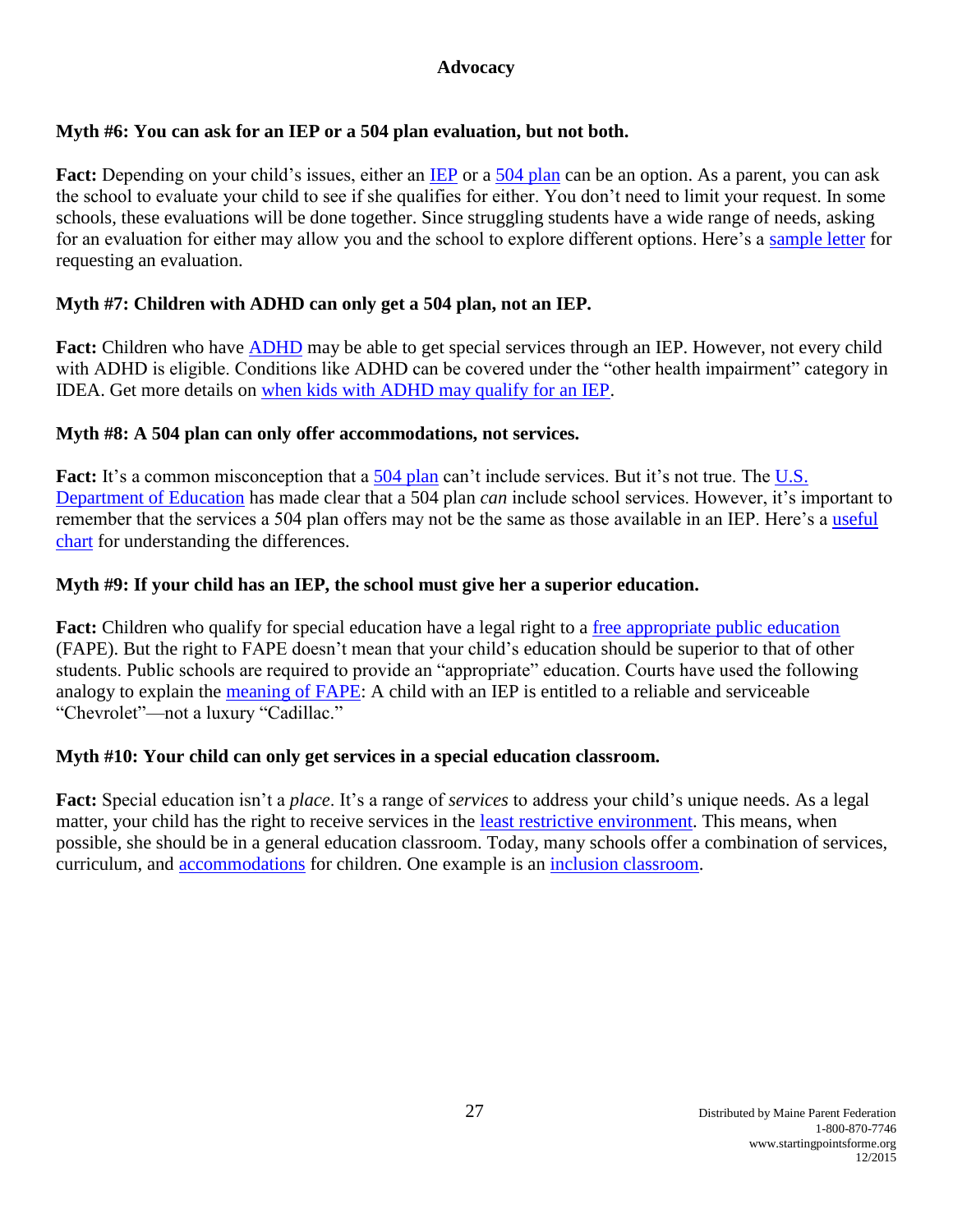#### **8 Steps to Better IEP Meetings: Play Hearts, Not Poker**

Used with permission by Wrightslaw Website: [www.wrightslaw.com](http://www.wrightslaw.com/)

**A**s an attorney, arbitrator, mediator and loving mother of an autistic daughter, I have a unique perspective on the process by which families prepare their children's Individualized Education Plans (IEPs).

The IEP meeting, required by federal statute, is convened at least once a school year to plan an educational program that is tailored to the needs of each disabled child. The child's "team" attends the meeting: teachers, therapists, parents, school administrators, and any other invited parties.

So far, our family has had success with Amanda's education in our district. She has been fully enrolled in standard district programs - Early Childhood and then grade-school inclusion - and has made significant educational gains. We have been able to get the district to agree, with minimal or no conflict, to provide all the services we felt she needed in her IEPs.

Over the years, many parents have told me battle stories about their children's IEPs. They comment on how "different" Amanda's experience has been from theirs, even within the same district. Maybe so.

Certainly, my daughter's innate abilities have emerged, and in so doing, have given her more skills as she goes. Success truly breeds success. I can take no credit for the marvelous daughter God gave me.

However, Amanda would not have been able to be successful if the right opportunities were not available to her. This is where good advocacy can make all the difference.

# **Advocacy v. Parenting**

Advocacy is by its nature, a cerebral activity and involves great thought and creativity. Parenting is by nature a visceral activity that involves great emotions and heavy decisions.

I know first hand how the feelings that come with children, especially disabled children, overwhelm and confuse us. No words can adequately explain the dread and anxiety that accompany us everywhere we go. We belong to a select club, an elite group of people, who speak a foreign language ("IEP", "OT", "PT") other parents do not know. We emit sensitive radar that only those of our own kind can detect, often with one look.

For the sakes of our children, we must strive to be patient with those whose experiences have not given them access to our perspective. It is our duty to lead these people to a fuller understanding of the beauty and ability within our children. To do this, we must become effective advocates.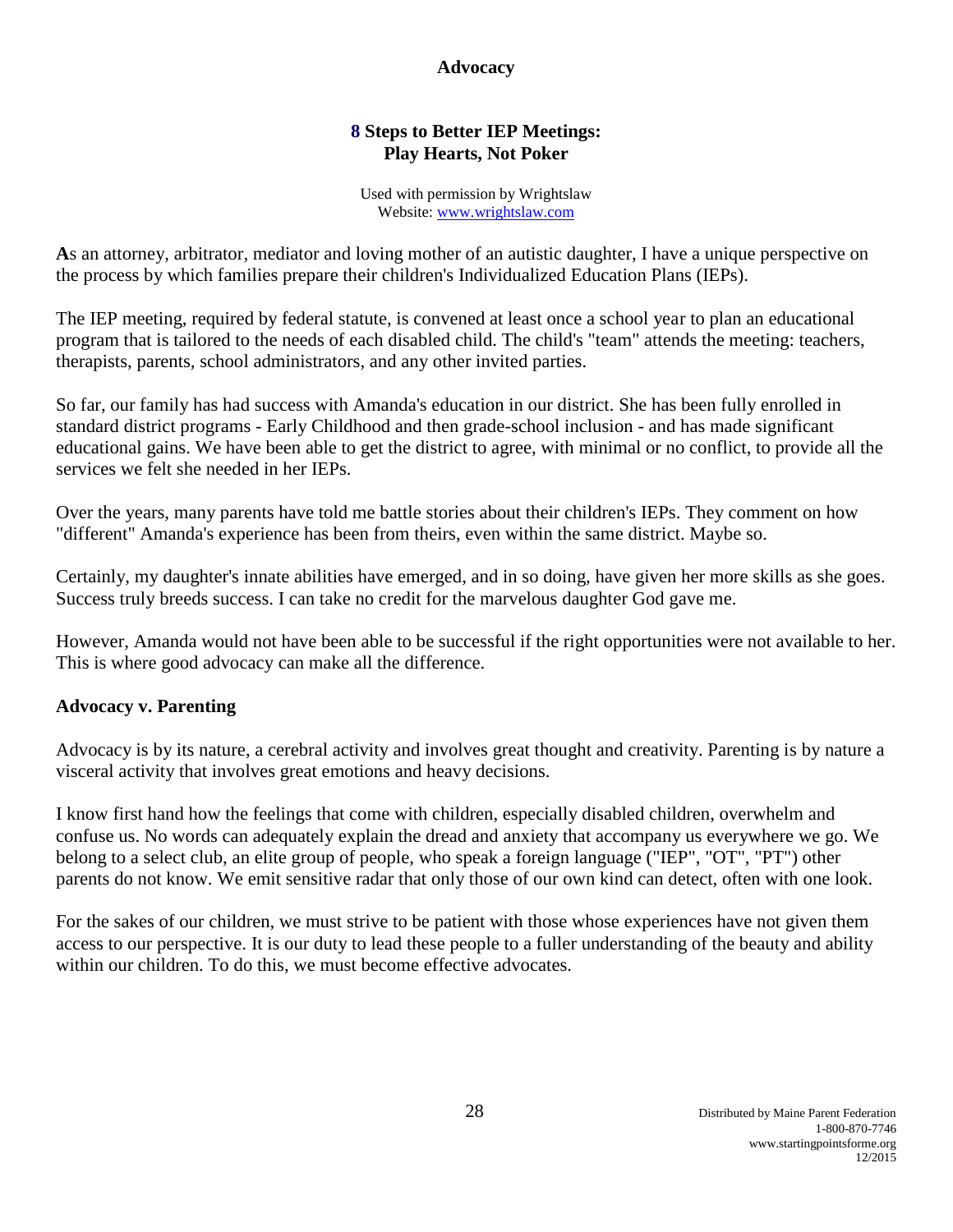# **Learning About Rules and Strategies**

Good advocacy often works like a game. I do not suggest that advocating for the needs of special needs children is trivial. It is just that the method of getting what you need from a school administration has rules and strategies that are often quite predictable.

If you learn and apply these rules, you can reduce the risk that is inherent when you negotiate for educational benefits. I liken this to the difference between poker and hearts.

#### **Playing Poker . . .**

Poker is a stimulating game of wager. The fun, the skill and the whole game is in the bet. In truth, the cards make only a marginal difference to the outcome of the hand. It is not what you have in your hand that matters as much as what the other players think you have.

Every hand is a winner, and every hand is a loser. By manipulating the other players at the table, making them believe what you want them to believe, you win the bet. You do not really need to have a strategy for the cards: if you understand people, the cards will play themselves.

#### **And Playing Hearts**

Hearts is different. Hearts is all about having a strategy for the cards: how you play the cards given to you. What the other players think or feel is less import than getting them to play their cards in the order you want them to!

Yes, there is minimal bluffing, but at tremendous risk. This is because everyone is paying attention to the cards, not the players. However, the rules of the game give talented players a chance to unload their worst cards at little or no jeopardy to themselves.

In fact, the best hand at hearts is the worst hand played skillfully! If you have a wretched hand, and take every trick, you end up winning the round! Moreover, even if your round goes badly, the game keeps going, hand after hand, until all hands are played.

#### **Thinking Like a Poker Player**

Many parents and advocates involved in IEPs use "poker" language to describe the process. They have come to believe that districts, overall, do not act in good faith when setting IEPs, and that they will cheat.

They do not want to "tip their hand" or "show their cards". They talk about the personalities of the school administrators and staff. Are they bluffing? What are their cards? Are they holding back? Do they care about my child? Do they care about disabled kids in general?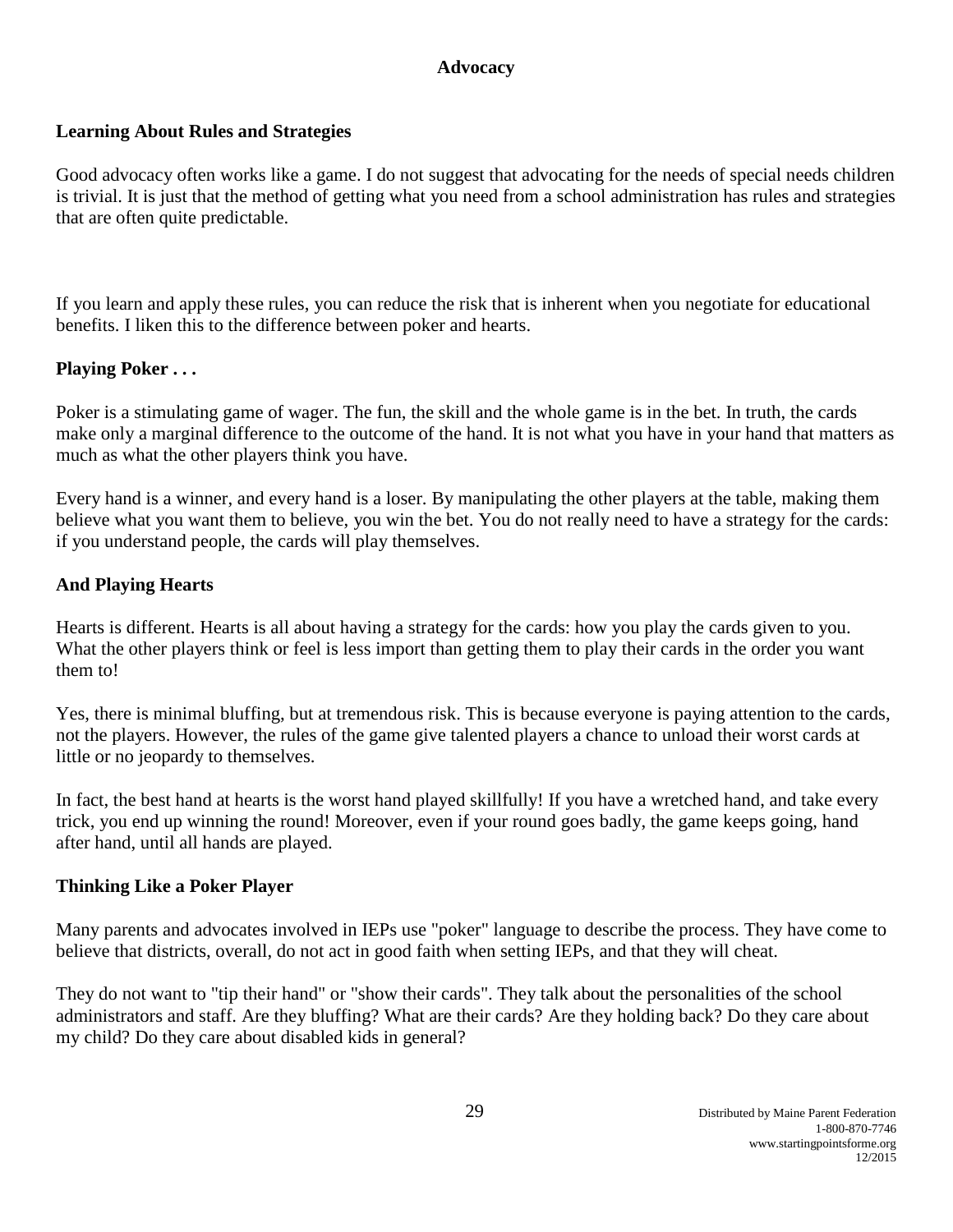When parents feel like they have to battle educators for benefits, they lose confidence in those educators. When parents lose confidence in their educators, those educators (who are often acting in good faith to do an extremely difficult job) feel unappreciated.

A siege mentality sets in, lines are drawn, and the parties toss therapies and interventions onto the table like chips. They wager with the child's needs, but rarely does the child walk away with any of the pot. This is why playing poker at an IEP does not work for the children.

# **Learning to Make Deals**

Like hearts, advocating in an IEP might take many deals. The players, sometimes with competing goals, sit down year after year and look at their hands.

What progress has the child made in school? What skills does he or she have now? What are the demands of the next grade? How well equipped is the district or the staff to meet these needs? What resources do the parents have?

Most of the answers to these questions are known to most of the parties at the table. Unlike poker, which allows for more uncertainty to sweeten the bet, IEPs leave little to bluffing.

Either the child has abilities in certain areas, or he does not. Either she can attend in a regular education setting, or she cannot. Either the staff is prepared to deal effectively with this particular disability or they are not. And so on. A skillful advocate, like a skillful hearts player, knows when and how to play certain facts in the file so the child does not bear an undue burden in the education process.

# **Eight Steps to Better IEP Meetings**

Here are eight steps for parents to learn. These steps will help the parent negotiator minimize conflict when dealing with good-faith district negotiators. They will also help you prepare a solid case when negotiating with district personnel who are acting in bad faith.

# **1. Make every attempt to sustain relationships.**

Like the many hands in a hearts game, IEP negotiations play out over time. A game of cards is always more enjoyable when played in a group that likes and respects each other. Try to get to know and personally connect to the other team members.

Whether or not we personally like our child's teachers, school psychologist, school social worker, principal or other administrative personnel, we are stuck with them unless we move. If we move, we will be stuck with new school officials with whom we have conflict. Or new, difficult people will be promoted into established positions.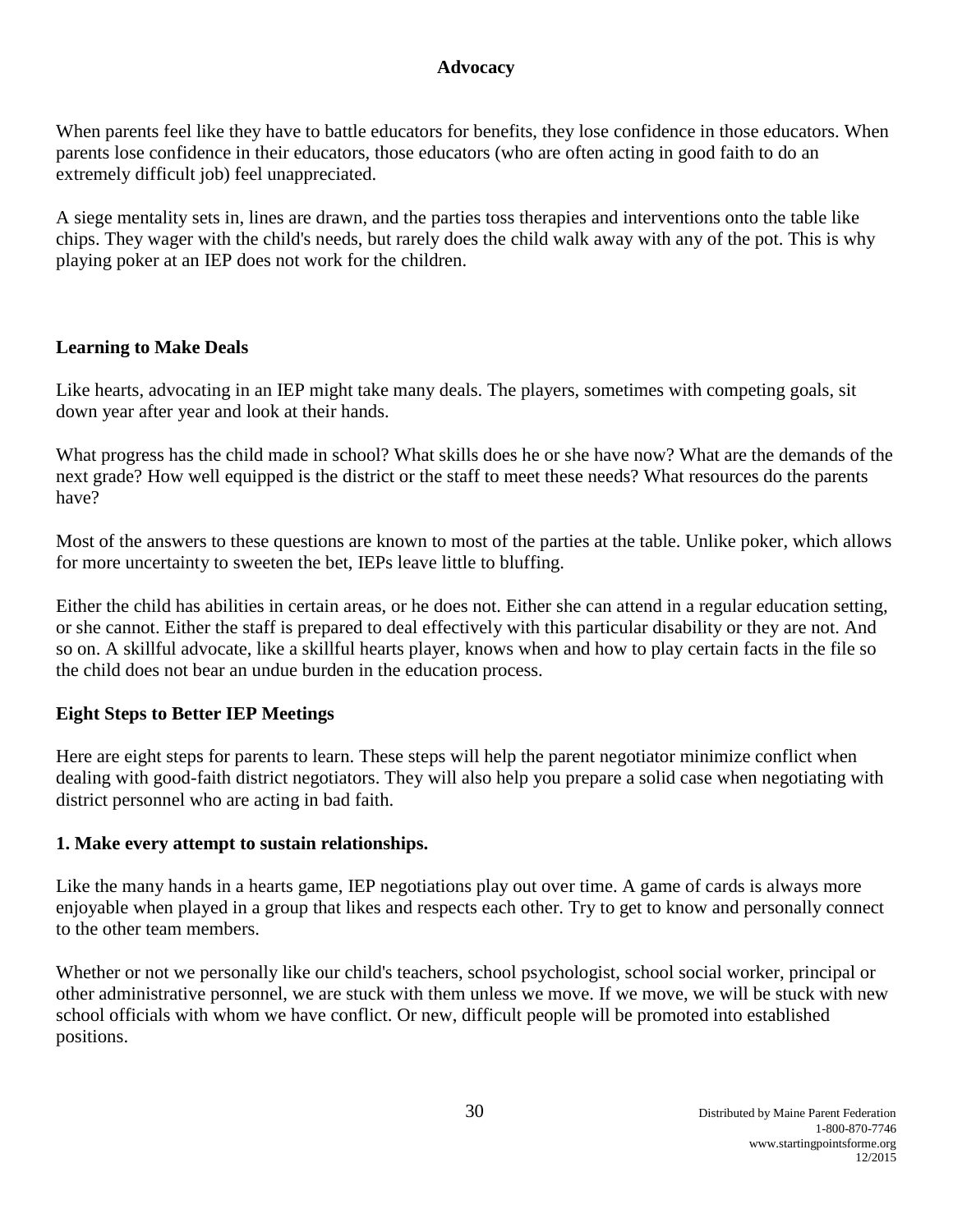In any event, we have to learn to work with people we do not understand, agree with, or get along with. They are there, and will be there all year, year after year. Getting personally angry with them, even if they deserve it, lead to hostility down the line.

Now hostility can have its place, as in a lawsuit or a Due Process Hearing. However, if parties get that far in their fights, any chance for a working relationship is dead. Since it is in the best interests of our children to have a cohesive team working towards a common goal, we as parents must take a leadership role in sustaining the team atmosphere.

We cannot lead a team we do not join.

It is not enough to come into a meeting, periodically and make demands; even legitimate, legal demands. **We** must model the behavior we want to draw out in our children's IEP team.

If we want the other team members to be patient, prepared, and educated about our child's needs, *we must set the standard*.

**We** must be understanding of them and the demands on their time.

**We** must be patient with them as they learn our child's method of learning.

**We** must be prepared and secure helpful test results on our child's development, articles or other related materials, and then share them; and

**We** must be as or more educated about the objective realities of our child's disability so we can talk to other team members as peers.

Before we make any demands on a team member, we must ask ourselves, "Am I asking of this person something I have not done, or am not willing to do?"

If someone did something helpful, remember to say "thank you!"

When we can demonstrate that we are doing our part, it is more reasonable to press others to shoulder their responsibilities.

# **2. Keep the focus on the child's needs, not the district's resources or the parents' expectations.**

Under the Individuals with Disabilities in Education Act (IDEA), Congress set forth certain protections for children with special needs. At its core, IDEA is designed to make sure that disabled children have access to a "free and appropriate public education" in the "least restrictive environment".

The United States Supreme Court has been relentless in their insistence that IDEA may not be used to force a school district to "maximize" a child's "potential". If a child is getting a "meaningful educational benefit" and making progress that can be objectively measured, then most courts will conclude that IDEA has done its job even if most parents would consider the results basic or minimal.

Most schools pride themselves on doing more than passing work for their students, even their disabled students. Clearly, those with the highest expectations for children are the parents. This is why we are here.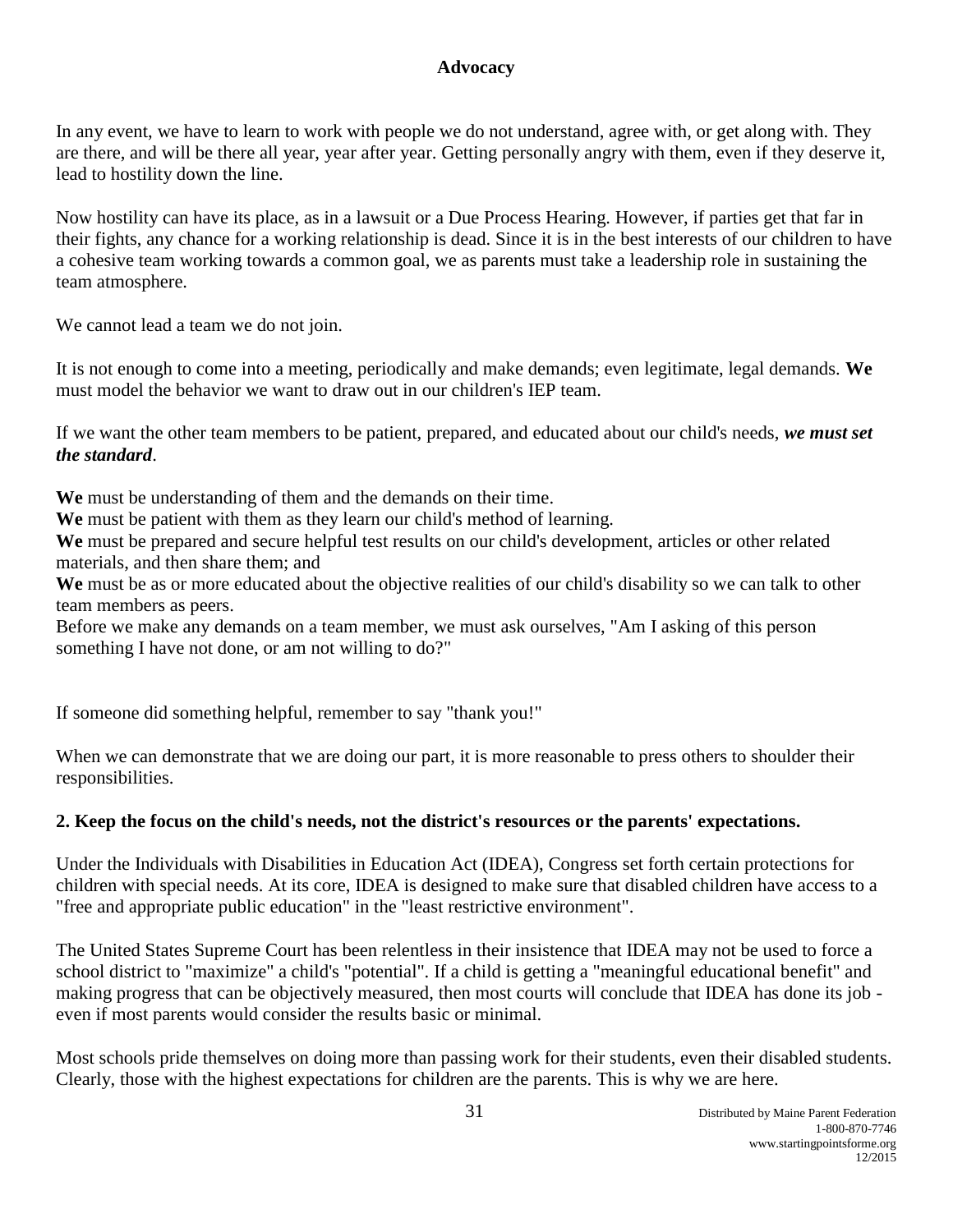Yet, many parents engage in the IEP process without having tangible educational goals, let alone a plan to accomplish these goals. Without a plan, the IEP, school staff, and parents will flounder.

Let me share an example. Our goal for Amanda is to teach her to function as an autistic person in a non-autistic world. We do not expect the District, or anyone else, to cure her autism. Each decision made for her educational and otherwise - is shaped with this plan in mind. This simplifies things.

When we read a map, we have a starting point and a destination. We plan our routes and back-up routes from these two variables.

# *Get Independent Evaluations*

How do you know where you are beginning? Get the child tested and find out! Parents must obtain independent medical and/or developmental assessments for their disabled children! Without clinical data, there is no reliable starting point for the journey.

Yes, these tests are often burdensome and expensive. Do them anyway. Our children's abilities and disabilities are the cards in our hands! How can we decide how to play them if we do not look at them first?

These evaluations bring parents on board. They force parents to understand the precise nature of their child's disability, and in so doing, obtain the necessary information to formulate a cohesive strategy for dealing with it. This is especially true if the nature of the disability has a hidden educational impact.

IDEA only requires school districts to pay for special services like speech, occupational or physical therapy if doing so gives an educational benefit, not just a medical one. In other words, the disability has to effect learning.

I emphasize the need to have independent clinical medical, psychological, and /or educational or evaluations done -not evaluations through the school district or by a practitioner selected by the district. Because IDEA has provisions, which, under certain circumstances, require school districts to pay for evaluations (ostensibly to make the field more level for low-income families), many parents who can afford an independent evaluation fail to get one.

However, school district evaluations are still school district material. If there is a hearing or lawsuit, these tests are crucial evidence. Parents will have more faith in the truth of these tests when they choose the professionals who administer them. In the event that a test does not accurately reflect a child's abilities, parents who get these evaluations independently have a choice about whether to share this information with the district - something they could not control if the tests were done by the district.

These outside evaluations have another benefit in that they relieve the parties from subjective disagreements. The results speak for themselves. No one is to blame for this information. In fact, third-party reports give a willing school administrator a way to justify a difficult or politically unpopular decision to grant services.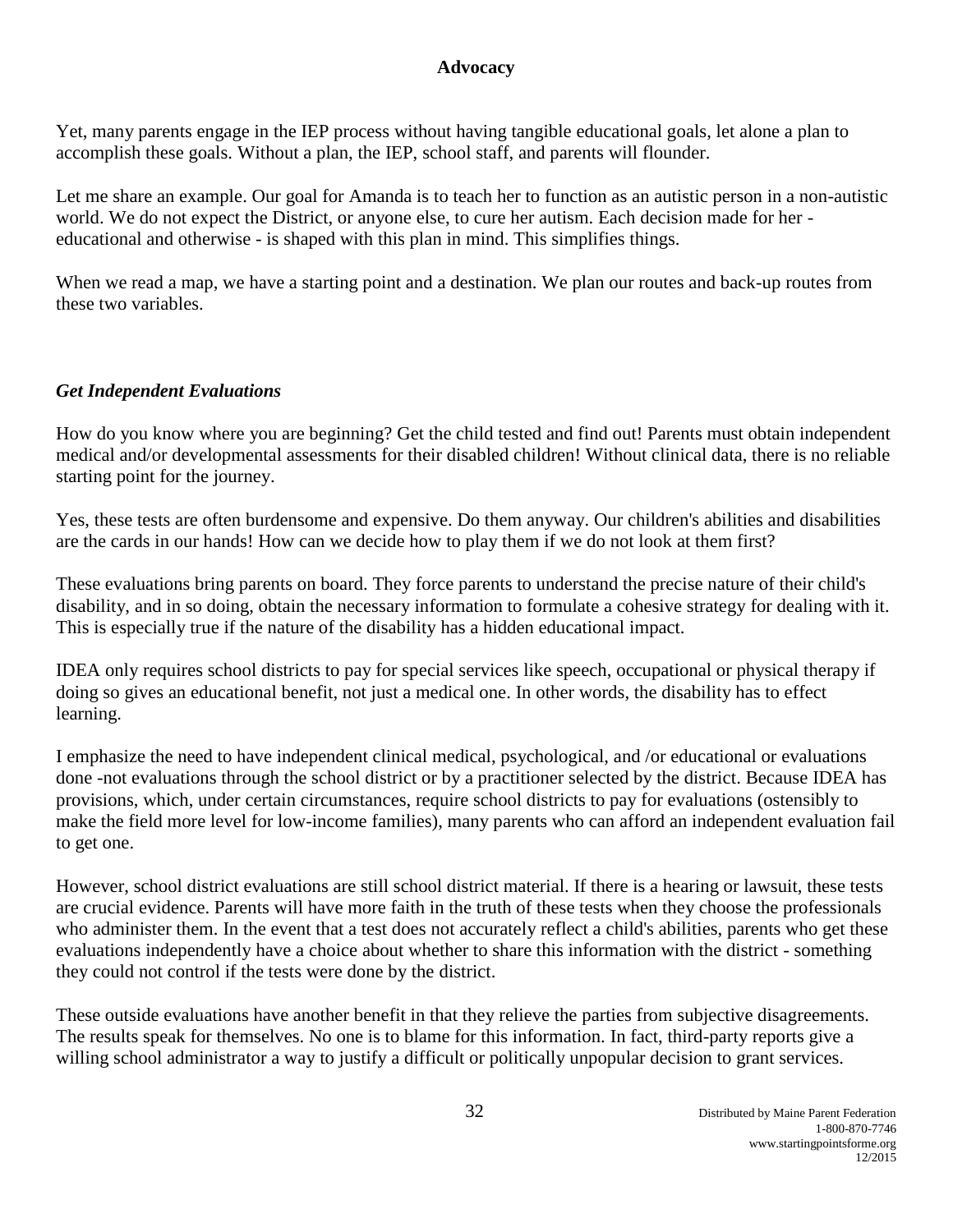When Amanda was going into kindergarten, I wanted her to a full-day program with kindergarten in the morning and Early Childhood in the afternoon. Our district had a "policy" (read "budget issue") against this.

When I took Amanda to her yearly reevaluation at the University of Chicago Developmental Disorders Clinic (a nationally recognized leader in autism diagnosis and treatment), I was able to persuade the U of C team that Amanda required the full-day program. They gladly made this recommendation in their report.

This relieved the sympathetic school administrator (who granted the request) from having to make the judgment herself. After all, if her boss disagreed with her, he would have a much harder time disagreeing with the University of Chicago!

With independent reports, everyone is off the hook and can bring themselves, defense-free, to the great task of addressing the child's problems. Once we know where we are, we can decide how best to get where we are going. Once everyone has an objective sense of a child's abilities, they can develop a plan to teach that child.

# *Design Specific, Measurable, Realistic IEP Goals*

The IEP is designed to list specific educational goals for the child. Make sure the goals are realistic, specifically stated, and penned in layman's terms. As the school year unfolds, the team can look at these goals to objectively assess the child's progress. To this end, IDEA requires that the goals as they appear on the IEP form must be something that can be objectively measured.

Avoid generalized goals, as "Johnny will be able to attend in the classroom with increasing frequency". This phrase leaves Johnny's progress open to subjective evaluation. Disagreements about subjective evaluations lead to bluffing and defensive postures on all sides. Where does this leave Johnny?

If the goal read: "Johnny will be able to complete grade-appropriate class work during class time, up to 75% accuracy" the parties can evaluate what Johnny is doing in class and objectively measure this against the goal. If Johnny cannot finish a spelling test with his class with 75% accuracy, the team can agree on his inability to meet the goal.

This keeps the focus on Johnny and away from the other team members. When everyone can agree on the problem, it is much easier to brainstorm about new interventions that can help him learn, or whether the goal should be modified (e.g.: "...up to 50% accuracy", etc.).

# *Parental Expectations v. District Resources*

A word about parental expectations and school district resources. These competing interests are present in every IEP. They represent an inherent tension in disabilities issues. Parents want the best for their children. School districts have to provide basic services within a clearly stated budget.

Never ignore these dynamics in an IEP. They are always there, even if districts are not supposed to consider budgetary concerns when they formulate an IEP.

In negotiations, emotions are often the problems to be solved.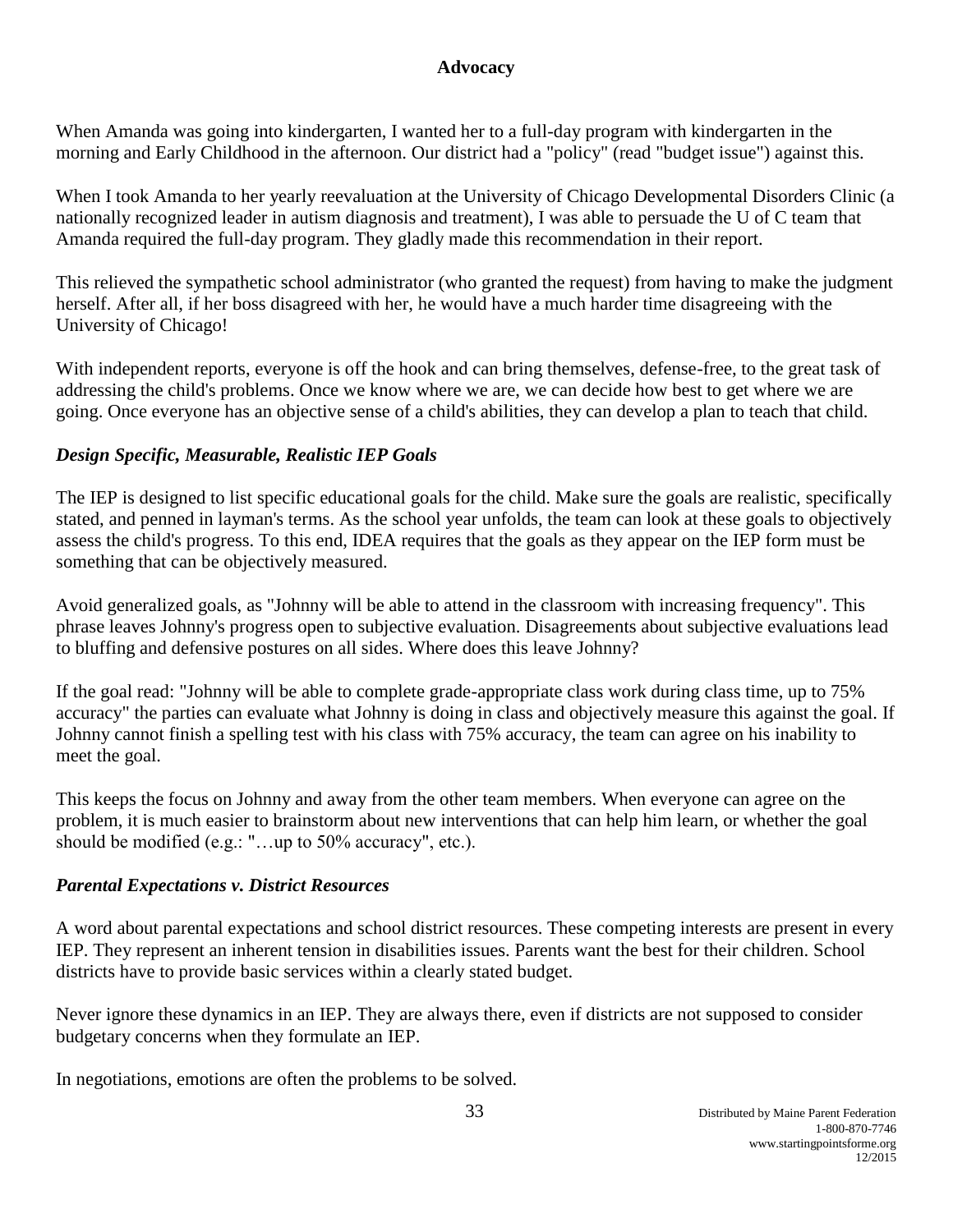Parents should never treat the school team as if they are sitting on limitless resources. School personnel should never forget the legitimate emotional investment each parent has in his and her child. Parents should attempt to occasionally see their child through the eyes of others. School personnel should try to be creative with what resources they do have.

Neither parents nor schools can wave a wand over a disabled child and make that child's problems disappear. Yet, the parties often treat each other as if this were true.

Parents sometimes have expectations of their schools that reach beyond academics. They want their kids to fit in, love learning, and have predictable, pleasant school experiences. Often, kids with disabilities can do many of these things. Sometimes they simply cannot.

Schools, even the best of schools, can harbor frustrations that impede learning and fitting in. These frustrations should be whittled down until only those hurdles that cannot realistically be removed remain.

Similarly, schools have rhythms that cause unnecessary pain to a disabled child. Simply telling parents "this is how we do things" is an inappropriate attitude. Disabled children may not be penalized for bringing their disabilities to school. Teachers and students must make every reasonable accommodation to welcome them.

# **3. Always provide "face saving" ways out of a dilemma. Have a back-up plan.**

Mediators know that this is the secret of successful mediations. We call it the difference between positional bargaining and principled bargaining.

Assume we have two parties who are arguing over one lemon. Each takes a position and insists on having the whole lemon. No compromises. They go to a judge who uses the rules of basic adversarial procedure to resolve their problem by dividing the lemon in half -to no one's satisfaction.

A mediator will ask each party what they want with the lemon. One party says they want the pulp for lemonade. The other wants to use the rind for zest. The mediator sees a solution the judge missed: peel the lemon and give all of the fruit to one party and all the rind to the other. A win-win solution.

Special needs children benefit greatly from principled negotiations. When parties know what their needs are, they can be more creative in finding solutions to those needs.

Often, parties simply assess their needs in private, and make unilateral decisions as to what they require to satisfy those needs. They then present only these conclusions as their positions in a negotiation: "I need the lemon."

Poker rules dictate that you will "tip your hand" and foul up your chances of winning if your opponents know what your plans are. Keep your cards close to your chest, and bluff it out. In negotiations, especially delicate negotiations, the goal should not be to win (which forces the other side to lose) but to achieve a particular objective.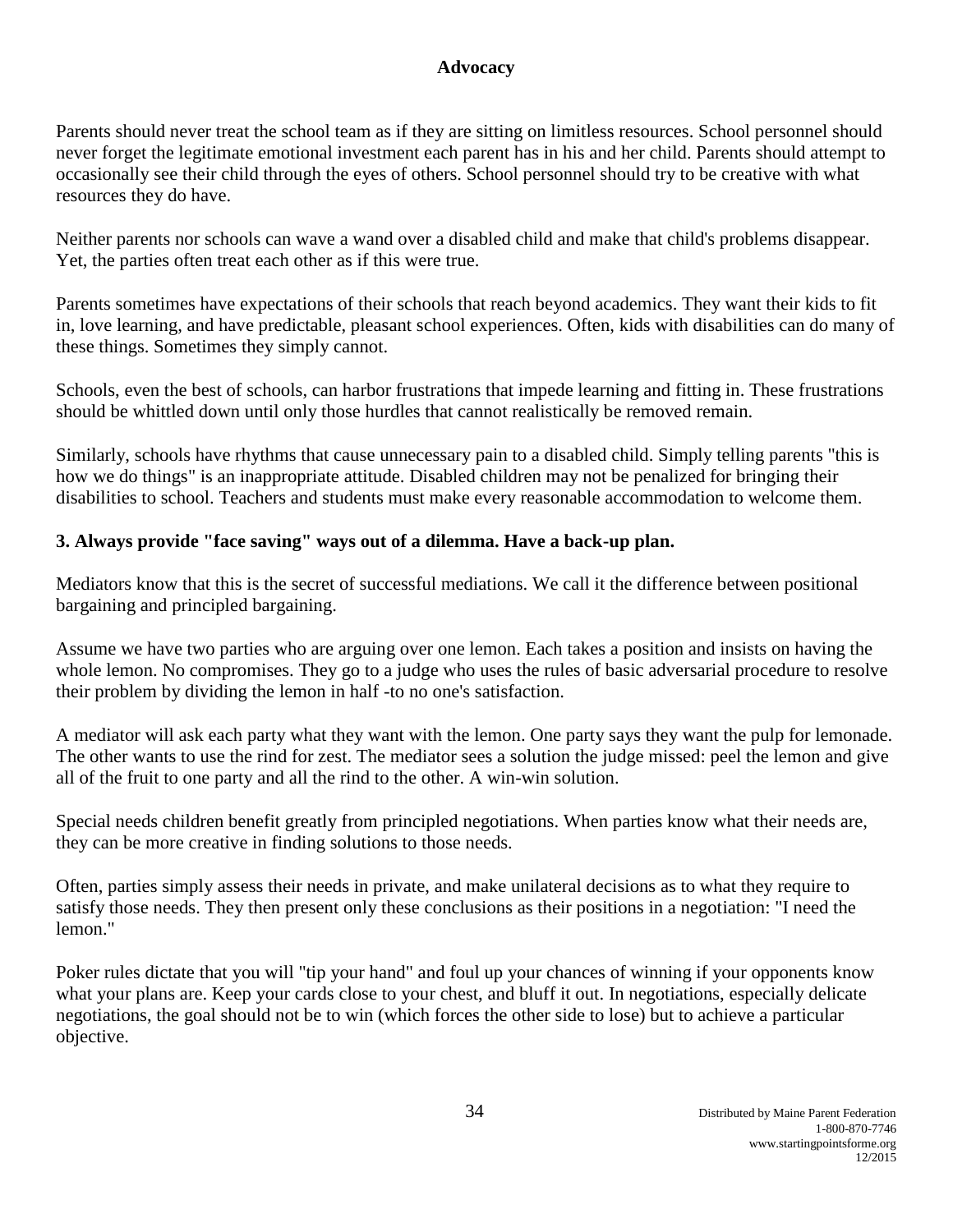Encourage brainstorming among all informed people at team meetings, especially before an IEP. When the collective resources of a group focus on a problem, the solutions that present themselves are amazing.

Have more than one approach to offer. If your initial suggestions cannot be implemented, you should have given some thought to your fallback position.

Sometimes a fallback plan contains a calculated failure. Failures, though unpleasant, are our greatest teachers. If you find yourself at odds with a school administrator's idea, and if this idea will not cause real harm to your child, set a trial period, then let the idea go forward and fail. Just let experience speak for itself.

No one likes to feel like a loser. No one likes to feel humiliated. No one likes to feel stupid, or to worry that if she makes a mistake, this will be held up for everyone to see. No one wants to worry over failing in front of a group. Moreover, everyone will fight tooth and nail to keep these things from happening.

I promise you, if an IEP becomes a contest of who is right and who is wrong, no one will roll over and play dead. Present a position (even a perfectly legal and legitimate one) in unnecessarily demanding terms, and you risk creating an atmosphere where the other side would rather eat steel wool than admit that they are wrong (and they certainly won't capitulate if their opponent is not wholly right on the facts in the first place!)!

I am amazed at the number of parents who walk into a meeting and flatly accuse school personnel of professional incompetence - in front of their supervisors - then expect everyone to agree with them!

Sure, wouldn't you, if someone did that to you at your job?

# **4. Build your record.**

What if you are right? What if school personnel are flatly incompetent? Do not say it. Show it!

Be reasonable and calm while you admit that you are concerned about how a situation is developing. Be prepared to show, objectively, how your child is not meeting his goals. Produce reports, articles or test results that will persuade an objective listener (like a due process hearing officer, or a judge) why your suggestions are reasonable.

If you can lay out a "court ready" case at this level, everyone will quickly read the handwriting on the wall. Threats and accusations are unnecessary. The facts speak for themselves. Of course, this assumes that you have some facts on your side.

Do not shy away from the damning evidence. Develop a strategy to deal with it. A good lawyer knows all the strengths and weaknesses of her case. We know where we expect to have trouble and prepare for this as best as we can. Again, objective data from non-school district personnel is the best place to start.

Independent medical, developmental and psychologist's evaluations and private therapists' reports and evaluations are crucial to setting up the facts. So are third party advocates or therapists who come to the school and observe your child in his school environment. You have to listen to what these reports and third parties tell you.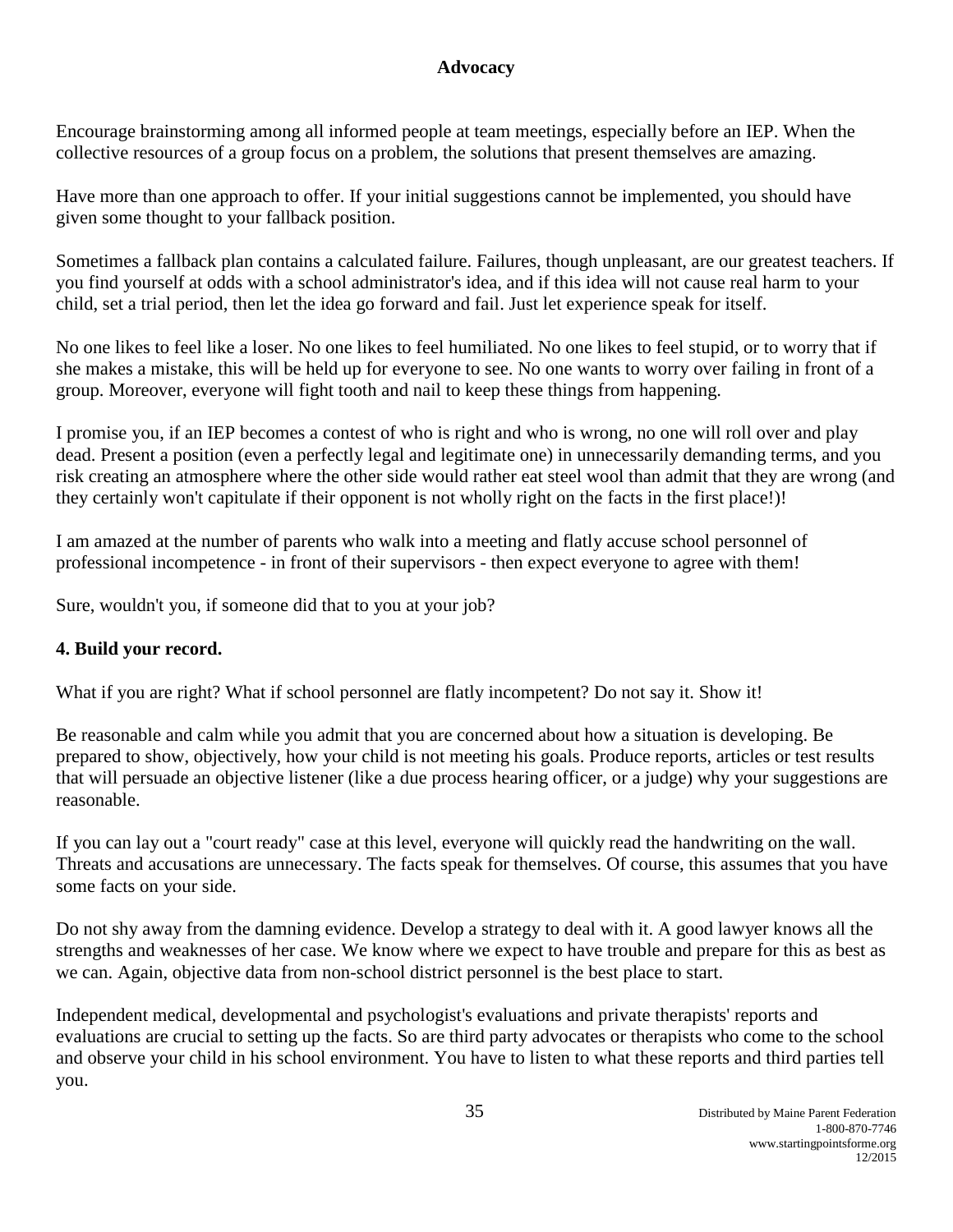# *Parents must be willing to face the reality of their child's abilities!*

If your child has tantrums when frustrated, do not demand that his day be frustration-free. Provide and document solutions how the frustrations and tantrums should be handled.

You are not being disloyal to your child by admitting his problem areas. You are being disloyal to your child if you do not prepare for them. Get the facts in writing. Do not rely on your own opinions and feelings.

This is not to say that parental opinions and feelings are bad. In fact, they are wonderful! In addition to what we may think or feel in our guts, we need to understand of what we can reasonably expect for our child in the classroom environment in a given timeframe.

Our best hopes and dreams come true one step at a time. Parental feelings are the most powerful thing on earth. Our insights are invaluable in setting goals, therapies, and just getting things done. They are not evidence!

We will fall flat on our faces if we indulge in the belief that our opinions, by themselves, will persuade an objective hearing officer or judge that we are right in any contested issue. Courts sympathize with parents but do not defer to parents.

As parents, we are expected to be many things for our children but "objective" is not one of these things. We are, by Nature's design, the least objective persons in the room. Cull and collect objective evidence to buttress any argument you have. If you get caught off-guard on an issue in an IEP and believe you need written back-up for your position, adjourn the meeting and reconvene when you have a chance to have your child assessed by a qualified professional. IDEA does not require the parents to be rushed into anything.

# **5. Walk a mile in the other side's moccasins.**

It will not hurt to indulge your thoughts about how things are for the other side. In fact, experimenting with perspective is necessary to brainstorm solutions or to decide the order in which you will play your cards.

Spend sustained time at the school. Volunteer in your child's classroom and other classrooms. Watch the kids on the playground and in the lunchroom. What really goes on inside school? How tired are you at the end of a school day? How tired must the teachers, the aid, the principal, and your child be?

On the other side, encourage teachers and other school persons to visit you at home in different circumstances, so they know what your life is like, too.

Do not forget to sell your solutions. When we want interventions for our children that are designed to maximize potential, do not forget that IDEA will not support us. Find a way to make your proposal appealing for the school district.

When Amanda was in Early Childhood, the teacher (a wonderful woman) used her tried and true methods for disciplining Amanda. While these methods may work well with other kids, they were not appropriate for Amanda. Instead of objecting to this procedure, we offered a suggestion that we said would make things easier for the teacher. Framing our suggestions this way made it easier to implement.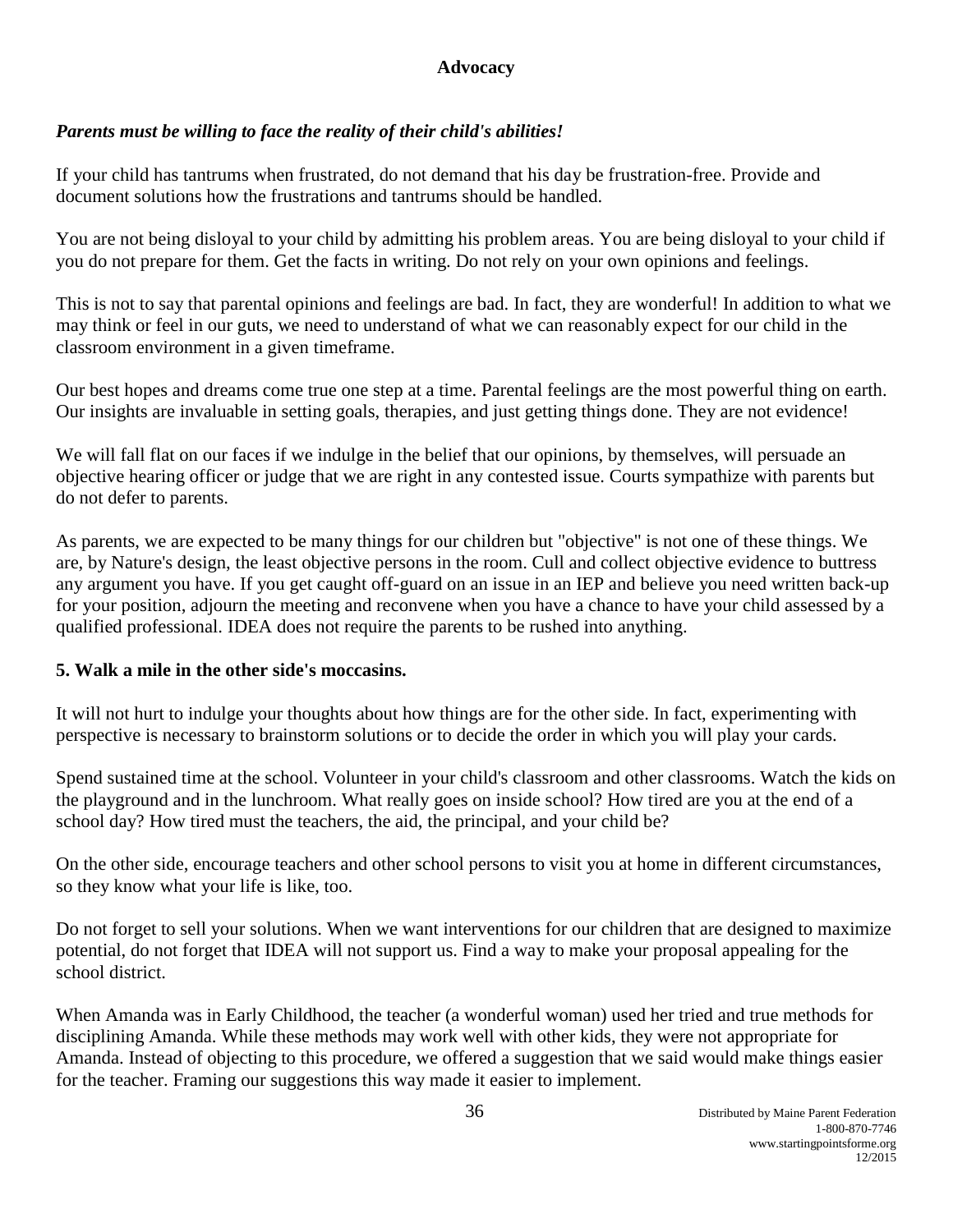Well-reasoned but abstract ideas about how things should be have little application unless you can offer practical advice about how they can be. It is not enough to know how you think things should be done, although this is an excellent place to start. To make workable suggestions, you need to understand how the people involved can do this job within the context of their day, training and budget.

Learn what they have to do and how they do it. Use that knowledge to advocate. Offer practical ideas about how to address problem areas.

It is harder to ignore the problem-finder if he or she is also the solution-giver. Conversely, it is easy to ignore people who do not know what they are talking about. Parents of special needs kids know this better than anyone else. We are constantly told how to do things by people who have no idea about the realities of living with our children. We rightfully ignore those people. School personnel will ignore you unless you understand the realities of what they do.

#### **6. Listen actively, especially to the things you do not want to hear.**

No one is all knowing. Really. As much as I know about my child, and I know an awful lot about her, I still have things to learn. To my knowledge, no one has yet descended from the sky.

Often the solutions we seek are stranded on the barren land of "What We Do Not Want to Hear", and are calling out to us.

Hear them. Listen to everything with a whole heart and a whole head. If you find yourself getting angry or defensive because you disagree with what someone is telling you, or because the person is talking to you in an offensive way, pay attention to your reaction. When we feel defensive, we stop listening. We begin to think about a rebuttal. Our thoughts are no longer on the issue, but how we will respond to it.

If you find your temperature rising, disengage your ego from what is happening. Breathe deep. Calmly restate what you heard like this: "I want to understand your position, Ms. Jones. Are you saying \_\_\_\_\_\_\_\_\_\_\_\_\_\_?" Then restate what you thought she said, not what you thought she meant.

She will confirm or deny your recollection. Keep at this until you are sure you understand her position. Only then can you calmly state your position. Often, what we think we hear, we did not hear. Or the other party innocently misspoke.

These oversights can be remedied easily. If not, then everyone at the table fully understands what the disagreement is about, and can try to deal with it. In addition, hearing all points repeatedly allows even the most uncomfortable of them to sink in enough to be objectively evaluated.

# **7. Encourage everyone to love your child, then let them!**

Pediatricians and child psychologists have a term of art called "gate-keeping". Gate keeping occurs when people set themselves up like watchdogs over a child, guarding the gate against intruders. Sometimes nurses and doctors will gate-keep a particularly sick child. They become convinced that they are the only ones who can really act in the child's best interest and actively discourage others from helping.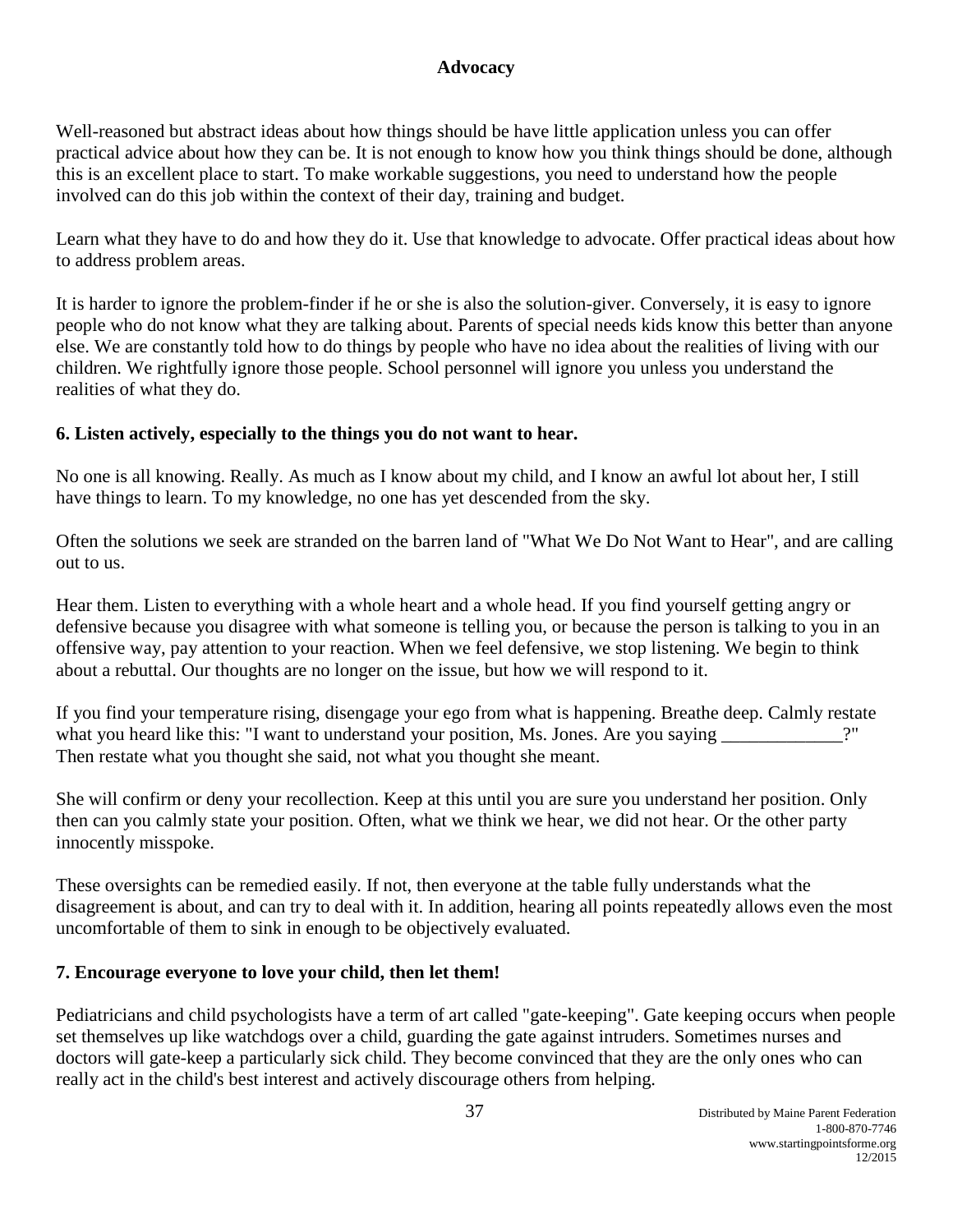However, no one can gate-keep over a sick or disabled child the way parents can. We are stunning in this ability. Nature has blessed us with innumerable instincts for just this task. When is gate-keeping appropriate? When it protects your child from a real harm. When is it not appropriate? When it gets in the way of loving or talented people who can help.

Parents must strive to maintain their sense of judgment. They must be able to tell the difference between real harm and potential or imagined harm. If we treat every person who disagrees with us as an enemy, we will dull our instincts so we will not be able to detect the real enemies in our presence.

A school speech therapist told the mother of a nonverbal autistic boy that there was no hope for him because she could not reach him. She told the boy's mother: "You know, these autistic kids just don't get it!" This statement demonstrated her dangerous ignorance about autism. She may as well have said, "You know those deaf kids? You talk to them, but they don't hear you!" This woman was a real threat to that boy. She would not help him. In fact, she caused him to regress. Gate keeping was a wonderful skill for his mother as she strove to get another therapist for her son.

However, if a knowledgeable educator has a different approach or opinion from ours, this does not make her the enemy. Do not gate-keep around those people - they are invaluable, untapped resources.

Let them close to your child to see the wonders and beauty you do. When they learn to love your child from their heart, they will be motivated to do what they can to help and will listen to what you have to say. If you push them away, they will never get a chance to find out what they and your child are capable of doing. Everyone loses that way.

I am convinced that children can never be loved too much or by too many people. Love will move mountains. Let it in.

# **8. Have a little faith.**

As a lawyer, I have remarkable faith in the human spirit. I believe that most people are good at heart and will do their best if they are given an opportunity.

In the field of education, it makes sense to be optimistic. Think about it. No one becomes a teacher, an aid, an administrator or a facilitator because of the money, the hours or the Nike endorsements. They do this because they want to make a difference to children.

Of course, intelligent people will disagree about the proper way to make that difference. Those persons closest to the children will have a different perspective than administrators.

Very few, if any, of the people you will meet in your child's school is out to hurt anyone. Be alert for the occasional bad apple.

Generally, give your child's team some credit for acting in good faith. If they need education, supply it. If you disagree, try to work it out without getting personal. Do not demonize well-intentioned people. Utilize them. Even if they have priorities that you cannot share, they can turn out to be of great help to your child.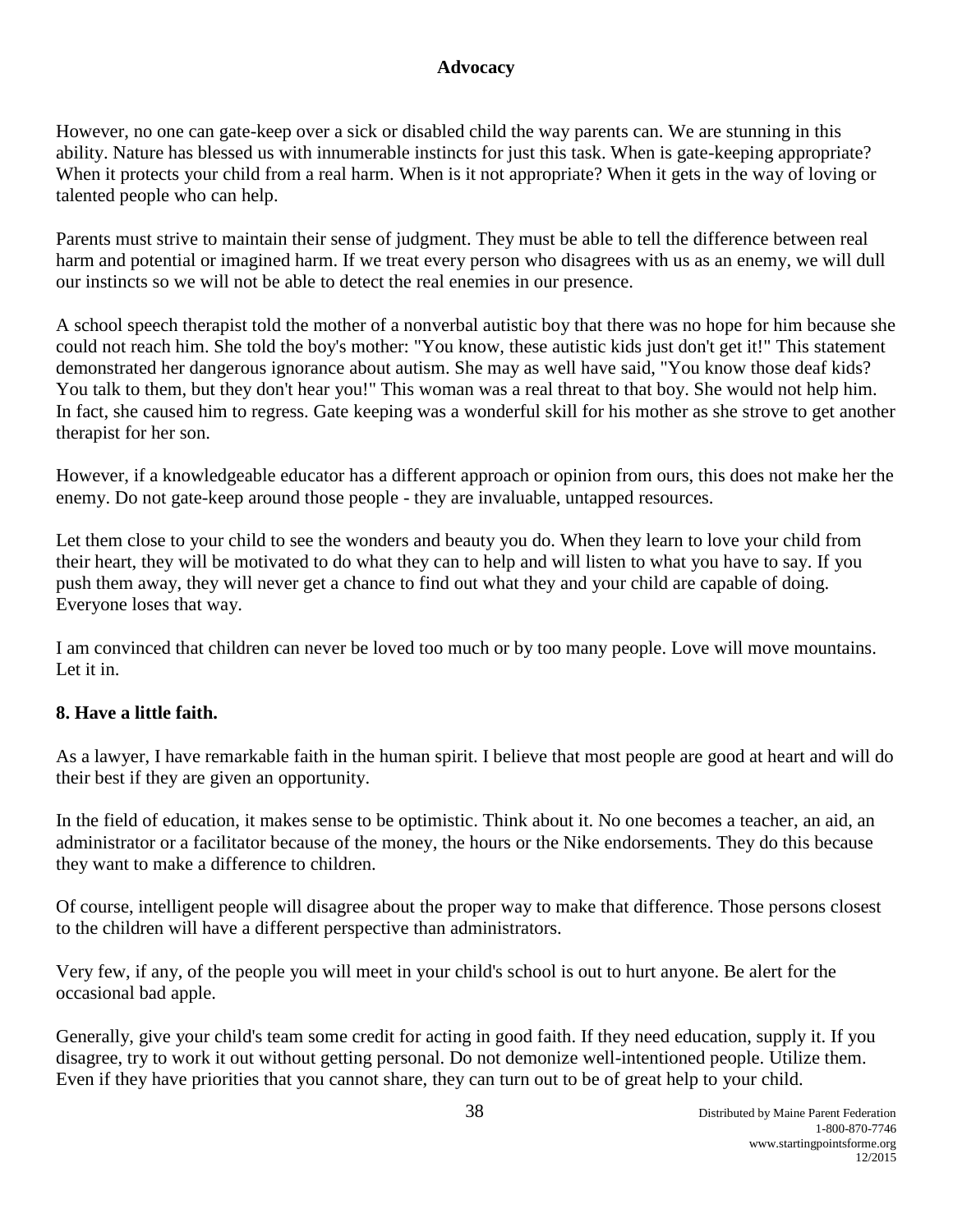# **Summing Up**

Your child's IEP should never be a gamble. IEP meetings should not turn into a game of nerves with everyone trying to guess who is bluffing, betting or folding on the strength of their guess. An IEP should be a strategicmeeting where a talented advocate need not lie about his or her hand, but can play any facts to the child's advantage.

Keep the game fair and in good spirits, when possible. Know what your goals are and work them. Many roads lead to the same place. Many different cards can win the game.

- See more at: http://www.wrightslaw.com/advoc/articles/iep.bollero.hearts.htm#sthash.fDNUfESf.dpuf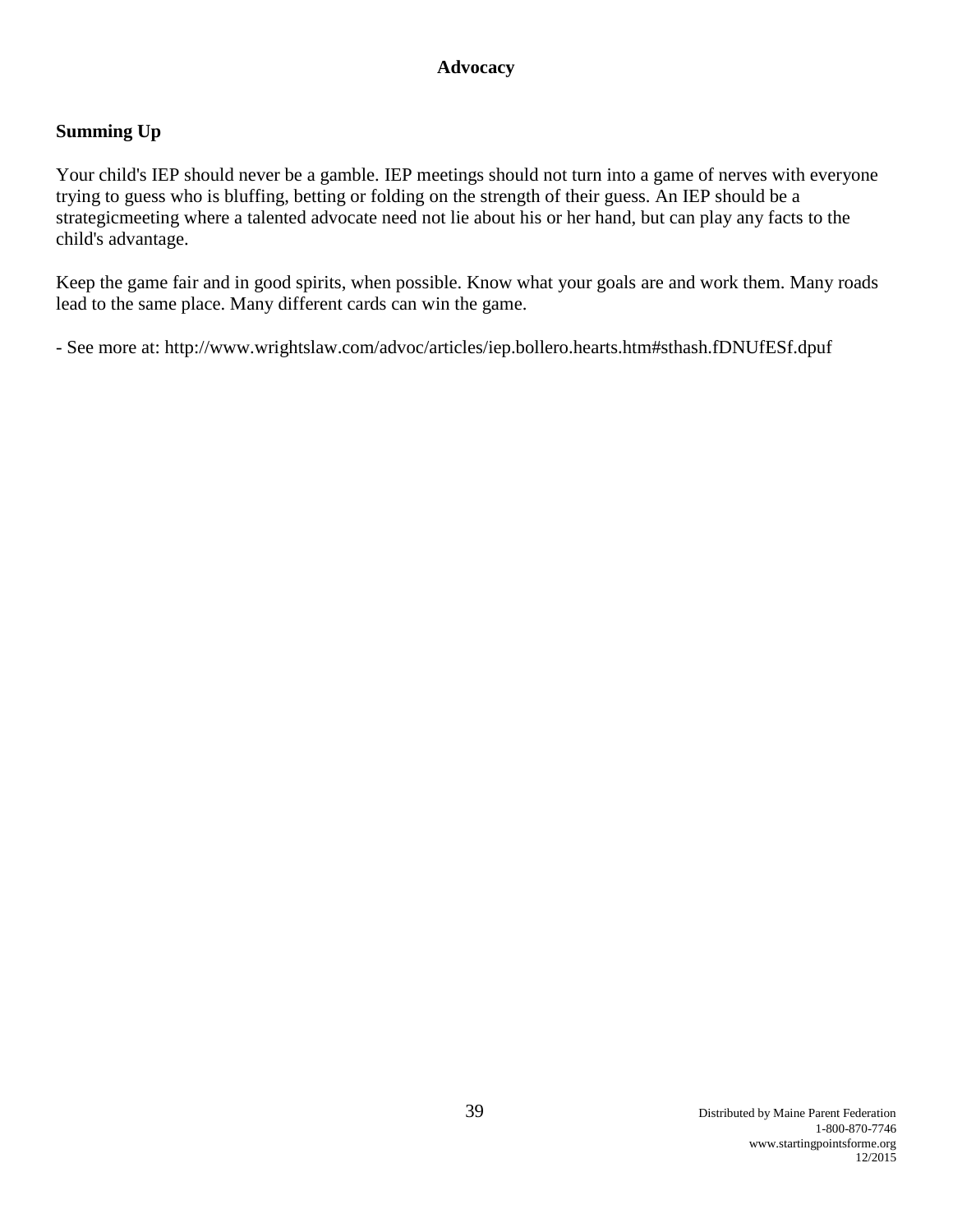#### **National Resources**

**Wrightslaw** Website: [www.wrightslaw.com/](http://www.wrightslaw.com/)

#### **Understood**

Website: [www.understood.org/](http://www.understood.org/)

#### **Center for Parent Information and Resources**

c/o Statewide Parent Advocacy Network 35 Halsey St., Fourth Floor Newark, NJ 07102 Website: [www.parentcenterhub.org/](http://www.parentcenterhub.org/)

#### **Council of Parent Attorneys and Advocates, Inc.**

P. O. Box 6767 Towson, Maryland 21285 Phone: 844-426-7224 Website: [www.copaa.org](http://www.copaa.org/)

# **US Department of Education**

Phone: 1-800-USA-LEARN (1-800-872-5327) Website: [http://www2.ed.gov](http://www2.ed.gov/)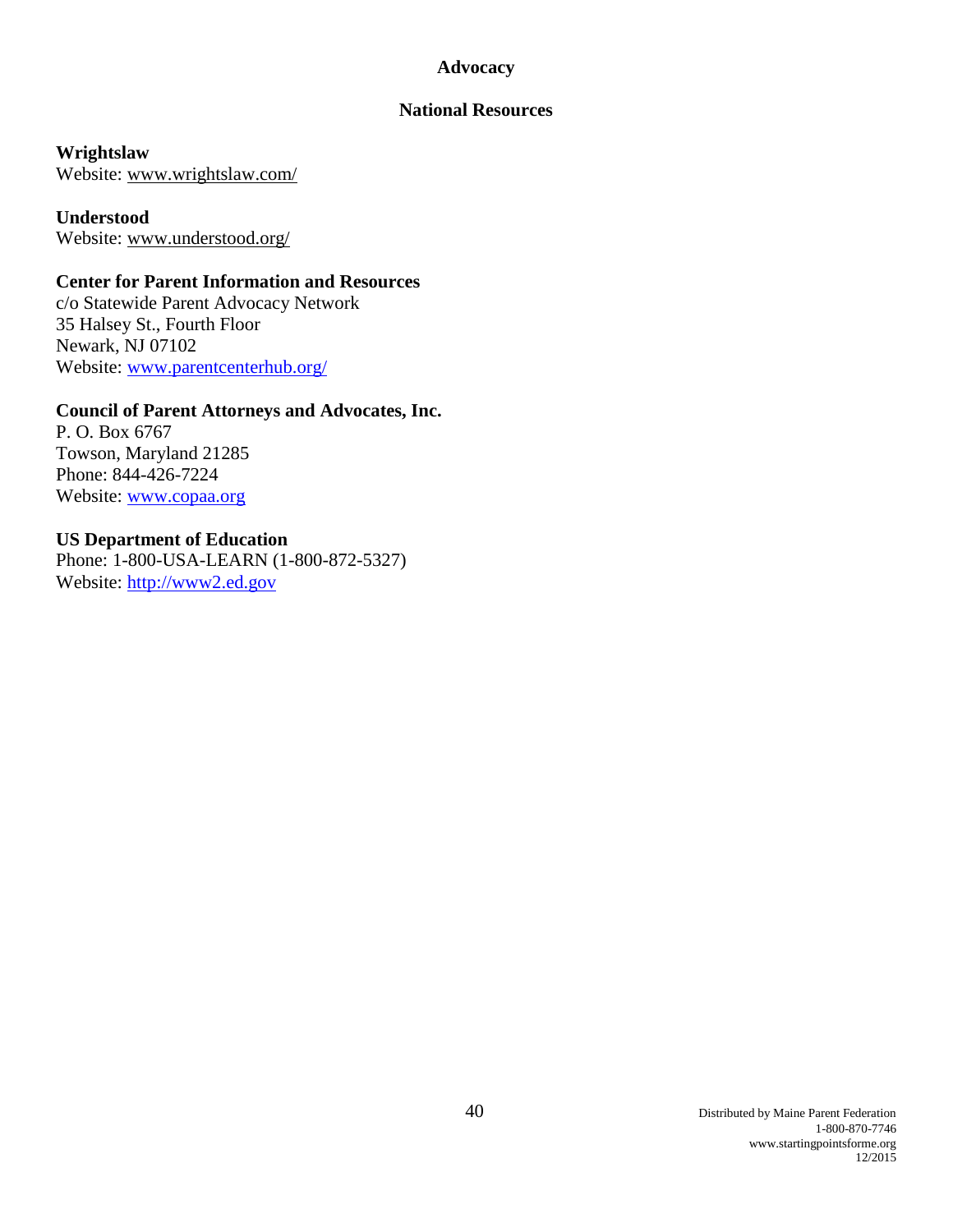#### **State Resources**

#### **Maine Department of Education Special Services**

23 State House Station Augusta, ME 04333-0023 Voice: (207) 624-6600 Website: [www.maine.gov/doe/specialed/index.html](http://www.maine.gov/doe/specialed/index.html)

#### **Child Development Services**

Phone: 877-770-8883 Website: [www.maine.gov/doe/cds/index.html](http://www.maine.gov/doe/cds/index.html)

#### **Disability Rights Maine**

24 Stone Street, Ste. 204 Augusta, Maine 04330 Phone: 800.452.1948 (V/TTY) 207.626.2774 (V/TTY) Website:<http://drme.org/>

#### **Kids Legal**

P.O. Box 547, Portland ME 04112 Phone: (207) 774-8246 | Toll Free: 1-866-624-7787 Website: [www.kidslegal.org/](http://www.kidslegal.org/)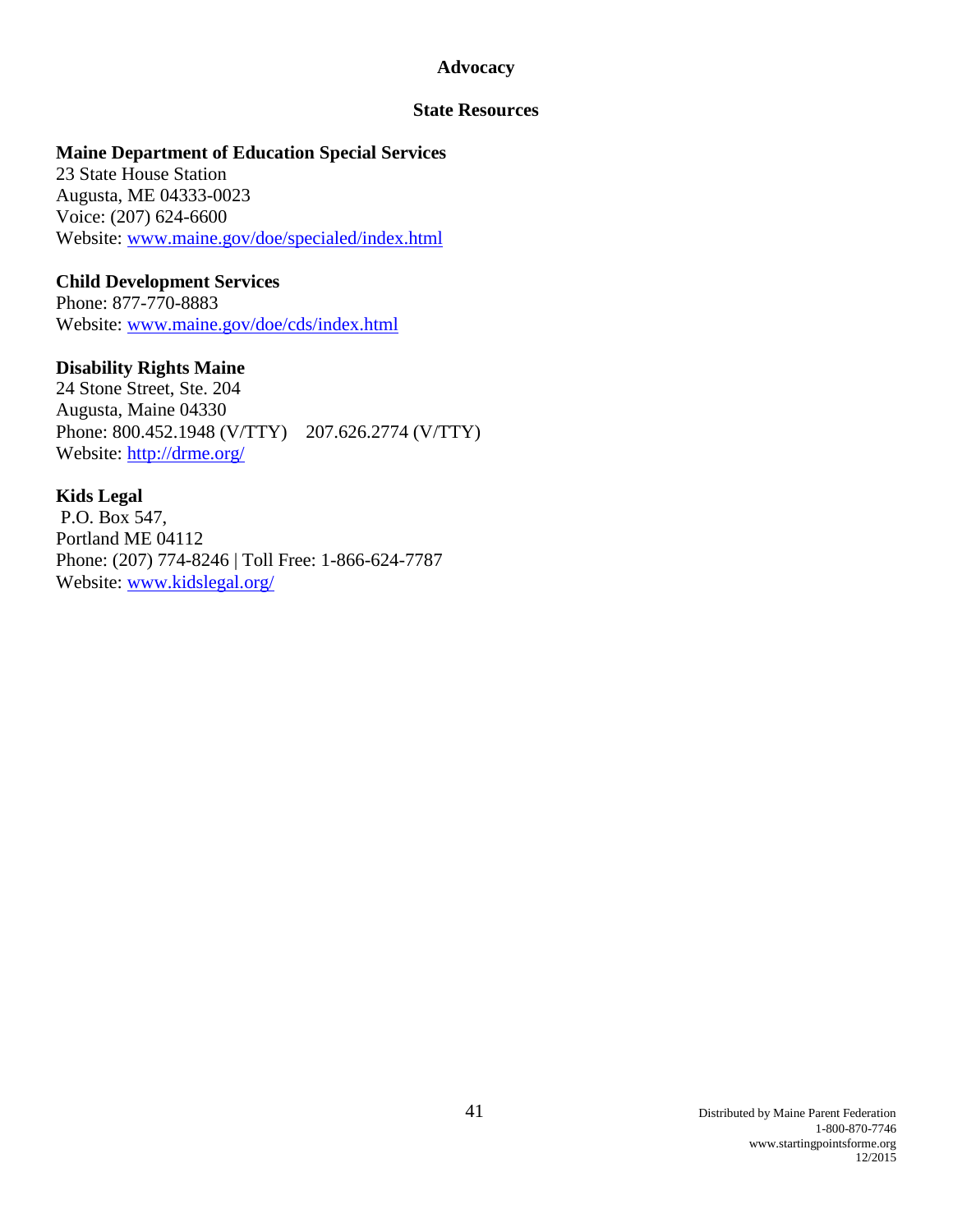# **Maine Parent Federation Lending Library**

#### **Library Procedures**

The MPF Library is a valuable resource to families and professionals in Maine. The success of the library is greatly determined by the quality and availability of the materials we offer. To help us maintain our library, we ask that you follow these guidelines.

#### **How to Request Materials**

| Call:  | 1-800-870-7746                                             | E-mail: | $d$ newcombe@mpf.org                                                                       |
|--------|------------------------------------------------------------|---------|--------------------------------------------------------------------------------------------|
|        | or 207-588-1933                                            | Fax:    | 207-588-1938                                                                               |
| Write: | <b>MPF Library</b><br>P O Box 2067<br>Augusta, Maine 04338 | Visit:  | 484 Maine Avenue, Suite 2D<br>Farmingdale, Maine 04344<br>Hours: $8:30 - 4:30$ Mon. - Fri. |

# **Library Policy**

The complete library list is available in print or online at **www.startingpointsforme.org**.

You may borrow two materials at a time. You are responsible for the cost of return postage.

Materials will be mailed out on the day you request them if they are available.

Materials are loaned for a three week period. If you need materials longer and call to check with us, we may be able to extend the due date if no one is waiting for them.

If materials are more than one week late we will ask you for a \$5 late fee donation payable to the MPF Library for every week the material is overdue. A reminder card will be mailed during the first week that materials are overdue.

We keep a waiting list for materials that are already on loan when you request them. You can ask that your name be added to the waiting list and materials will be mailed to you when they become available.

# **About the Library List**

The library list is arranged by topic then listed alphabetically by title. Materials are not cross-referenced, so each title appears only once and you may have to check other sections.

# **\* Please remember - we are always adding new materials and updating the library list.**